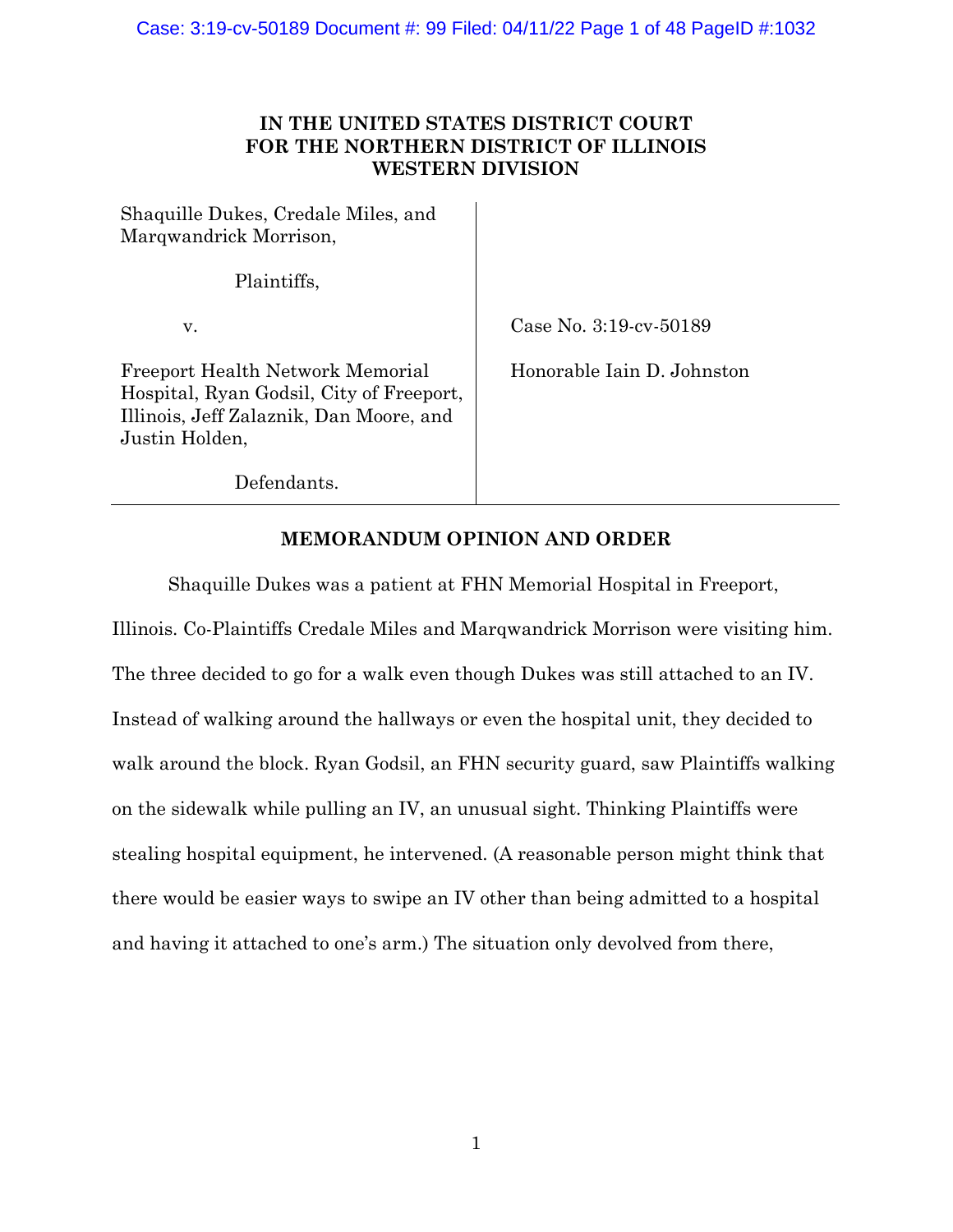### Case: 3:19-cv-50189 Document #: 99 Filed: 04/11/22 Page 2 of 48 PageID #:1033

leading to the arrest of Dukes, Miles, and Morrison. Almost everything was recorded on video, albeit from different vantage points.1

Based on the encounter with FHN security and the police that day, Dukes, Miles, and Morrison bring this suit. Against FHN Memorial and Ryan Godsil ("Hospital Defendants"), they claim negligence, false imprisonment, and intentional infliction of emotional distress. Against the City of Freeport, Sergeant Jeff Zalaznik, and Officers Dan Moore and Justin Holden ("City Defendants"), Plaintiffs allege false arrest, violations of the equal protection clause, and willful and wanton conduct in violation of state law. Plaintiffs also bring a *Monell* claim against the City of Freeport. Dukes also claims a failure to provide medical treatment and a violation of his substantive due process rights. All Defendants move the Court for summary judgment. For the reasons explained in detail later, the City Defendants' motion [59] is granted, and the Hospital Defendants' motion for summary judgment [60] is granted in part, with the negligence claim being dismissed without prejudice.

# **I. Abstention**

After review of the record on summary judgment, the Court realized that the state criminal charges remained pending in the Stephenson County Circuit Court.

<sup>1</sup> On numerous occasions, the Court has lamented the absence of police body camera recordings that would have captured critical evidence regarding an incident and conclusively resolved alleged disputes of fact and arguments of counsel. *See, e.g., Agnew v. Cater*, 18-cv-50035, 2022 U.S. Dist. LEXIS 31604, at \*2 n. 1 (N.D. Ill. Feb. 23, 2022); *Pennie v. City of Rockford*, 19-cv-50120, 2022 U.S. Dist. LEXIS 19632, at \*1-2 (N.D. Ill. Feb. 3, 2022). Not so here. The audio and video recordings have proved to be critical in determining this motion. Indeed, as shown throughout this order, the recordings have established that certain representations—by all sides—were incorrect. Without these recordings, this case likely would have gone to trial, with all the attendant expenses and burdens.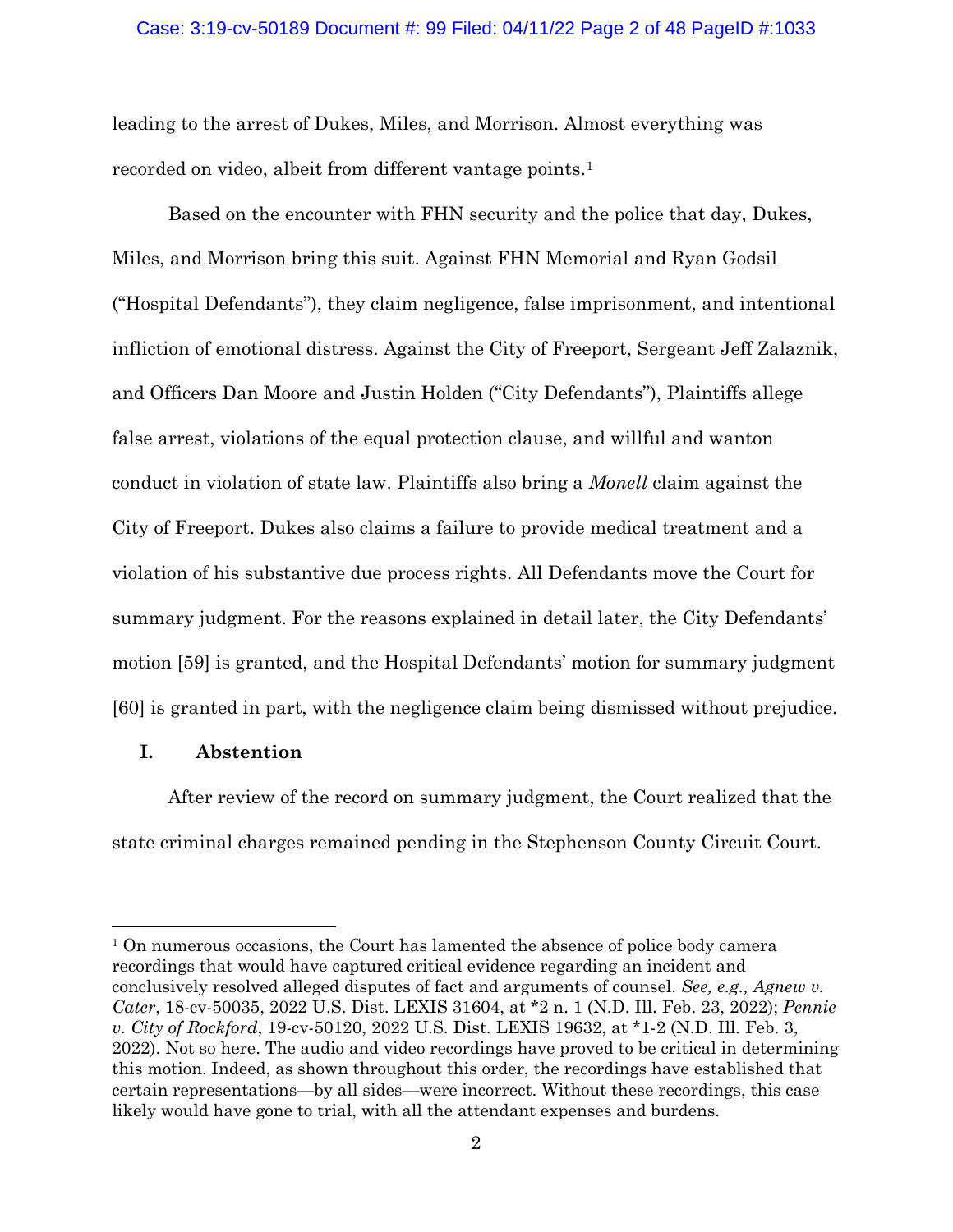#### Case: 3:19-cv-50189 Document #: 99 Filed: 04/11/22 Page 3 of 48 PageID #:1034

This fact was not previously disclosed by the parties, so the Court *sua sponte* raised whether abstention was required under *Younger v. Harris*, 401 U.S. 37 (1971). Dkt. 80.

Abstention doctrines often require that federal courts decline to exercise federal jurisdiction "where doing so would intrude upon the independence of the state courts and their ability to resolve the cases before them." *J.B. v. Woodward*, 997 F.3d 714, 721–22 (7th Cir. 2021) (quoting *SKS & Assocs. Inc. v. Dart*, 619 F.3d 674, 677 (7th Cir. 2010)). When exercising jurisdiction, federal courts must be cognizant of their decisions' effect on "principles of equity, comity, and federalism," which are "foundational to our federal constitutional structure." *Id.* at 722. Abstention under *Younger* arises in three situations: when federal court litigation would interfere with (1) ongoing state criminal proceedings, (2) state-initiated civil proceedings that are "akin to criminal prosecutions," or (3) civil proceedings that implicate a state's interest in enforcing orders and judgments of its courts. *Id.* Though federal courts have independent duties to ensure they have the authority to adjudicate cases and controversies, they also have a "virtually unflagging" duty to exercise their jurisdiction. *Ankenbrandt v. Richards*, 504 U.S. 689, 705 (1992). Indeed, abstention should be the exception—not the rule. *Sprint Communs., Inc. v. Jacobs*, 571 U.S. 69, 73 (2013).

In this case, the Court's concern lies with the criminal proceedings in state court that stem from the arrests of Dukes, Miles, and Morrison; the same arrests giving rise to this case. That concern, however, does not implicate the Hospital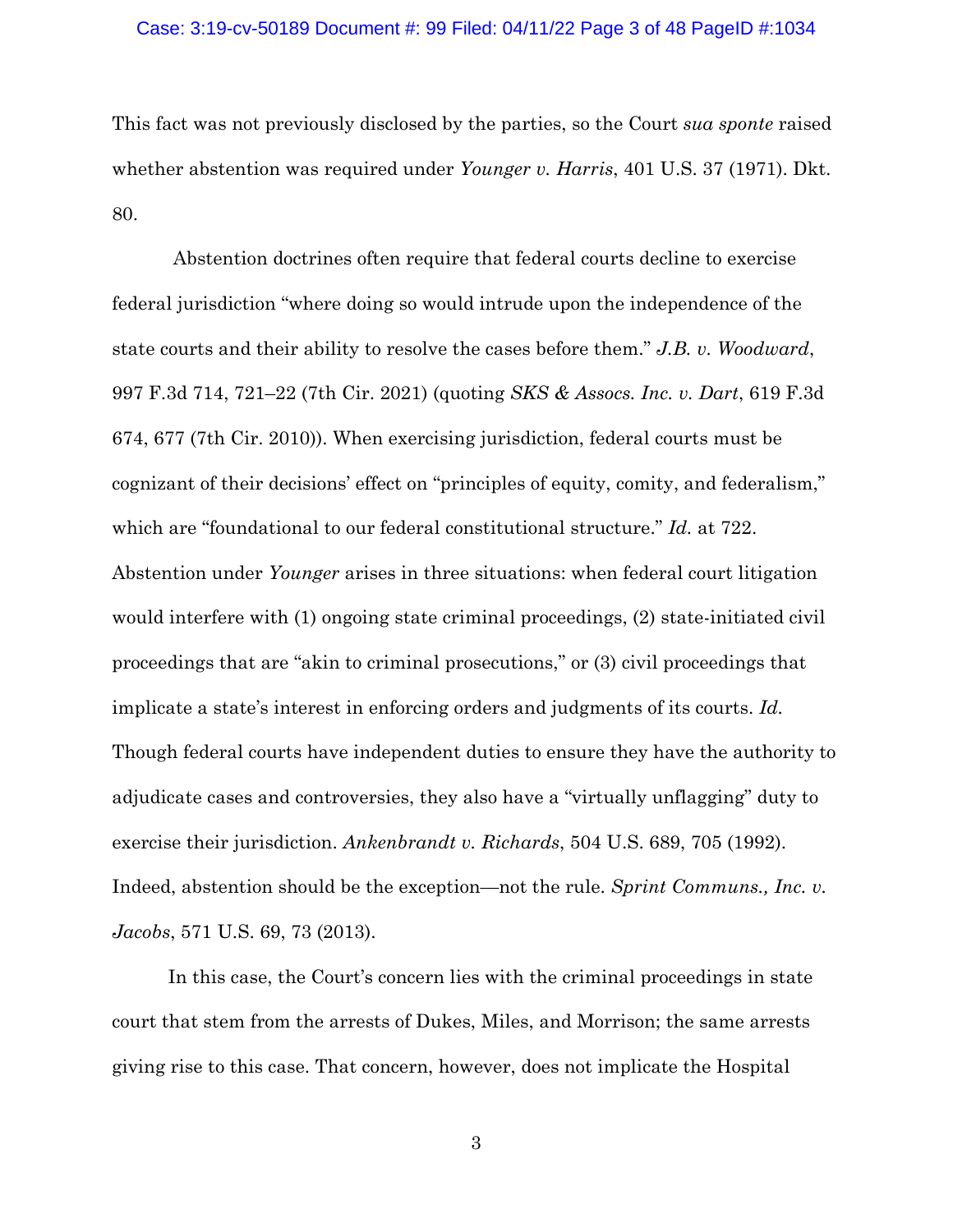### Case: 3:19-cv-50189 Document #: 99 Filed: 04/11/22 Page 4 of 48 PageID #:1035

Defendants, against whom Plaintiffs bring state-law claims that would not interfere with the state criminal proceedings.

Regarding the City Defendants, however, the Court became concerned that disposition of their motion for summary judgment may impinge on the federalism and comity concerns central to the holding in *Younger*. The Court ordered position papers and held a hearing, in which the parties indicated that the criminal proceedings were continued multiple times to allow this federal civil rights suit to conclude. The Court then sought and obtained consent to contact the circuit court judge (Judge James Hauser) directly.2 Judge Hauser confirmed that the case had never been stayed, but that the parties had instead agreed to continue the proceedings multiple times in favor of the federal proceeding. Like all good judges, Judge Hauser simply wanted the cases to be resolved sooner rather than later. The Court then sought and obtained consent to contact the Stephenson County State's Attorney3 and confirmed that the State consented to the resolution of this case first and waived its interests in federalism. *See Kurtz Invs. Ltd. v. Vill. of Hinsdale*, No. 15-cv-1245, 2015 U.S. Dist. LEXIS 88341, at \*6–7 (N.D. Ill. July 7, 2015) (noting that the "Seventh Circuit has not directly addressed the issue, but appears to focus more on whether the state has waived *Younger* abstention, rather than timing"); *see also Knowlton v. City of Wauwatosa*, No. 20-cv-1660, 2022 U.S. Dist. LEXIS 15615, at \*7–8 (E.D. Wis. Jan. 28, 2022) (citing *Kurtz* and holding that the State had

<sup>2</sup> The Court thanks Judge James Hauser for providing the Court with critical information.

<sup>3</sup> Similarly, the Court thanks State's Attorney Carl Larson for providing information, allowing this Court to proceed.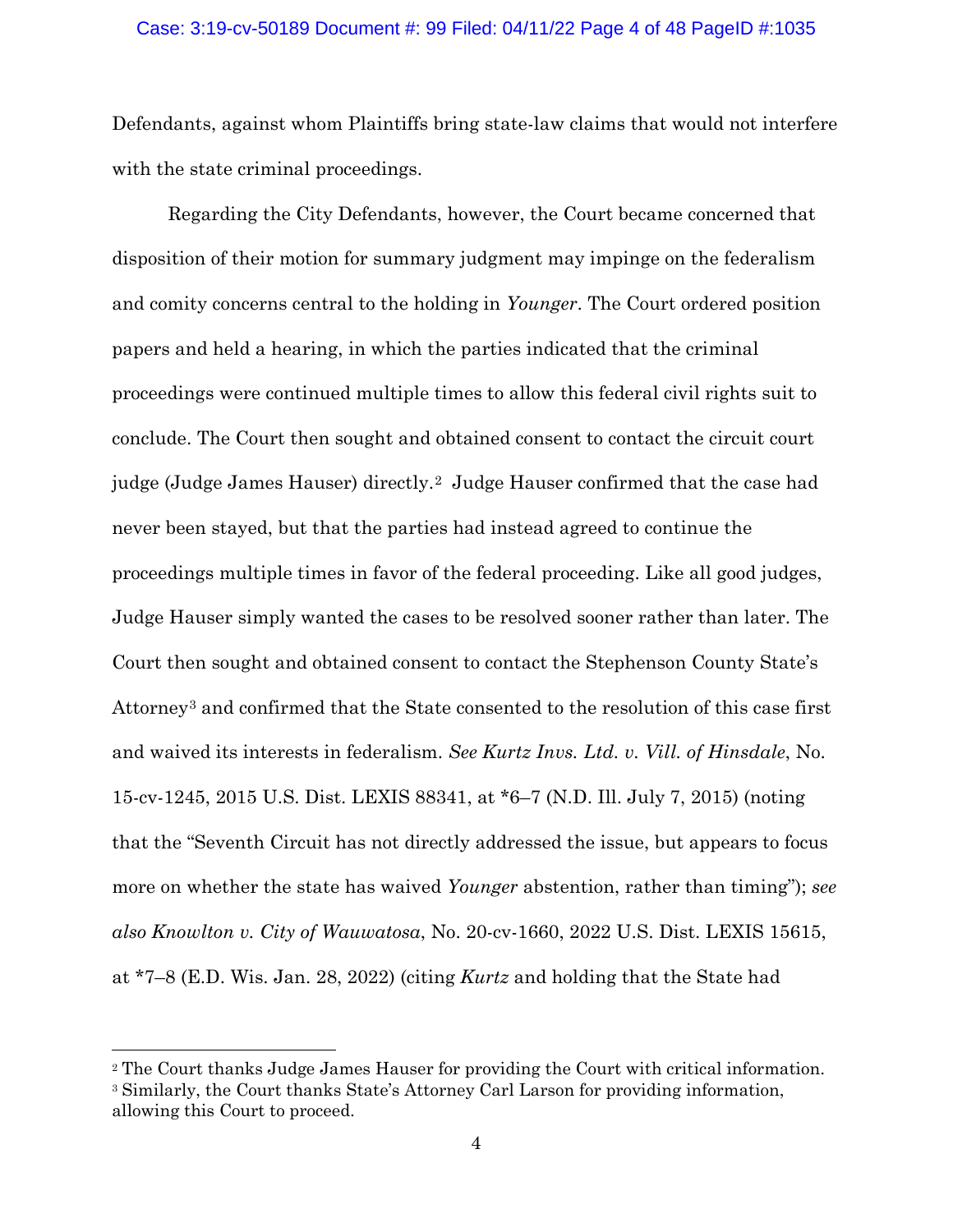#### Case: 3:19-cv-50189 Document #: 99 Filed: 04/11/22 Page 5 of 48 PageID #:1036

waived its *Younger* argument by first seeking a stay in the municipal proceedings). So, the Court will not abstain.

## **II. Facts**

The facts recited here are derived from the parties' Local Rule 56.1 statements of undisputed fact and, when necessary, from an analysis of the videos in the record.4 Shaquille Dukes has suffered with asthma for most of his life. On June 8 and 9, 2019, Dukes was a patient at FHN Memorial Hospital in Freeport, Illinois, where he was treated for double pneumonia, acute bronchitis, and asthma exacerbation. Dukes had been released on June 8, but he returned by ambulance on June 9, and was accompanied by Co-Plaintiffs Marqwandrick Morrison and Credale Miles. After spending a few hours in the emergency department, Dukes was admitted to FHN Memorial Hospital and placed in the telemetry unit on the fourth floor, where emergency department patients are often assigned. Though that unit

<sup>4</sup> Like so many summary judgment motions, bitter fights broke out regarding the Local Rule 56.1 statement of facts. For example, Plaintiffs contended that the Hospital Defendants violated Local Rule 56.1 by including at least 300 statements of fact even though the limit is 80. *See* Local Rule 56.1(d)(5). Plaintiffs' argument that the Hospital Defendants exceeded their authorized number of statements relies on the contention that multiple statements of fact are nested within a single purported statement of fact. They gave this as an example. According to Plaintiffs, the following statement contained at least five fact statements: "Dukes did not suffer a seizure or a stroke, despite the allegation that '[w]hile handcuffed in the back of the squad car, Plaintiff Dukes suffered a medical emergency of an asthma attack, seizure, stroke, and blacked out for approximately 2 minutes.'" Dkt. 66-3, ¶ 66. That is an unreasonable interpretation. Plaintiffs are effectively searching for every fact possible in a single sentence and adding them up. The Court declines to unreasonably interpret the Hospital Defendants' seventy-four statements of fact as "at least 300" statements or to deny summary judgment on that ground. Here's another example. The Hospital Defendants cited medical records to establish that despite the complaint's allegation that Dukes suffered a stroke, Dukes did *not* suffer a stroke. Plaintiffs refused to simply admit this fact and instead demurred because Dukes is not a doctor. Dkt. 66-3, at 28–29.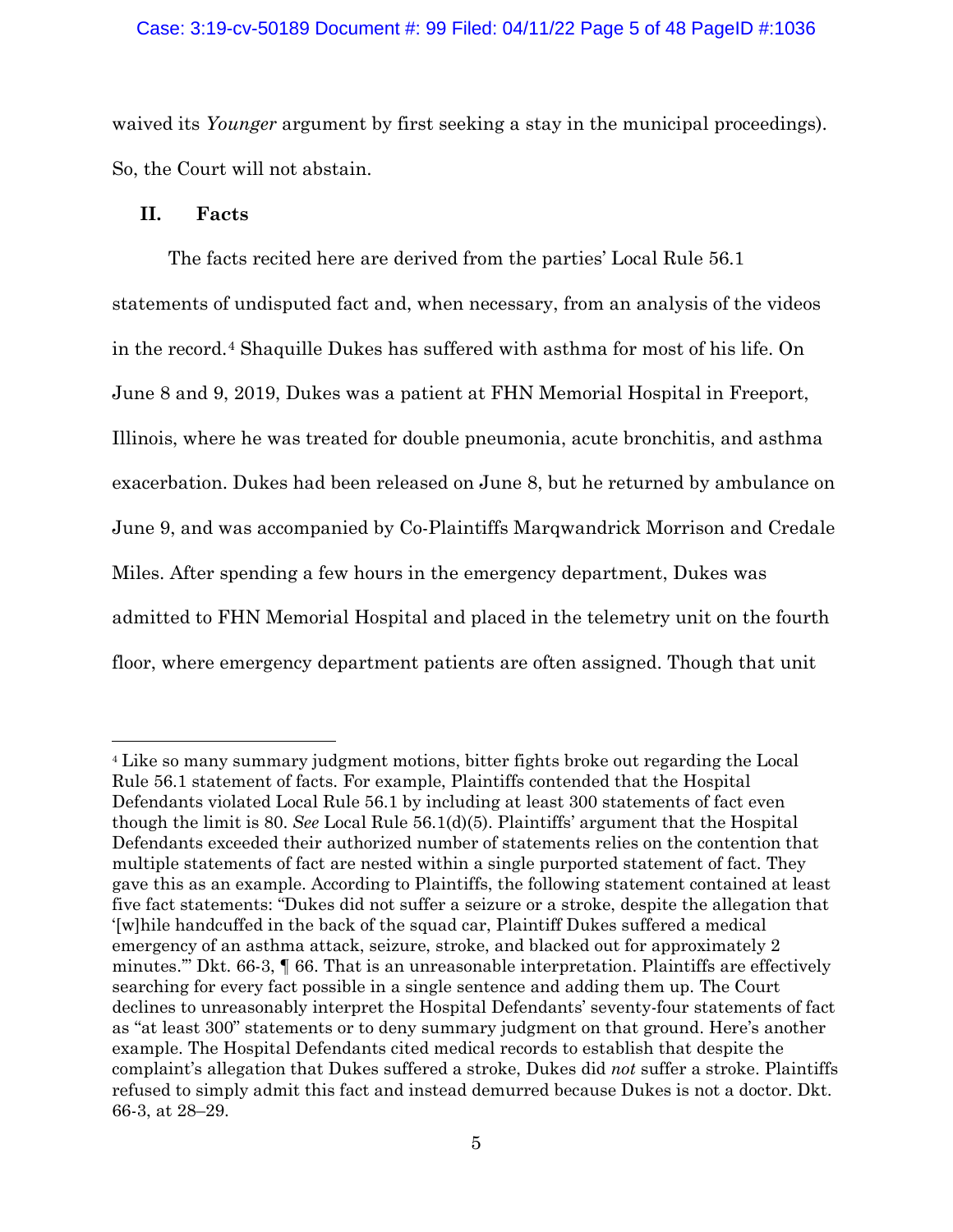## Case: 3:19-cv-50189 Document #: 99 Filed: 04/11/22 Page 6 of 48 PageID #:1037

has the technology to remotely monitor its patients, Dukes was not connected to a monitor because he was an overflow patient.

Dukes was given intravenous ("IV") saline fluids. The IV fluid bag was suspended on the top of an approximately six-foot medical pole, which was equipped with a pump and a monitor. Because the IV pole was on wheels, Dukes was able to walk with the IV attached to his arm by needle. So, Dukes, Miles, and Morrison decided to go for a walk outside, as they had done earlier in the day. They are adamant that the walk was sanctioned by the medical team. But the medical team says that no such authorization occurred, nor would it ever occur, and that walks are almost always (or maybe always) restricted to the floor on which the patient is assigned. Nonetheless, Dukes, Miles, and Morrison left the fourth floor, played a piano in the lobby, and then left the hospital to walk around the parking lot. But during this walk, they were stopped by Defendant Ryan Godsil, who was a security guard at the hospital.

Godsil understood that patients were not permitted to leave the hospital, and thought Dukes, Miles, and Morrison were attempting to steal hospital equipment, even though the IV was attached to Dukes' arm and administering fluids at the time.<sup>5</sup>

<sup>&</sup>lt;sup>5</sup> The parties disagree whether Godsil accused Plaintiffs of attempting to steal the IV equipment. But even though the video of the initial encounter is somewhat distorted because of music being played in the background, Godsil can be heard explaining that the IV pump and pole are hospital property and needed to go back. Furthermore, Sergeant Zalaznik's body camera footage shows him detaining Dukes for attempted theft. Zalaznik later decided that attempted theft was not an appropriate charge after speaking with the security guards. Additionally, Officer Moore's body camera footage from when he first arrived on scene shows Godsil giving him a quick briefing of the situation. In that video,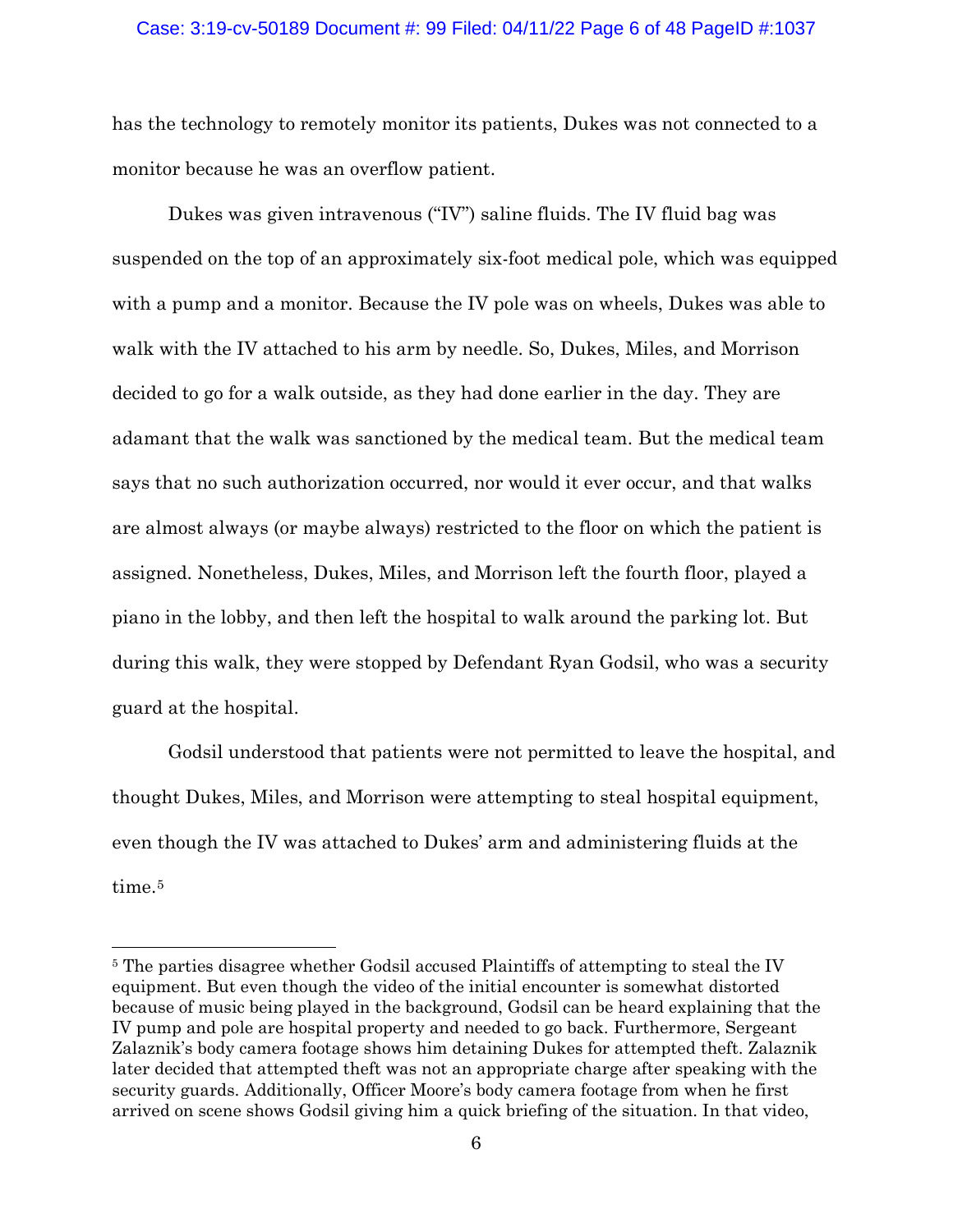## Case: 3:19-cv-50189 Document #: 99 Filed: 04/11/22 Page 7 of 48 PageID #:1038

So, Godsil confronted them about the suspected theft.6 Plaintiffs found Godsil to be rude, abrasive, and essentially unprofessional. Godsil doesn't appear to have radioed the medical team to see if Dukes was allowed to walk around the block, but he was expected to approach any patients found outside and ensure they returned to the hospital. Plaintiffs took issue with Godsil's suspicions that they were stealing the IV. In Plaintiffs' minds, no reasonable security guard would think they would steal a device attached by needle to one of their arms. So, the situation unfortunately devolved. Voices were raised, curse words were exchanged, and because the situation was three on one, Godsil apparently felt threatened and radioed his fellow security guard, LeDarius Stewart, to call the police.7 Stewart testified that when Godsil radioed him, he could hear yelling and obscene screaming in the background.

Once on the chaotic scene, the police officers began questioning Plaintiffs and the security guards. Officer Moore explained to Plaintiffs that the guards are tasked with protecting hospital equipment. Miles responded multiple times that there was

Godsil tells Officer Moore that Plaintiffs were off hospital grounds with the IV equipment and that it amounted to stealing hospital property. Godsil is heard explaining, "I don't care if they were coming back, that's stealing." Officer Dan Moore, Body Camera Footage, at 0:25 to 0:32 seconds. Godsil's statement evidences a fundamental misunderstanding of Illinois law regarding theft, which requires the intent to permanently deprive the owner of the property. 720 ILCS 5/16-1(a)(5)(A), (B), (C); 720 ILCS 5/15-3; Illinois Pattern Jury Instructions (Criminal) 13.00 (requiring the government to prove permanent deprivation of the property). Regardless, it cannot be reasonably disputed that Godsil accused Plaintiffs of stealing hospital equipment.

<sup>6</sup> Among other things, hospital security guards are tasked with patrolling hospital grounds, checking the security of doors, intervening with problematic patients or visitors, and responding to other types of security calls as necessary.

<sup>7</sup> Though hospital security guards are equipped with a taser, handcuffs, and a radio, Godsil does not appear to have taken out or attempted to use his taser or his handcuffs at any time.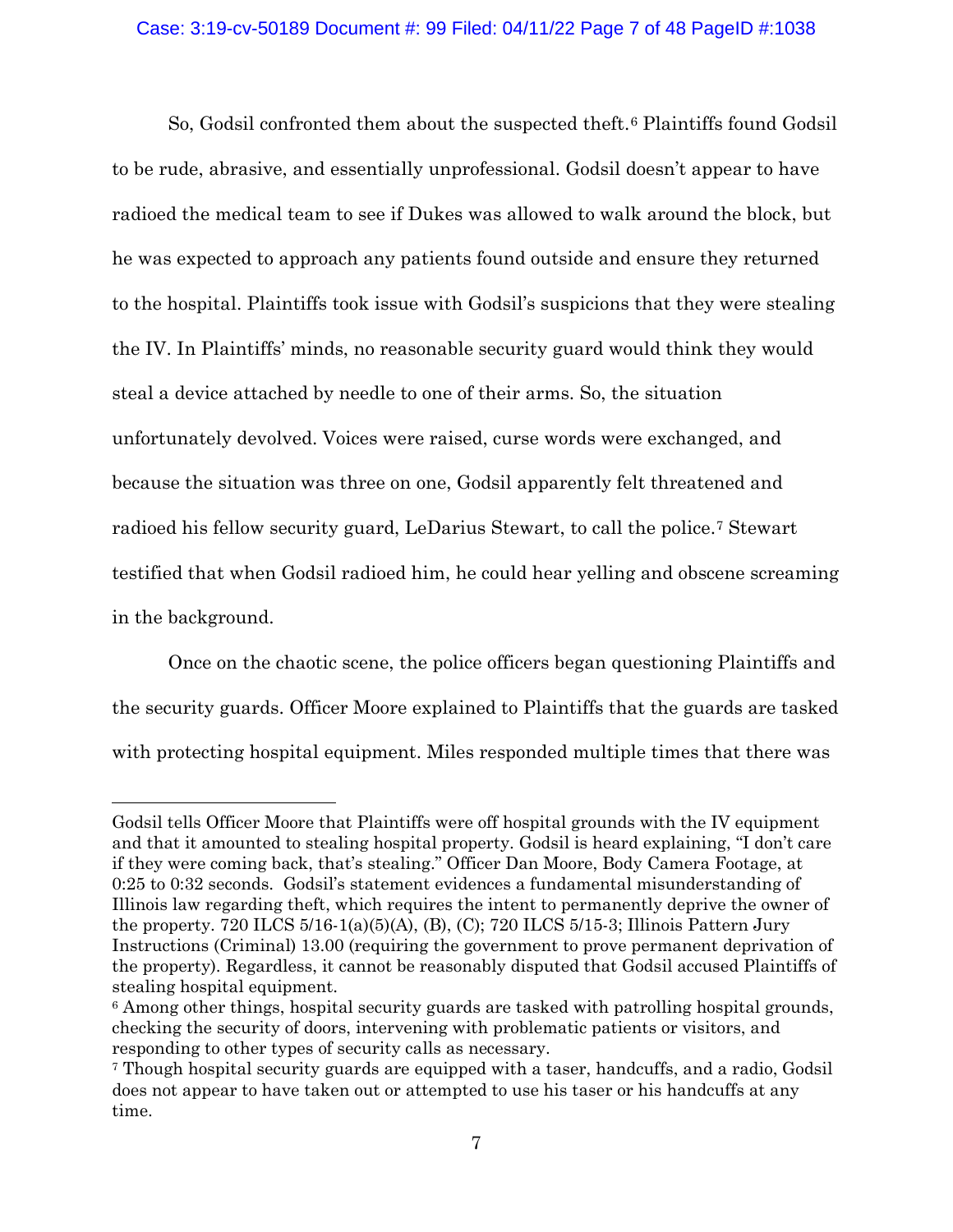#### Case: 3:19-cv-50189 Document #: 99 Filed: 04/11/22 Page 8 of 48 PageID #:1039

no threat, and Dukes continued telling the officers that they were authorized to go for a walk and were clearly not stealing anything. Officer Moore told Miles that he was creating a scene by talking over the others and raising his voice. Moore then told Miles to stop talking and that he wouldn't ask him again. Miles responded, "What the fuck is you talking about?" Moore then physically grabbed Miles, put him in handcuffs, and placed him in the back of the police car.

Officer Fidecki attempted to de-escalate the situation by talking Dukes into returning to the hospital. But that attempt went out the window when Plaintiffs were told that Miles and Morrison were not welcome back inside. Dukes may have interpreted that to mean none of the three were welcome back, and is heard on video saying, "he said we're not there." Officer Fidecki again asked Dukes to return to the hospital, but this time Dukes responded that he was told they were not allowed to go back. This can be heard between the fifth and sixth minutes of Officer Fidecki's body camera footage. Regardless, Dukes began attempting to remove the IV himself and refusing to go back to the hospital.8

At that point, the nursing supervisor arrived on scene. Dukes informed the nursing supervisor that he was authorized to go for a walk, as he already stated. At the same time, Officer Fidecki confirmed with Godsil that Dukes was allowed to go back to the hospital—that only Miles and Morrison were not welcome back. The nursing supervisor can be heard telling Dukes that he could come back to the hospital. But Dukes refused and explained that he wanted the IV taken out

<sup>8</sup> Plaintiffs didn't sue Fidecki and don't contend he did anything wrong.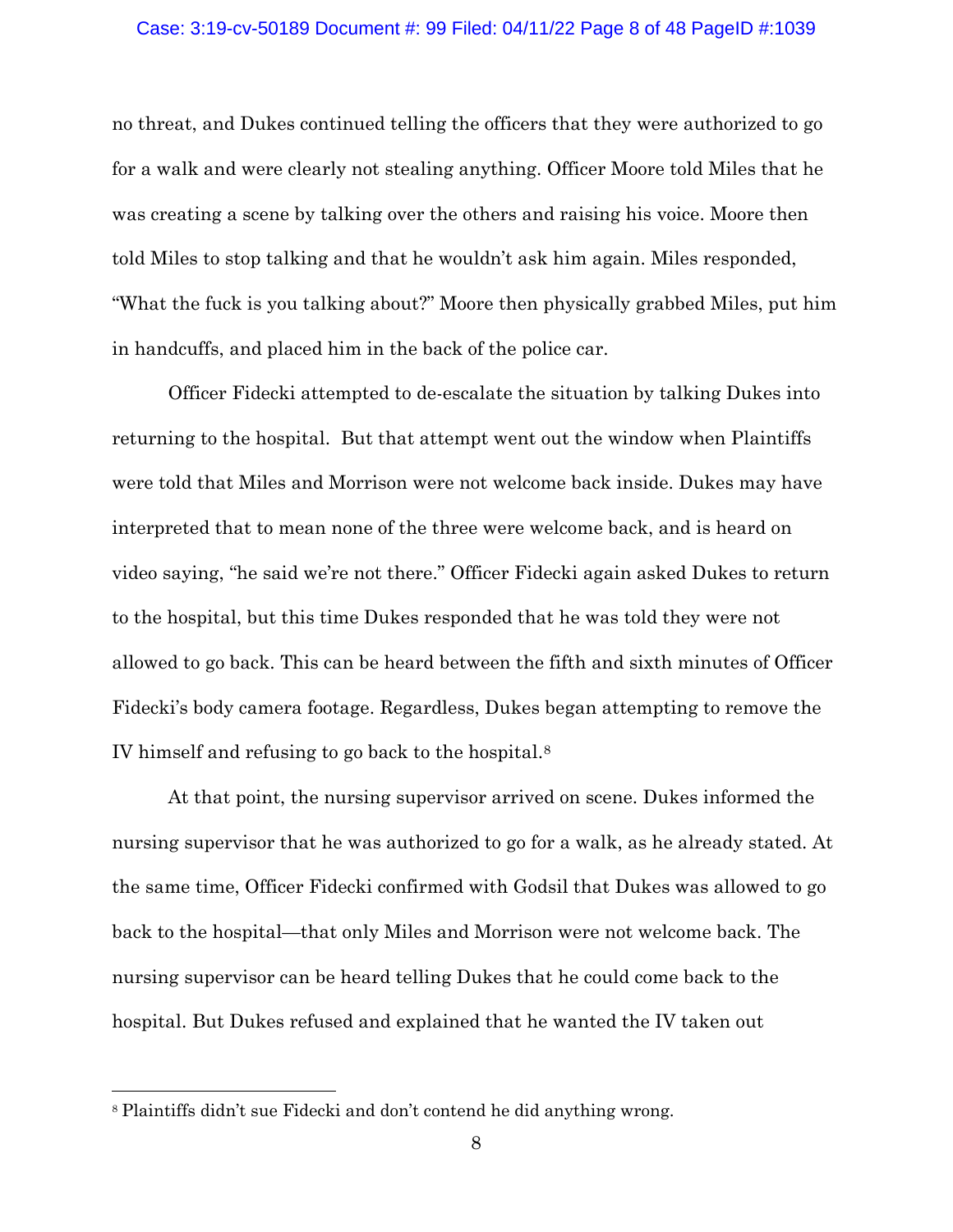#### Case: 3:19-cv-50189 Document #: 99 Filed: 04/11/22 Page 9 of 48 PageID #:1040

immediately. Dukes later explained that he chose not to go back to the hospital because he did not want to leave Miles and Morrison on the scene alone.

Sergeant Zalaznik then arrived on scene, joining Dukes, Miles, Morrison, Godsil, Stewart, Moore, Fidecki, and the nursing supervisor. Officer Fidecki briefed him on the situation and told him that Miles and Morrison were not allowed back at the hospital. Zalaznik recognized Miles in the back of the police car and explained that Miles just wanted to argue and that they had dealt with Miles recently in another situation. A nurse then arrived and took the IV out of Dukes' arm. On Sergeant Zalaznik's orders, Officer Fidecki approached Morrison to obtain his full name. Morrison refused to cooperate and continued arguing about the situation. Officer Fidecki then escorted Miles to jail. On the body camera footage, Miles can be heard cursing and yelling at Fidecki during the ride to the jail. Later, when he was sitting in the back of the squad car at the jail intake facility, Miles continued to yell and curse. He became especially belligerent when Officer Moore arrived at the jail.

Back at the scene, Morrison was told multiple times that he was free to leave, but instead he stayed and continued to argue with police officers. Police eventually arrested him, to which he did not take kindly. At first, he tried to avoid the officers' hands while they attempted to place him in handcuffs,<sup>9</sup> but he then accepted the arrest, though he continued to verbally contend that he was not resisting while accusing the officers of racism. Later, Officer Moore explained to him that he was arrested for resisting because while the officers were trying to assess the scene, the

<sup>9</sup> There is no right to resist even an unlawful arrest. *Chelios v. Heavener*, 520 F.3d 678, 688 (7th Cir. 2008).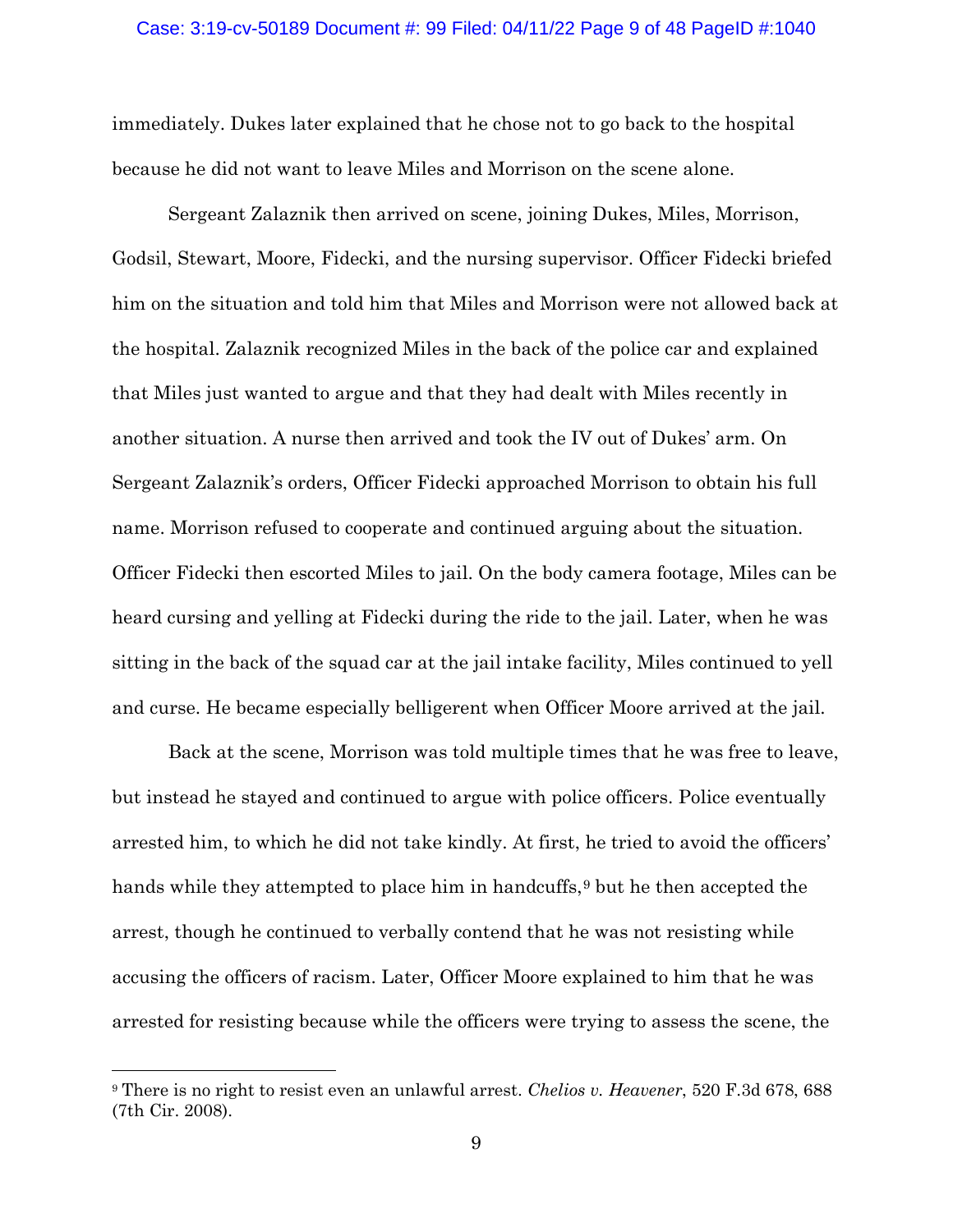#### Case: 3:19-cv-50189 Document #: 99 Filed: 04/11/22 Page 10 of 48 PageID #:1041

three kept interfering, talking over them, and generally preventing the investigation from unfolding.

Sergeant Zalaznik then told Dukes that he was not free to leave and cuffed him. Zalaznik can be heard on video telling Dukes he was under arrest for attempted theft. Officer Holden then walked Dukes to the police car, searched his pockets, and removed Dukes' inhaler. He then began driving Dukes away. During the drive, the two spoke to each other until Dukes became quiet. At some point, he stopped the car and saw that Dukes was having a medical emergency in the back seat. (This appears to have happened at the police department, which is where Officer Holden told Dukes they were going.) He immediately asked Dukes if he was having a seizure. Holden quickly opened the back door and radioed for help. The video shows Dukes shaking and struggling to breathe. The video also shows him calling out that he couldn't breathe and that he needed help. Two other officers then arrived, and Dukes continued to exclaim that he could not breathe. Although Officer Holden had previously taken Dukes' inhaler away, he did not immediately return it. Dukes appeared to recover somewhat without the inhaler, but his symptoms persisted. At that point, Officer Hilby attempted to render aid and Dukes told her that he needed his inhaler. Hilby then asked Officer Holden if he had the inhaler, and Holden retrieved it from the front seat. After a couple of minutes, the paramedics arrived and took Dukes back to the hospital.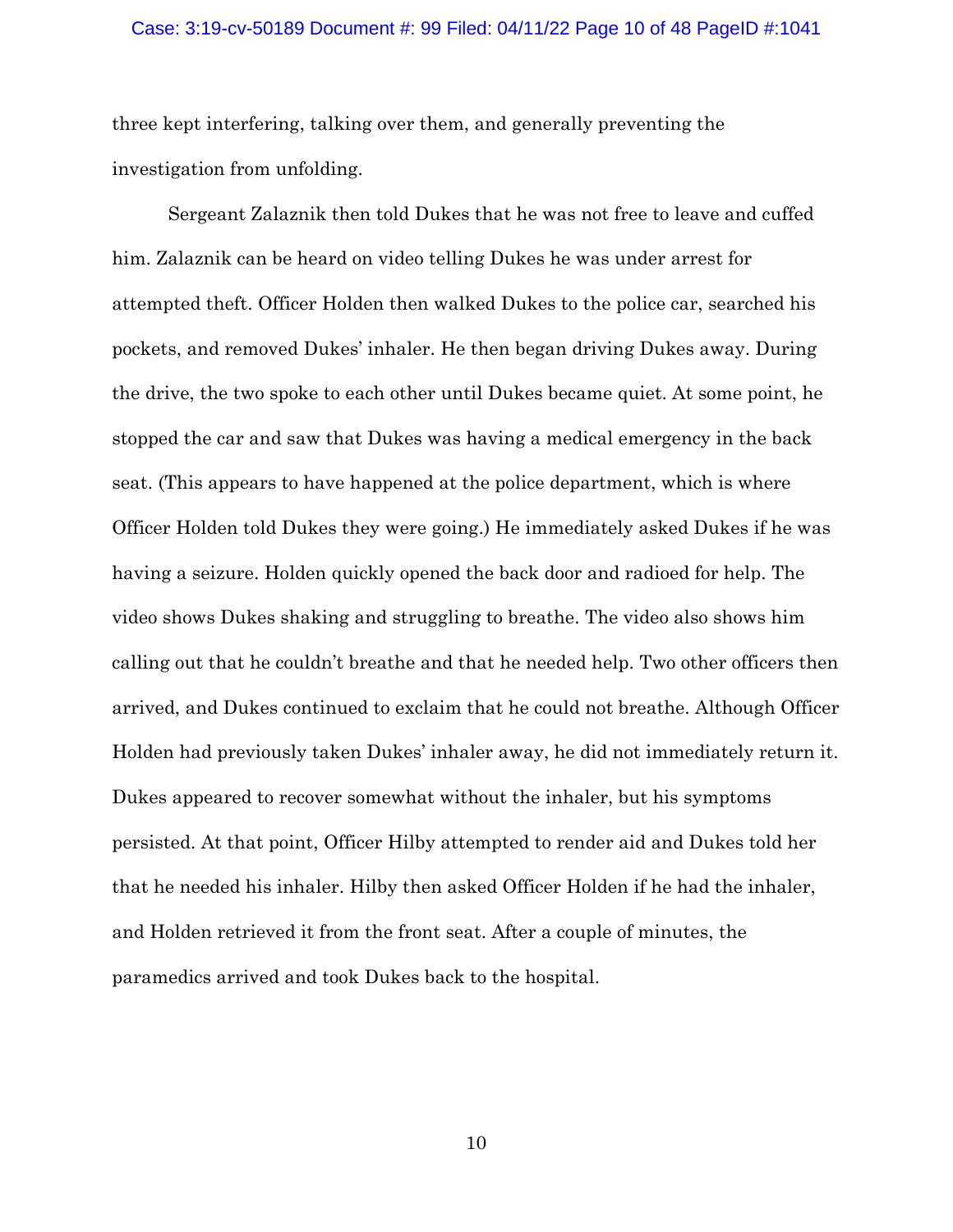### **III. Analysis**

On summary judgment, the movant has the burden of showing that "no genuine dispute as to any material fact" exists and that it is "entitled to judgment as a matter of law." Fed. R. Civ. P. 56(a). Material facts are those that might affect the outcome of the suit. *Anderson v. Liberty Lobby Inc.*, 477 U.S. 242, 248 (1986). No "genuine" dispute exists if a court would be required to grant a Rule 50 motion at trial. *Id.* at 250–51. The Court must construe the "evidence and all reasonable inferences in favor of the party against whom the motion under consideration is made." *Rickher v. Home Depot, Inc.*, 535 F.3d 661, 664 (7th Cir. 2008). "Summary judgment is only warranted if, after doing so, [the Court] determine[s] that no jury could reasonably find in the nonmoving party's favor." *Blasius v. Angel Auto, Inc.*, 839 F.3d 639, 644 (7th Cir. 2016). Video evidence is particularly relevant to this case because the vast majority of the events in question can be seen through the video evidence in the record—police officer body camera footage, hospital security footage, and a cell phone video. When presented with video evidence that clearly contradicts the nonmovant's claims, federal courts "may consider that video footage without favoring the nonmovant." *Horton v. Pobjecky*, 883 F.3d 941, 944 (7th Cir. 2018) ("When video footage firmly settles a factual issue, there is no genuine dispute about it, and we will not indulge stories clearly contradicted by the footage.").

## **A. City of Freeport Defendants**

All Plaintiffs allege claims of false arrest and violations of equal protection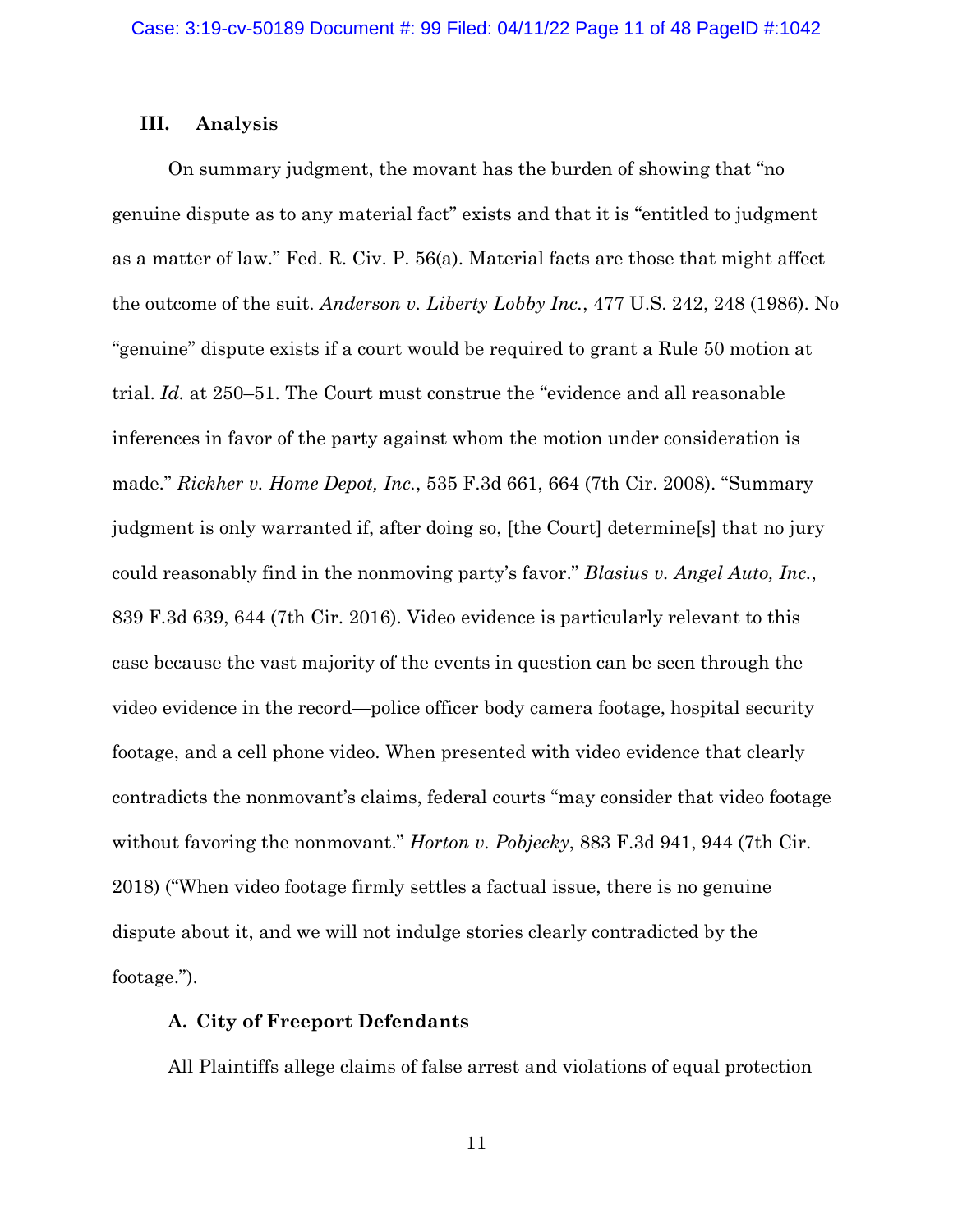#### Case: 3:19-cv-50189 Document #: 99 Filed: 04/11/22 Page 12 of 48 PageID #:1043

against the City Defendants, and a *Monell* claim and a "willful and wanton conduct claim" against the City of Freeport.10 Dukes also alleges claims of failure to provide medical treatment and a violation of his substantive due process rights.

# *1. False Arrest—Fourth Amendment*

Plaintiffs first bring a claim against the City Defendants under 42 U.S.C. §1983 for false arrest in violation of their constitutional rights. Dukes alleges that he was racially profiled, harassed, discriminated against, and eventually arrested without probable cause "for simply taking a walk outside the hospital" where he was a patient. Dkt 1, ¶¶ 84–85. Miles and Morrison similarly bring claims under §1983 for being arrested for "disorderly conduct, resisting arrest, and obstructing a peace officer, without probable cause." *Id.* ¶¶ 190, 219. (Notwithstanding Dukes' framing of the issue, he undisputedly was also arrested for disorderly conduct.) The City Defendants move for summary judgment on Plaintiffs' false arrest claims on two grounds. First, they contend that probable cause existed for the arrests. Second, they contend that even if probable cause did not exist, the individual City Defendants are entitled to qualified immunity.

The existence of probable cause is an absolute defense to a false arrest claim under the Fourth Amendment. *Ewell v. Toney*, 853 F.3d 911, 919 (7th Cir. 2017). Probable cause is measured at the time of arrest based on the facts and

<sup>10</sup> Plaintiffs complain that the City Defendants exceeded their 15-page maximum. In response, the City Defendants seek leave of Court after the fact to file a brief in excess of the maximum page number. Because Plaintiffs bring numerous claims against multiple defendants, the extra pages are reasonable, and the Court excuses the City Defendants' error.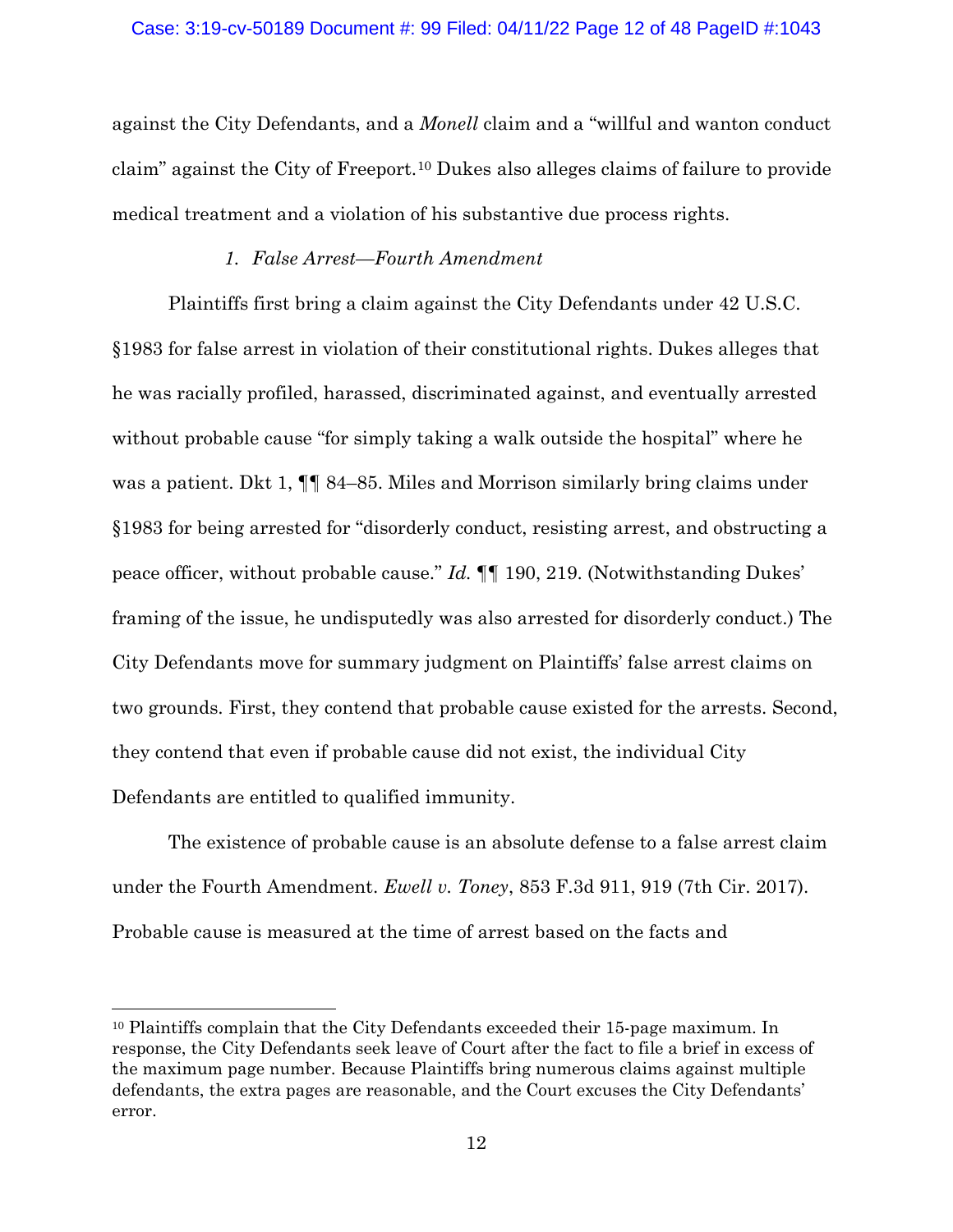#### Case: 3:19-cv-50189 Document #: 99 Filed: 04/11/22 Page 13 of 48 PageID #:1044

circumstances known to the arresting officer. *Id.* If those facts and circumstances are sufficient to allow a prudent person of reasonable caution to believe "the suspect has committed, is committing, or is about to commit an offense," then the officer had probable cause to arrest the plaintiff, and that arrest "was not false." *Id.* (quoting *Williams v. City of Chicago*, 733 F.3d 749, 756 (7th Cir. 2013)). "A court evaluates probable cause not with the benefit of hindsight, and not on the facts as perceived by an omniscient observer, but on the facts as they appeared to a reasonable person in the defendant's position, even if that reasonable belief turned out to be incorrect." *Stokes v. Bd. of Educ.*, 599 F.3d 617, 622 (7th Cir. 2010). Furthermore, the probable cause inquiry deals in probabilities, not technicalities, and courts must consider the totality of circumstances within the knowledge of the team of officers at the time of arrest. *Illinois v. Gates*, 462 U.S. 213, 231 (1983); *Bergquist v. Milazzo*, No. 18-cv-3619, 2021 U.S. Dist. LEXIS 184852, at \*16–17 (N.D. Ill. Sept. 28, 2021).

Plaintiffs' response asserts multiple grounds upon which they contend that a reasonable jury could find that the City Defendants lacked probable cause to arrest them. *E.g.*, Dkt. 67-2, at 7. Probable cause, however, is a mixed question of law and fact. *Smith v. Lamz*, 321 F.3d 680, 684 (7th Cir. 2003); *Humphrey v. Staszak*, 148 F.3d 719, 725 (7th Cir. 1998). The jury is responsible for determining the facts, but whether those facts constitute probable cause is a question of law for the Court. And if the facts are undisputed, then probable cause is purely a question of law. *United States v. Ellis*, 499 F.3d 686, 688 (7th Cir. 2007); *Cervantes v. Jones*, 188 F.3d 805, 811 (7th Cir. 1999). In this case, the facts necessary to resolve the question of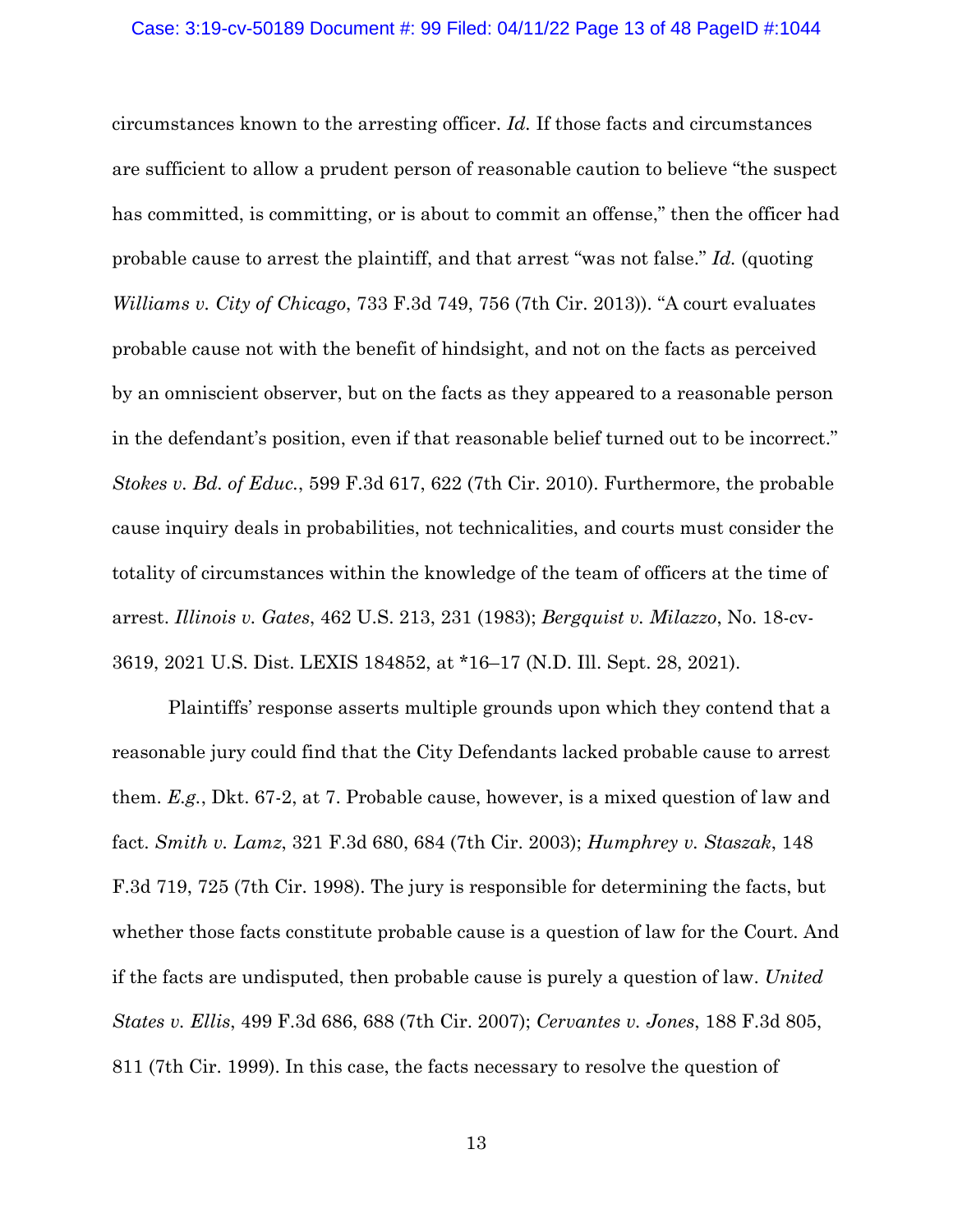probable cause are not reasonably in doubt. They are recorded, both on audio and video.

The City Defendants focus on the time before the police arrived, when Godsil approached Plaintiffs and accused them of stealing. A review of Sergeant Zalaznik's deposition explains why. He testified that the basis for charging Plaintiffs with disorderly conduct was their behavior upon being approached by Godsil:

[I]t was when he first approached all three of them about them being off of FHN property with the IV and the IV pump. And he said that they all got - - approached him in an aggressive manner yelling and he felt threatened and he said he was alarmed and disturbed by their actions. And based on everything else that I had seen when I arrived, and it seemed like there was enough probable cause for the fact that they committed disorderly conduct.

Dkt. 67-7, at 4. Zalaznik believed this because of what Godsil told him and what he and his fellow officers had personally witnessed. And although the video evidence does not fully capture that moment, the video fully captures what information was available to the officers.

Regarding the charge of resisting and obstructing a peace officer, Officer Moore testified that the basis of Miles' arrest was his "shouting over me and causing a disturbance" and "beginning to obstruct my ability to conduct my investigation." Dkt. 67-8, at 2. The basis Moore gave for Morrison's arrest was essentially the same as Miles' arrest; namely, for "continuing to talk over officers and not leaving the area when we said he was no longer welcome on the property." Dkt. 67-8, at 4. Additionally, Moore testified that Plaintiffs were known to police:

It had been brought up at the beginning of shift one day that this person, Shaquille Dukes[,] was in town and pretty much instructed just to - - we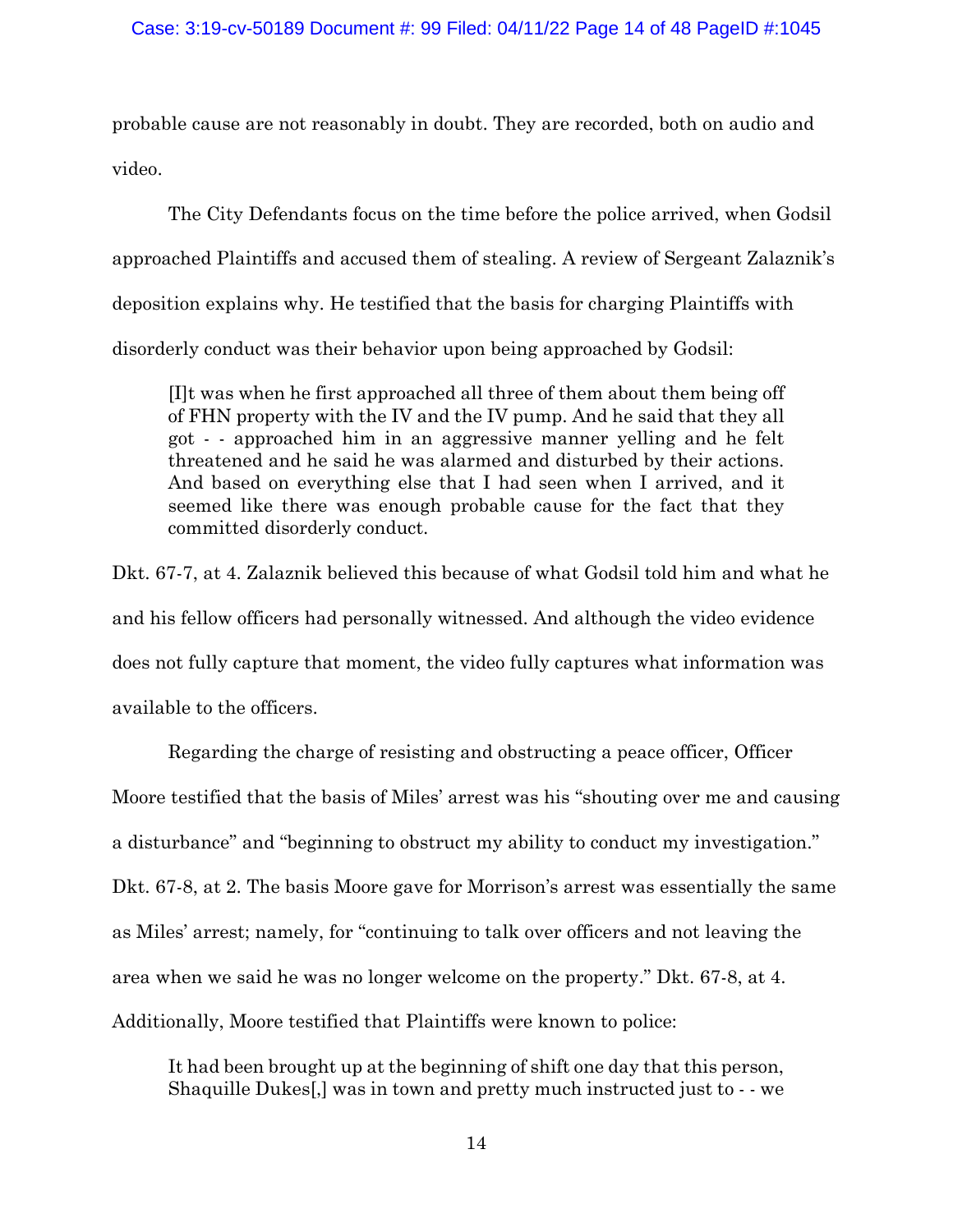were told that he liked to argue with police and we were told that if we come into contact with him to not get into argument with him and not try to make the situation . . . Basically to avoid situations like this.

Dkt. 67-8, at 6–7. Moore explained that Dukes was described as someone that "liked to make it known that he was aware of the laws and would try to provoke a reaction from police." *Id.* at 8–9.

It is irrelevant that Dukes was originally arrested for attempted theft. The Supreme Court expressly rejected a rule that required the conduct establishing probable cause to be closely related, and based on, the same conduct identified by the arresting officer during the arrest. *See Devenpeck v. Alford*, 543 U.S. 146, 153, 154-155 (2004) ("Subjective intent of the arresting office, *however* it is determined . . . is simply no basis for invalidating an arrest." (emphasis in original)). All three Plaintiffs were charged with disorderly conduct. Miles and Morrison were additionally charged with resisting and obstructing a peace officer. Dkt. 84. But the offense each Plaintiff was charged with or not charged with is irrelevant. There need only be probable cause to arrest for *any* crime. *Holmes v. Village of Hoffman Estates*, 511 F.3d 673, 682 (7th Cir. 2007) ("[P]robable cause to believe that a person has committed *any* crime will preclude a false arrest claim, even if the person was arrested on additional or different charges for which there was no probable cause. . .") (emphasis in original). Because there was probable cause to arrest the Plaintiffs for disorderly conduct, the Court will only discuss that offense.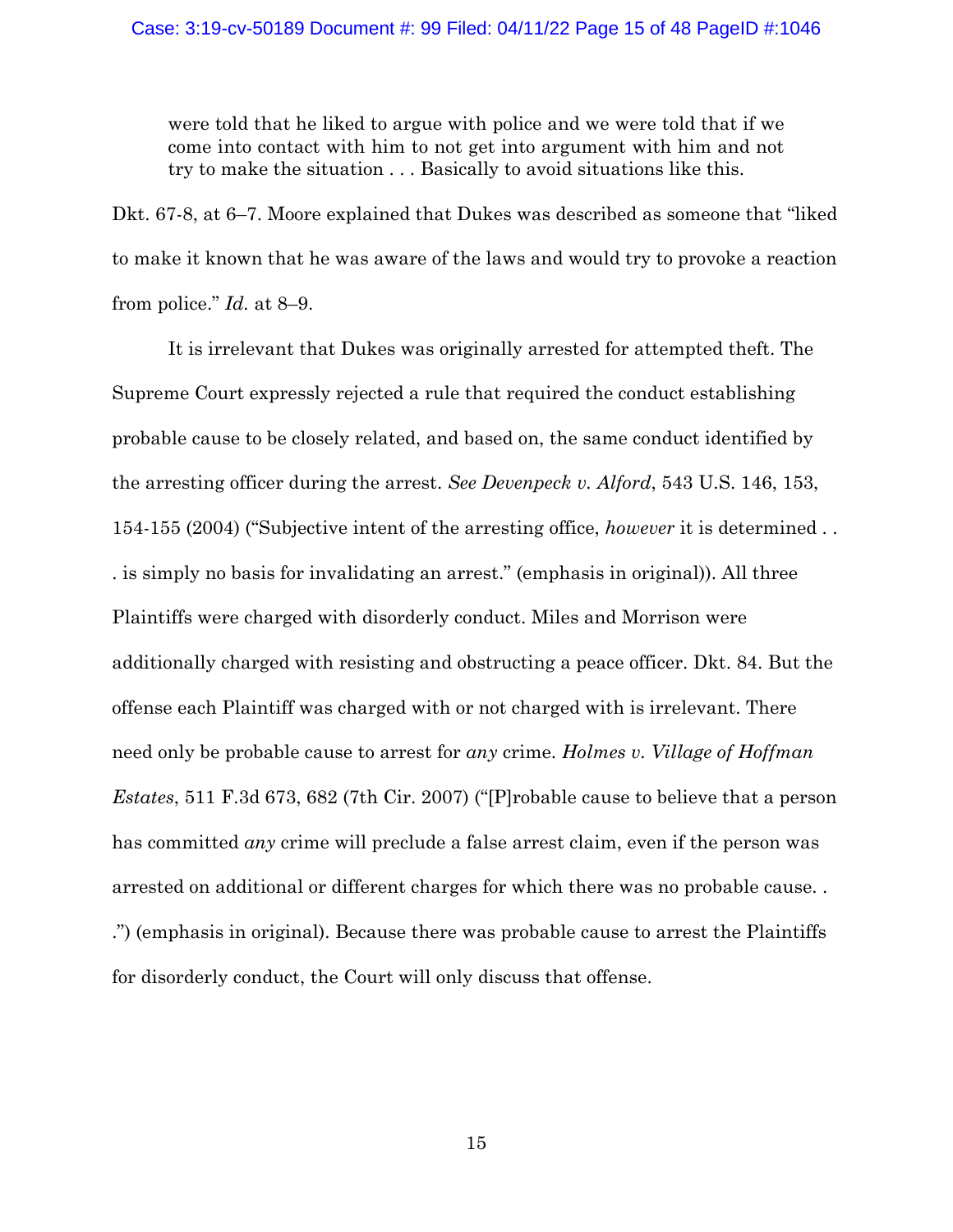### i. Disorderly Conduct

All three Plaintiffs were charged with disorderly conduct. "A police officer's probable cause determination depends on the elements of the applicable criminal statute." *Stokes*, 599 F.3d at 622. Illinois broadly defines disorderly conduct: "A person commits disorderly conduct when he or she knowingly . . . [d]oes any act in such unreasonable manner as to alarm or disturb another and to provoke a breach of the peace." 720 ILCS 5/26-1.

In this case, the City Defendants had probable cause to arrest Plaintiffs for disorderly conduct— for doing an act in an "unreasonable manner as to alarm or disturb another and to provoke a breach of the peace." *Id.* As noted previously, Plaintiffs' disorderly conduct arrests were based on their conduct before the officers arrived on scene. Although some of the events that took place before the officers arrived are in dispute, what the officers knew about those events is not. Body camera footage supplies the record with video evidence of the totality of the circumstances known to the officers at the time of arrests. Because the information known to the officers is not reasonably in dispute, the Court can resolve the probable cause inquiry as a matter of law. *Ellis*, 499 F.3d at 688 (explaining that when the facts are not in dispute, the probable cause inquiry is a question of law); *Cervantes*, 188 F.3d at 811 (same).

And though the arresting officers were not on scene during the period giving rise to the disorderly conduct charge, arresting officers do not need to have personally witnessed the events giving rise to probable cause, as long as the victim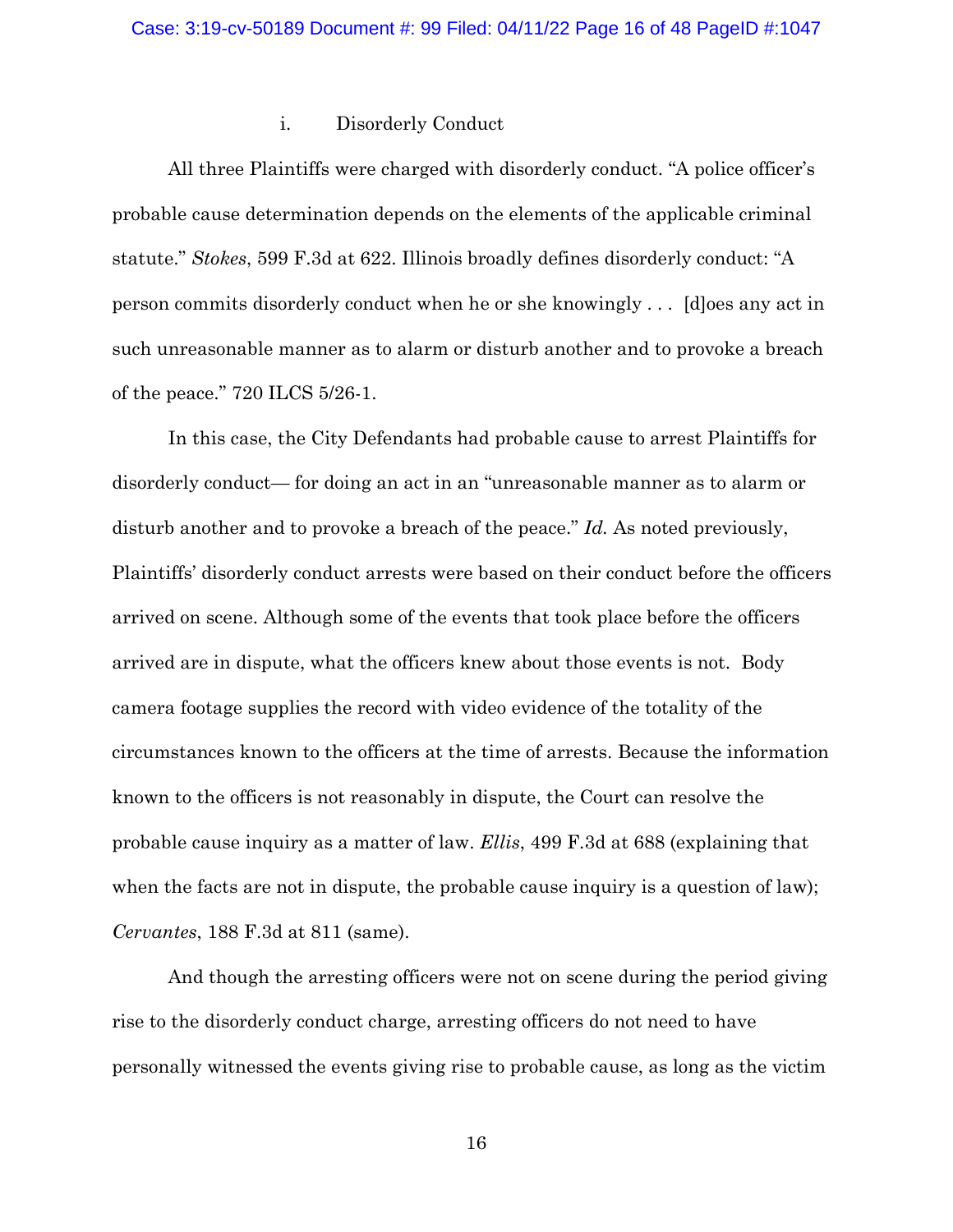or "a reasonably credible witness" informed the officer of what happened. *Gower v. Vercler*, 377 F.3d 661, 668–69 (7th Cir. 2004).

Here, Godsil witnessed the events and conveyed his observations to the individual City Defendants, including that Plaintiffs aggressively approached him, surrounded him in a semi-circle, and berated and yelled at him for questioning them. Although a jury might choose not to believe his testimony in the underlying criminal case, all that matters for a probable cause determination in this Court is that the arresting officers relied on him and believed him to be a credible witness, based on the facts and circumstances available to them including that his co-worker Stewart heard the argument over the radio. Based on the totality of the circumstances, they reasonably credited Godsil and Stewart's version of events over Plaintiffs'. *Dewar v. Chicago Police Dep't*, No. 16-cv-2287, 2019 U.S. Dist. LEXIS 7578, at \*8–9 (N.D. Ill. Jan. 16, 2019) ("A single witness or putative victim's complaint generally suffices to establish probable cause so long as the complaint would not lead a reasonable officer to be suspicious."). Again, that determination was made based on what the officers witnessed and their prior knowledge of Plaintiffs. *Reher v. Vivo*, 656 F.3d 772, 776–77 (7th Cir. 2011) (relying in part on the "long history of domestic disputes" between the two individuals and crediting the officer's knowledge of that "turbulent history"); *Gower*, 337 F.3d at 669 (officers considered plaintiff's conduct from the previous night); *United States v. Olson*, 408 F.3d 366, 372 (7th Cir. 2005) (explaining that a criminal record check for past conduct wasn't enough to corroborate a confidential information probable cause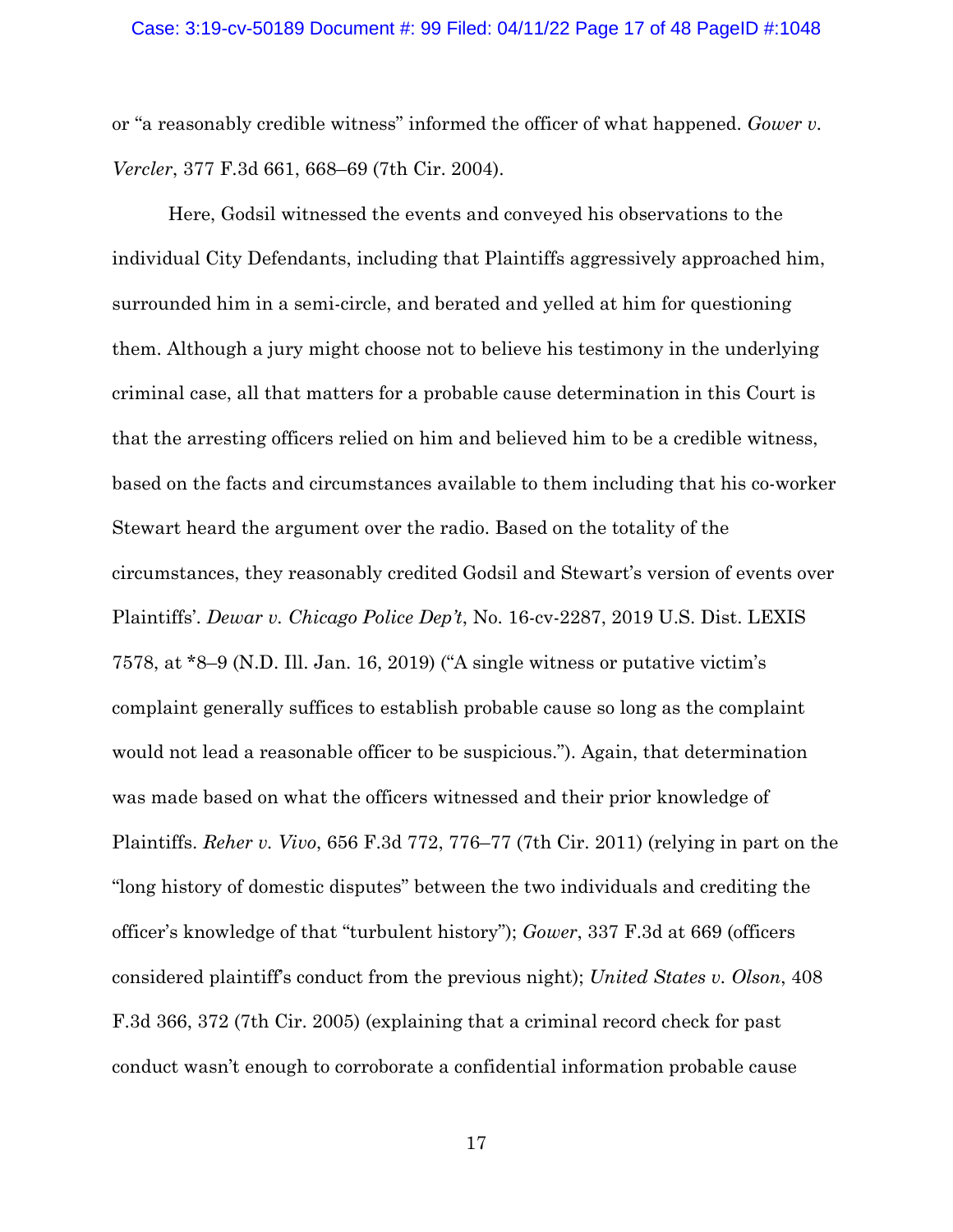#### Case: 3:19-cv-50189 Document #: 99 Filed: 04/11/22 Page 18 of 48 PageID #:1049

testimony, but it does "retain some corroborative value" because the analysis relies on the totality of the circumstances).11 Based on that evidence alone, the officers had probable cause to believe Plaintiffs were causing public disorder.

The Court states no opinion on whether Plaintiffs are guilty of disorderly conduct. Indeed, the individual City Defendants may have been wrong but that is irrelevant. *See* Xing *Qian v. Kautz*, 168 F.3d 949, 953 (7th Cir. 1999) (probable cause does not require an officer's belief to be correct or even more likely than false; it need only be reasonable). The Court's narrow holding is merely that the totality of circumstances within the officers' knowledge at the time of arrests gave them probable cause to arrest Plaintiffs for disorderly conduct.

Other cases have reached similar conclusions. In *Whitney v. Ne. Ill. Reg'l Commuter R.R. Corp.*, No. 15-cv-2166, 2019 U.S. Dist. LEXIS 7582, at \*18–19 (N.D. Ill. Jan. 16, 2019), a court in this district held that officers had probable cause to arrest a train passenger that had become upset after having to wait over forty minutes for another train to arrive. It ended up being the same train she had

<sup>11</sup> *See also United States v. Cardoza*, 713 F.3d 656, 660 (D.C. Cir. 2013) (including in the list of circumstances relevant to probable cause that Cardoza had a history of drug arrests); *Radvansky v. City of Olmsted Falls*, 395 F.3d 291, 310 (6th Cir. 2005) (including the officer's prior knowledge as a reason that probable cause did not exist); *United States v. Maldonado*, 735 F.2d 809, 815 (5th Cir. 1984) (affirming the district court's probable cause determination based on the officer's "prior knowledge and observations of Maldonado being involved and talking with drug traffickers, the Officer's observations of Maldonado earlier in the day in close proximity to the premises, and Maldonado's giving of a false name"); *Serrano v. United States*, 766 F. App'x 561, 567 (10th Cir. 2019) (holding that probable cause to believe a threat of physical harm to the deputies existed because, in part, the deputy in question "knew that Serrano had a history of fleeing from and opposing law enforcement officers, and he had been informed that Serrano would flee if faced with returning to prison").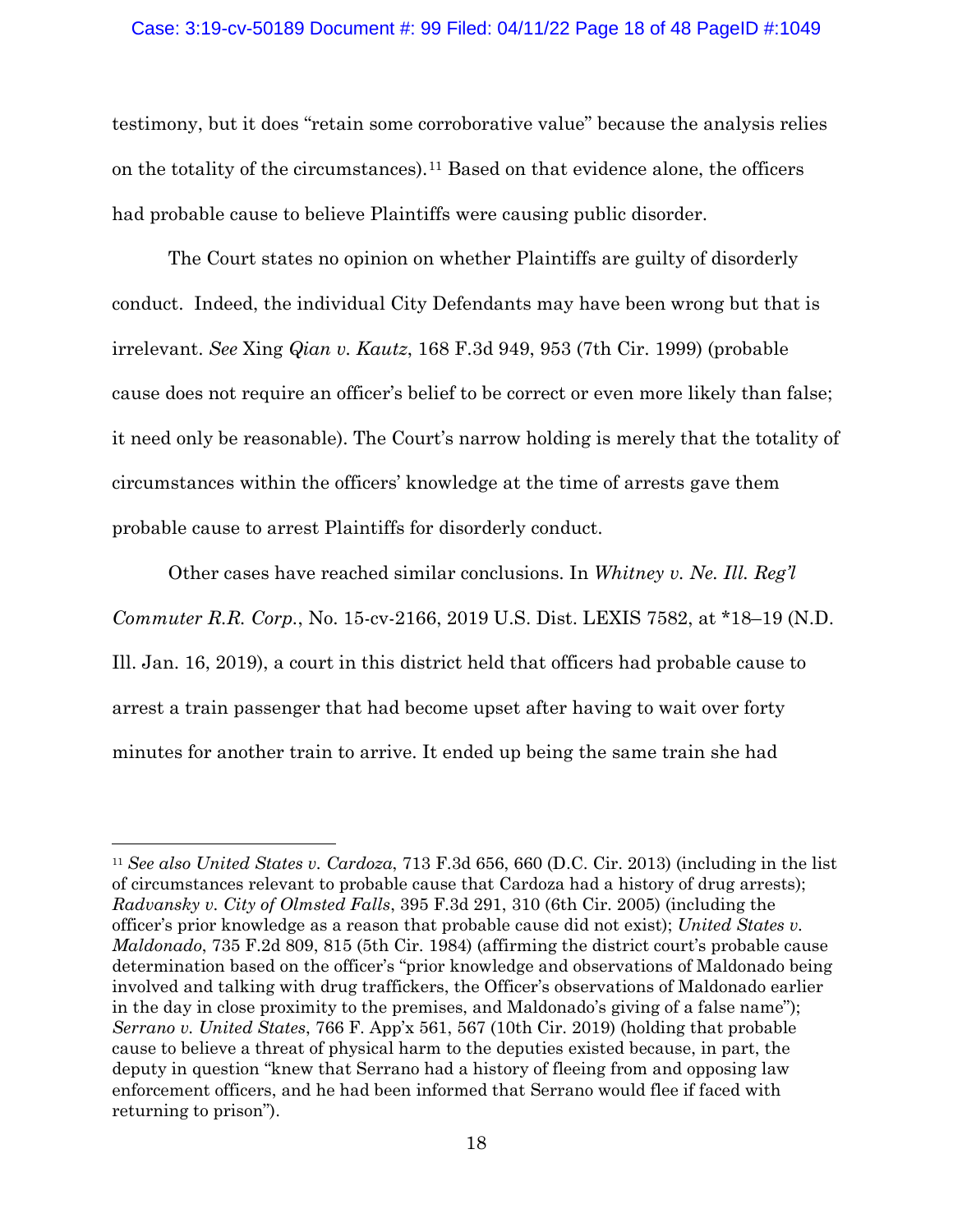#### Case: 3:19-cv-50189 Document #: 99 Filed: 04/11/22 Page 19 of 48 PageID #:1050

previously been on, so she confronted the conductor. He testified that she asked for, and he gave her, information on how to contact customer service, but then she later "joined him in the vestibule area, 'tak[ing] steps toward him' and 'making derogatory statements.'" *Id.* at \*4. The officers also claimed that Whitney was loud and disruptive when they arrived, and "became loud and belligerent, using profanity" toward one of the officers. *Id.* at \*7–8. In that case, the situation devolved even further, and resulted in a battery charge, but the court's determination that the officers had probable cause for disorderly conduct was based on the conductor's statement and video evidence showing that Whitney became upset, "gesticulating and pointing her finger at the officers on the platform." *Id.* at 18–19.

In *Allen v. City of Des Plaines*, 262 F. Supp. 3d 727 (N.D. Ill. 2017), a court also held that officers had probable cause to arrest Allen for disorderly conduct after learning that he had caused a disturbance, had been throwing food, and refused to leave the McDonald's drive-thru causing other customers to be stuck in line. *Id.* at 731. In *Bennett v. Vill. of Park Forest*, the arresting officer had probable cause to arrest the plaintiff for disorderly conduct because a witness reported that the plaintiff had yelled and cursed at him, threatened ongoing harassment, and refused to leave the witness's property. 2018 U.S. Dist. LEXIS 131430, at \*7 (N.D. Ill. Aug. 7, 2018).

Plaintiffs respond by citing *People v. Bradshaw*, 452 N.E.2d 141 (Ill. App. Ct. 1983) and *People v. Justus*, 372 N.E.2d 1115 (Ill. App. Ct. 1978) for the proposition that Illinois' disorderly conduct statute does not prohibit vulgar language or loud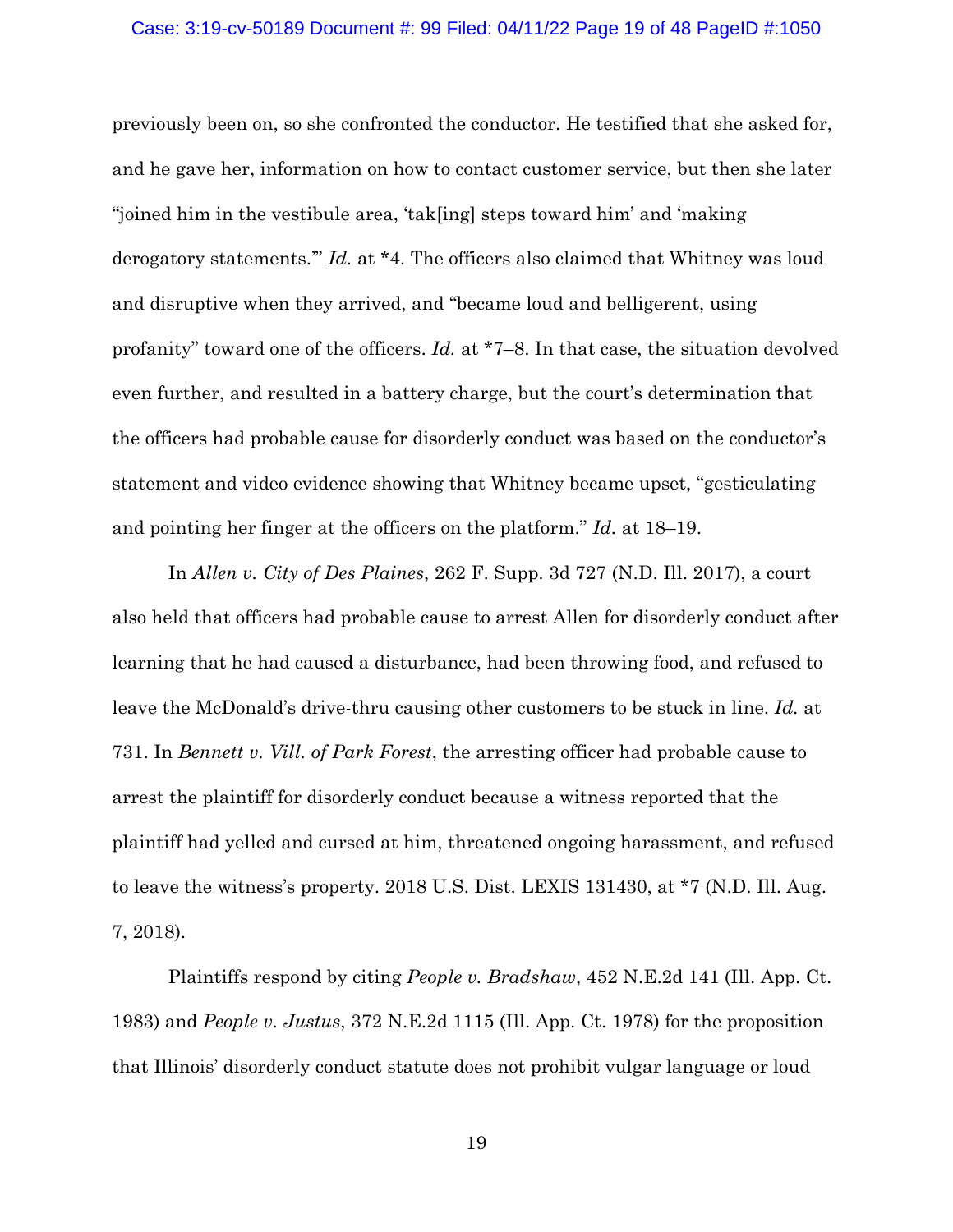#### Case: 3:19-cv-50189 Document #: 99 Filed: 04/11/22 Page 20 of 48 PageID #:1051

and offensive argumentation with police officers. Dkt. 67-2, at 5. In *Bradshaw*, a bar patron called a bartender "all kinds of obscene names for ten to fifteen minutes" and didn't leave the bar until he saw the bartender calling the police. 452 N.E.2d at 142. In that case, the court explained that the behavior was nothing more than annoying, as evidenced by the lack threats or any customers leaving the bar. *Id.* In other words, behavior that is "merely annoying" is not enough to establish probable cause for a disorderly conduct charge. *Id.* And in *Justus*, the court explained that "abusive language does not evolve into a crime simply because persons nearby stop, look and listen." 372 N.E.2d at 1118. But that court also noted that "arguing with a police officer is one factor to be considered." *Id.* at 1117.

Although mere speech alone might not be enough, yelling and cursing accompanied by additional suspicious or harassing behavior may be enough to create probable cause. *Thayer v. Chiczewski*, 697 F.3d 514, 526 (7th Cir. 2012); *Reher v. Vivo*, 656 F.3d 772, 776 (7th Cir. 2011) ("Illinois courts have time and again held that arguing with a police officer, even if done loudly, or with profane or offensive language, will not in and of itself constitute disorderly conduct."). Although a person's action must actually breach the peace, *Peters v. City of Palatine*, No. 16-cv-11703, 2019 U.S. Dist. LEXIS 26547, at 6 (N.D. Ill. Feb. 20, 2019), the "breach-of-the-peace element" of disorderly conduct "requires nothing more than the unreasonable harassment of a single person, even in a nonpublic location." *Maniscalco v. Simon*, 712 F.3d 1139, 1144 (7th Cir. 2013).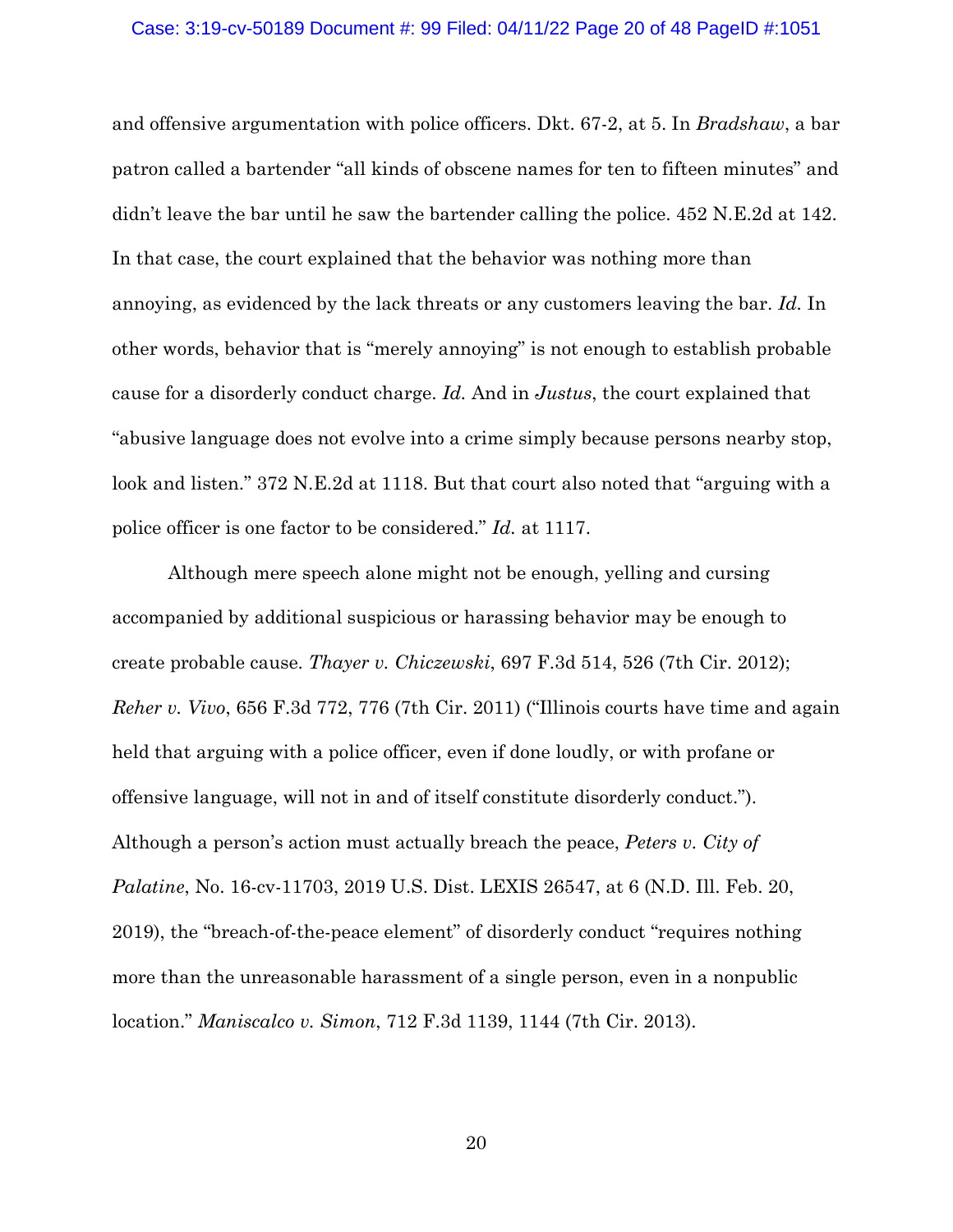The Seventh Circuit's recent decision in *Gaddis v. Demattei*, No. 20-2424, 2022 U.S. App. LEXIS 8768 (7th Cir. April 1, 2022) further illustrates why Plaintiffs' claim must fail. In that case, Gaddis cut down portions of a neighbor's tree because the branches were extending into his yard. He then threw the trimmings back into the neighbor's yard, and the trouble ensued. *Id.* at \*2–3. He was eventually arrested for disorderly conduct after he approached the home of another neighbor in an aggressive manner. One witness claimed Gaddis banged on the door aggressively and exclaimed, "You want to go old man?" *Id.* at \*4. Another witness' account was similar but more subdued. He stated that Gaddis knocked on the neighbor's door (the neighbor was carrying a rake) and repeatedly said "come on, come on." *Id.* On appeal, the Seventh Circuit held that Gaddis' false arrest claim failed because the officers had probable cause to arrest him for disorderly conduct. Though mere words may not be enough, the court explained that the totality of the circumstances made it reasonable for officers to believe that Gaddis's behavior had "alarmed or disturbed others as described in the Illinois disorderly conduct statute." Id. at \*10. In this case, the individual City Defendants were reasonable in crediting Godsil's and Stewart's statements and concluding that Plaintiffs' conduct was aggressive and "alarmed or disturbed" Godsil.

Thus, the City Defendants had probable cause to arrest Plaintiffs for disorderly conduct, and so the arrests were not "false."12

<sup>12</sup> Though Miles and Morrison were also arrested for resisting and obstructing a peace officer, neither Plaintiffs nor the City Defendants have developed any meaningful arguments regarding whether probable cause existed to arrest Miles or Morrison for those offenses. So, the Court does not rest its opinion on whether probable cause existed for those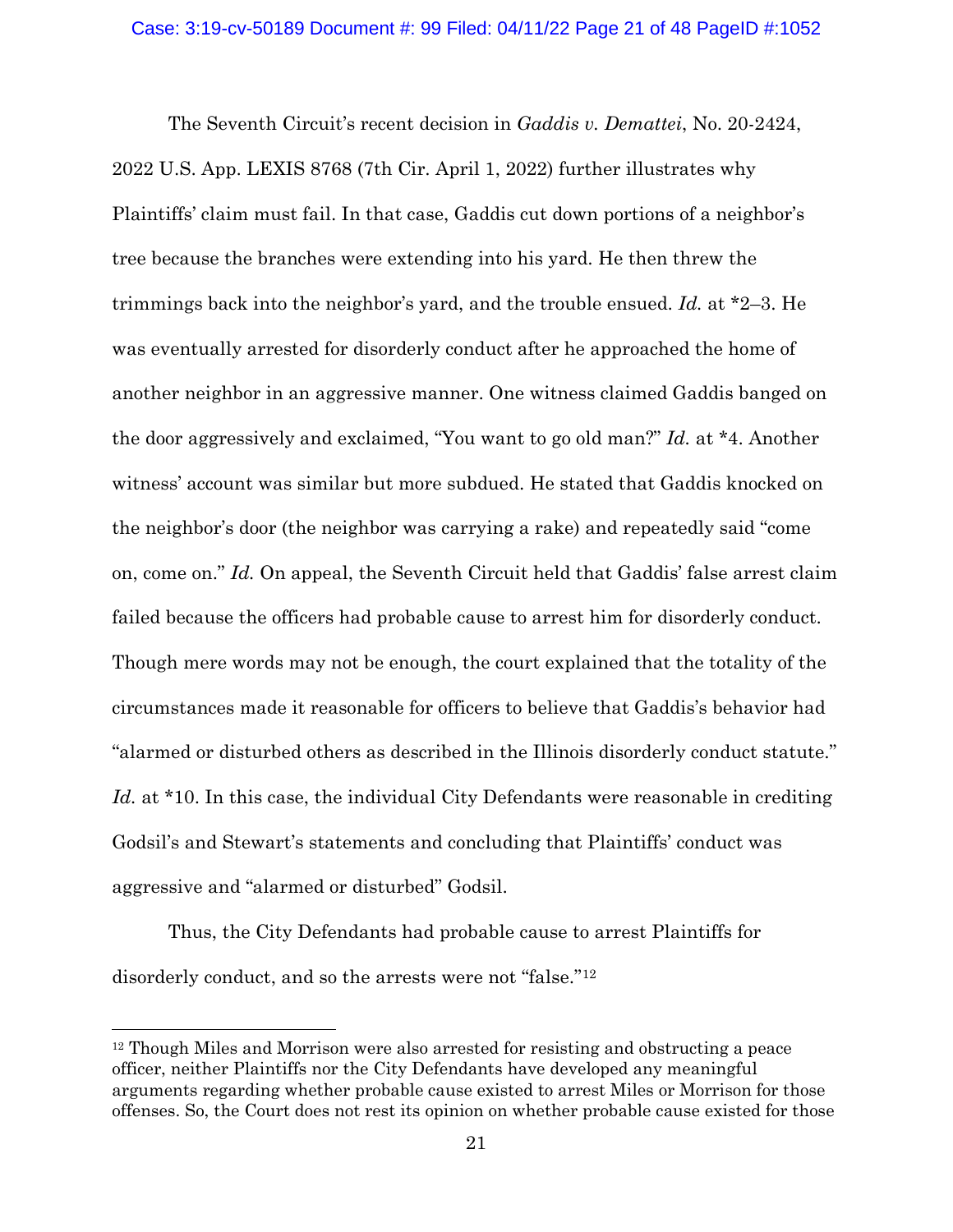## ii. Qualified Immunity

In the alternative, the individual City Defendants contend they are entitled to summary judgment based on qualified immunity. Law enforcement "officers are entitled to qualified immunity under §1983 unless (1) they violated a federal statutory or constitutional right, and (2) the unlawfulness of their conduct was 'clearly established at the time.'" *District of Columbia v. Wesby*, 138 S. Ct. 577, 589 (2018) (quoting *Reichle v. Howards*, 566 U.S. 658, 664 (2012)). For the unlawfulness of conduct, and thus the existence of a right, to be clearly established, it must be "'sufficiently clear' that every 'reasonable official would understand that what he is doing' is unlawful.'" *Id.* (quoting *Ashcroft v. al-Kidd*, 563 U.S. 731, 741 (2014)). In other words, then-existing precedent must have rendered the question settled, so that it is "beyond debate." *Id.* at 589–90.

In the false arrest context, an "officer who makes an arrest is entitled to qualified immunity if 'a reasonable officer could have believed [the] arrest to be lawful, in light of clearly established law and the information the arresting officers possessed.'" *Taylor v. Hughes*, 26 F.4th 419, 433–34 (7th Cir. 2022). Stated differently, the existence of "arguable probable cause" means that the officer is immune from liability because the unlawfulness of the officer's action is not beyond debate. *Id.* at 432; *Muhammad v. Pearson*, 900 F.3d 898, 908 (7th Cir. 2018). As a result, a mistaken belief of probable cause is still immune if the subjective belief of probable cause was objectively reasonable. *D.Z. v. Buell*, 796 F.3d 749, 755 (7th Cir.

charges, nor does it need to. *Holmes*, 511 F.3d at 682 (probable cause for *any* offense bars all false arrest claims).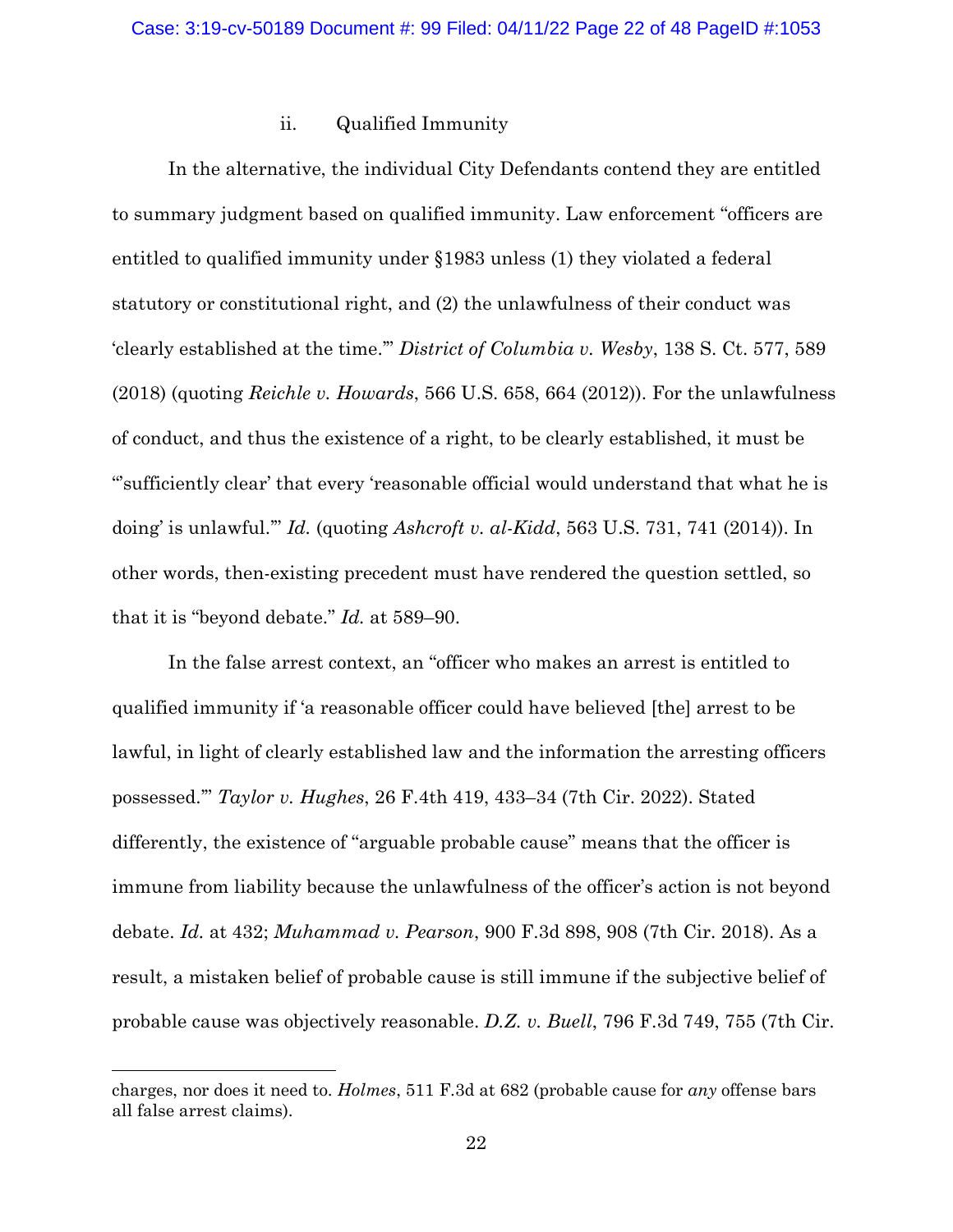2015).

As detailed above, the Court has already concluded as a matter of law that, based on the undisputed facts, the individual City Defendants had probable cause to arrest the Plaintiffs for disorderly conduct. Accordingly, the officers are also entitled to qualified immunity. *Taylor*, 26 F.4th at 433.

The City Defendants invoke qualified immunity for the individual City Defendants. They assert that the officers were called to the scene by local hospital staff, that emotions were running high, and that they were tasked with making onscene judgment calls. Dkt. 59, at 13. Plaintiffs respond that the issue should be determined by a jury and that the City Defendants' brief makes impermissible credibility determinations. Dkt. 67-2, at 4. They further contend that the officers' lacked probable cause to arrest Plaintiffs. *Id.* at 4–5. But Plaintiffs' argument misses the mark for two reasons: (1) they confuse the probable cause standard; and (2) their argument fails to understand the difference between probable cause and arguable probable cause, which is vital to qualified immunity.

First, as noted previously, probable cause is a mixed question of law and fact. *Smith v. Lamz*, 321 F.3d 680, 684 (7th Cir. 2003); *Humphrey v. Staszak*, 148 F.3d 719, 725 (7th Cir. 1998). The determination of whether arguable probable cause existed, however, is purely a question of law. *Cibulka v. City of Madison*, 992 F.3d 633, 639 n.2 (7th Cir. 2021) ("Todd argues that whether there was probable cause is a question of fact for the jury. But whether arguable probable cause supports qualified immunity 'is a pure question of law' to be decided by the court." (quoting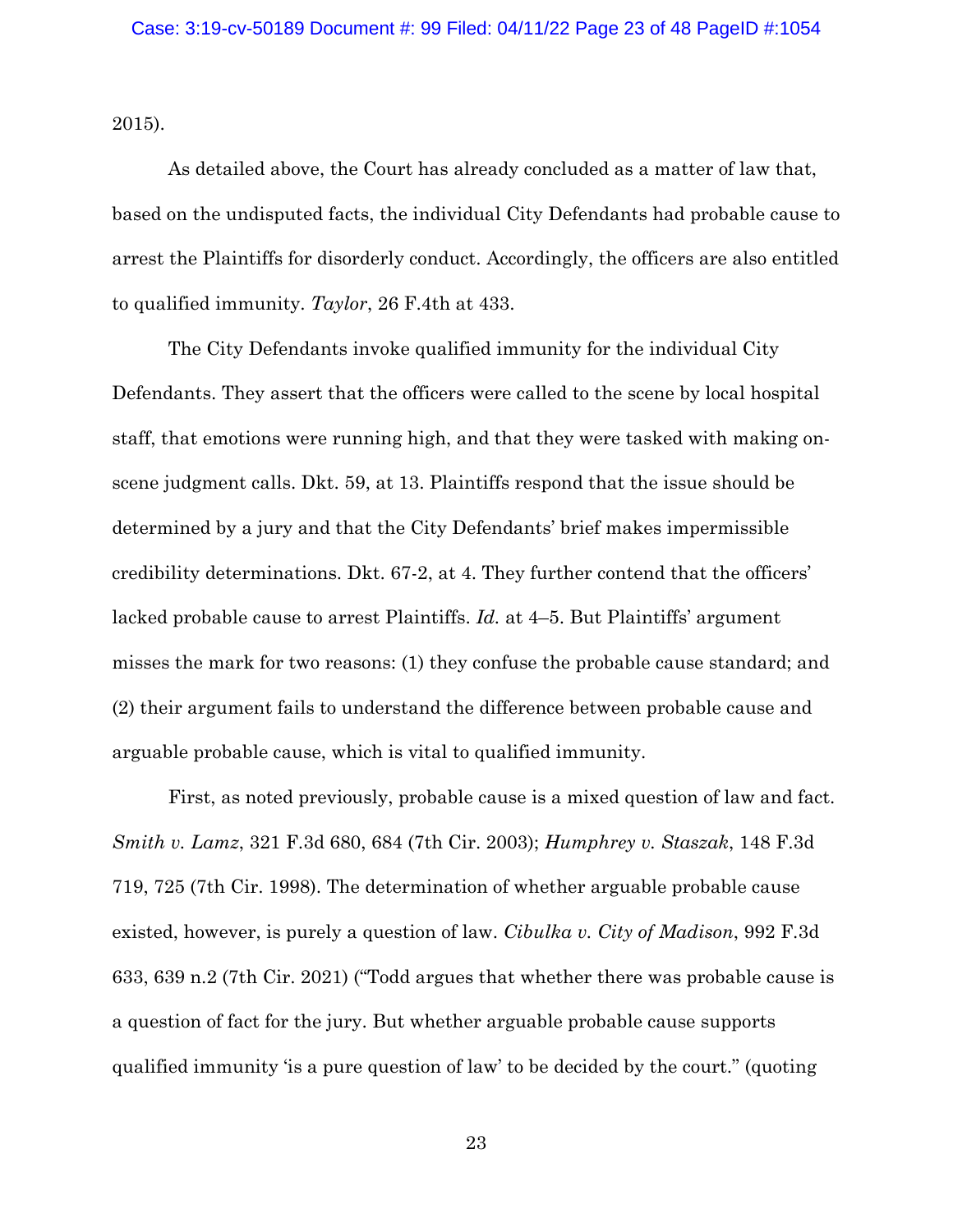*Thayer v. Chiczewski*, 705 F.3d 237, 247 (7th Cir. 2012))). In this case, the Court has determined that the facts needed to determine probable cause are not reasonably disputed, and so the question is for the Court. But regardless, the question of whether arguable probable cause existed is always a question of law for the Court to decide. The officers undoubtedly had arguable probable cause to arrest Plaintiffs for disorderly conduct.

The Illinois disorderly conduct statute is imprecise and broad: "A person commits disorderly conduct when he or she knowingly . . . [d]oes any act in such unreasonable manner as to alarm or disturb another and to provoke a breach of the peace." 720 ILCS 5/26-1. And although Plaintiffs' yelling and cursing alone might not afford the officers probable cause to arrest them for disorderly conduct, that sort of conduct in conjunction with other alarming conduct is enough to constitute probable cause. *Thayer*, 705 F.3d at 249. "Disorderly conduct is loosely defined. As a highly fact-specific inquiry, it 'embraces a wide variety of conduct serving to destroy or menace the public order and tranquility.'" *People v. Eyler*, 2019 IL App. (4th) 170064, ¶ 22 (quoting *People v. McLennon*, 2011 IL App. (2d) 091299, ¶ 31). But, in some instances, mere speech alone can be enough to disturb the public. *Id.*  $\P$  67–68 (Cavanagh, J., concurring). The loose nature of the offense may explain why arguable probable cause has been repeatedly found so as to provide qualified immunity. *See, e.g., Thayer*, 705 F.3d at 247 (qualified immunity protects officers who reasonably interpret an unclear statute); *Humphrey*, 148 F.3d at 728. The loose nature of the statute and various courts' struggles to define its scope also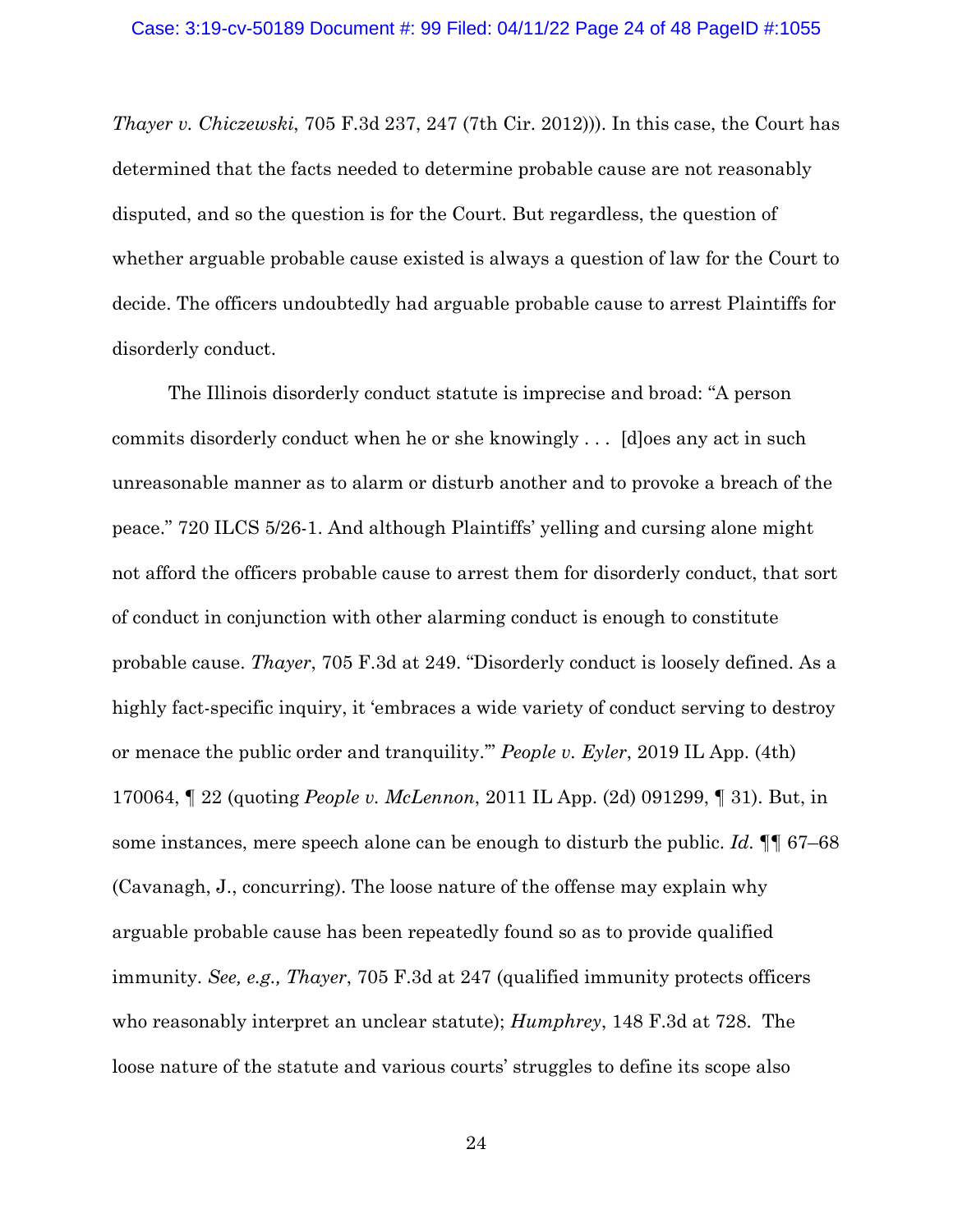#### Case: 3:19-cv-50189 Document #: 99 Filed: 04/11/22 Page 25 of 48 PageID #:1056

support the defense of qualified immunity. *Compare Biddle v. Martin*, 992 F.2d 673, 67 (7h Cir. 1993) (finding that arguing with a police officer can be disorderly conduct under Illinois law) *with People v. Douglas*, 331 N.E.2d 359, 363 (Ill. App. Ct. 1975) ("Arguing with a police officer, even if done loudly, will not of itself constitute a violation of this section.").

Setting aside Plaintiffs' argumentative confrontation with the officers, probable cause was established by the reported actions of Plaintiffs before the police arrived. As further explained previously, the officers were entitled to rely on the witness statement of Ryan Godsil, who explained that Plaintiffs approached him in an aggressive manner. They were further allowed, and required, to consider the totality of the information available to them. They considered their impression of Plaintiffs' demeanor, and their knowledge of Plaintiffs. And Godsil's statement was corroborated by his co-worker LeDarius Stewart, who could hear Plaintiffs yelling over the radio.

Under these facts, even if the officers did not have probable cause to arrest Plaintiffs for disorderly conduct, they at least had arguable probable cause. Arguable probable cause means only that "a reasonable officer in the same circumstances and with the same knowledge and possessing the same knowledge as the officer in question *could* have reasonably believed that probable cause existed in light of well-established law." *Fleming v. Livingston Cnty.*, 674 F.3d 874, 880 (7th Cir. 2012) (quoting *Humphrey v. Staszak*, 148 F.3d 719, 725 (7th Cir. 1998) (emphasis in original)). Because a reasonable officer *could* have believed Godsil's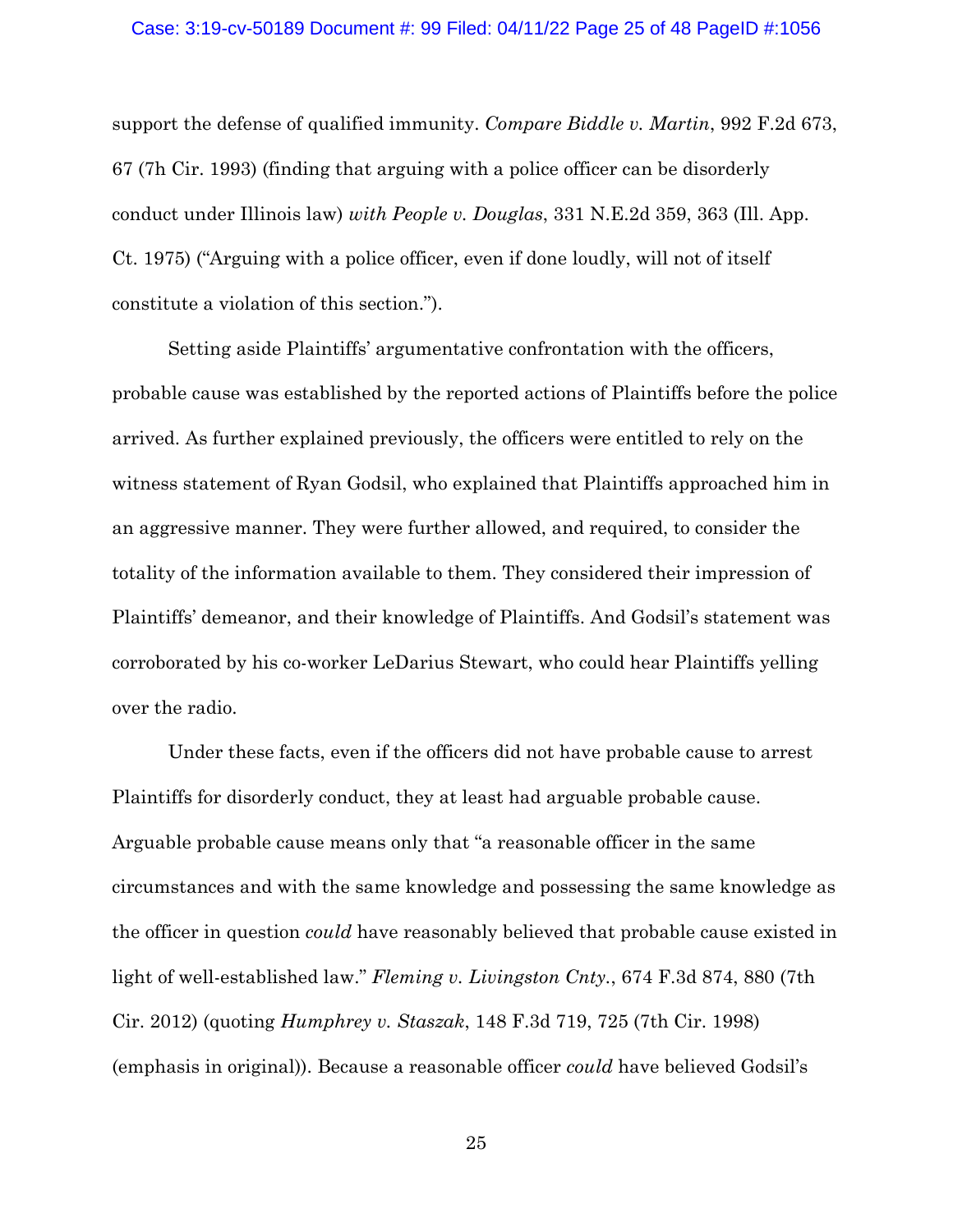statements that Plaintiffs were acting aggressively, and thus were more than merely speaking and arguing, the individual City Defendants had at least arguable probable cause to arrest Plaintiffs for disorderly conduct, so the question of probable cause was not "beyond debate." Qualified immunity provides the individual City Defendants with an alternative basis for summary judgment on this claim.

#### *2. Equal Protection*

Plaintiffs next claim the City Defendants violated their right to equal protection of the law, as guaranteed by the Fourteenth Amendment. In support of their motion for summary judgment, the City Defendants argue that they provided Plaintiffs "with a printout of arrests at or near FHN Hospital." Dkt. 59, at 13. They further contend that Plaintiffs have not elicited further data and have not disclosed any additional data sufficient to establish a claim that the City Defendants selectively and discriminatorily enforced the law. *Id.* at 13–14. In response, Plaintiffs argue that they do not need statistical analysis because their claim rests on the individual City Defendants' decision to arrest Plaintiffs but not Defendant Godsil. Dkt. 67-2, at 10–12.

In *Whren v. United States*, the Supreme Court explained that "the Constitution prohibits selective enforcement of the law based on considerations such as race. But the constitutional basis for objecting to intentionally discriminatory application of laws is the Equal Protection Clause, not the Fourth Amendment." 517 U.S. 806, 813 (1996). "Racially selective law enforcement is a quintessential equal protection violation." *Conley v. United States*, 5 F.4th 781, 788 (7th Cir. 2021). But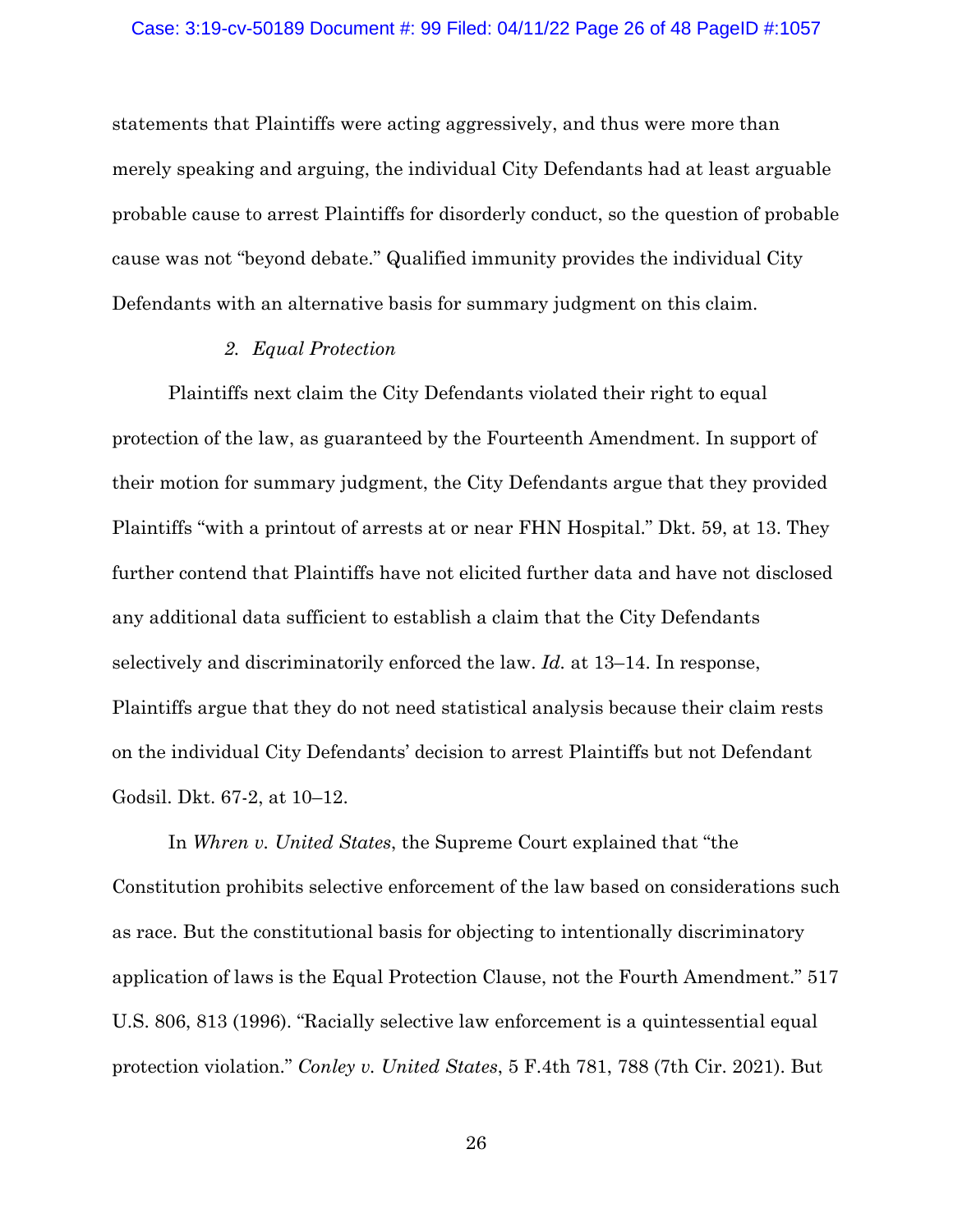to establish that the police engaged in selective enforcement, the plaintiffs must establish that the defendants' "actions had a discriminatory effect and were motivated by a discriminatory purpose." *Id.* at 789 (quoting *Chavez v. Illinois State Police*, 251 F.3d 612, 635–36 (7th Cir. 2001)). To establish a discriminatory effect, plaintiffs must show that they are members of a protected class, are similarly situated to persons that are not members of a protected class, and that they were treated differently than those persons. *Chavez*, 251 F.3d at 636. Discriminatory purpose is a subjective inquiry that implies more than "intent as awareness" of a discriminatory effect. *Id.* at 645. Rather, the discriminatory motive requires a showing that the decisionmaker "selected or reaffirmed a particular course of action at least in part 'because of' . . . its adverse effects upon an identifiable group." *Id.* (quoting *McClesky v. Kemp*, 481 U.S. 279, 298 (1987)). Unlike selective prosecution claims, plaintiffs bringing selective enforcement claims need only meet the preponderance of the evidence standard of proof. *Id.* at 789 ("We disagree, however, and hold that racially selective-enforcement claims must be proven by a preponderance of the evidence.").

In this case, Plaintiffs' equal protection claim must fail because, after the aid of discovery, they have failed to present any evidence that the City Defendants failed to arrest similarly situated individuals outside their protected class. First, the individual City Defendants did not "select" anyone. *See United States v. Armstrong*, 517 U.S. 456, 469 (1996) (selection required for equal protection claim); *Pers. Adm'r of Mass. v. Feeney*, 442 U.S. 256, 279 (1979). They were called to the scene by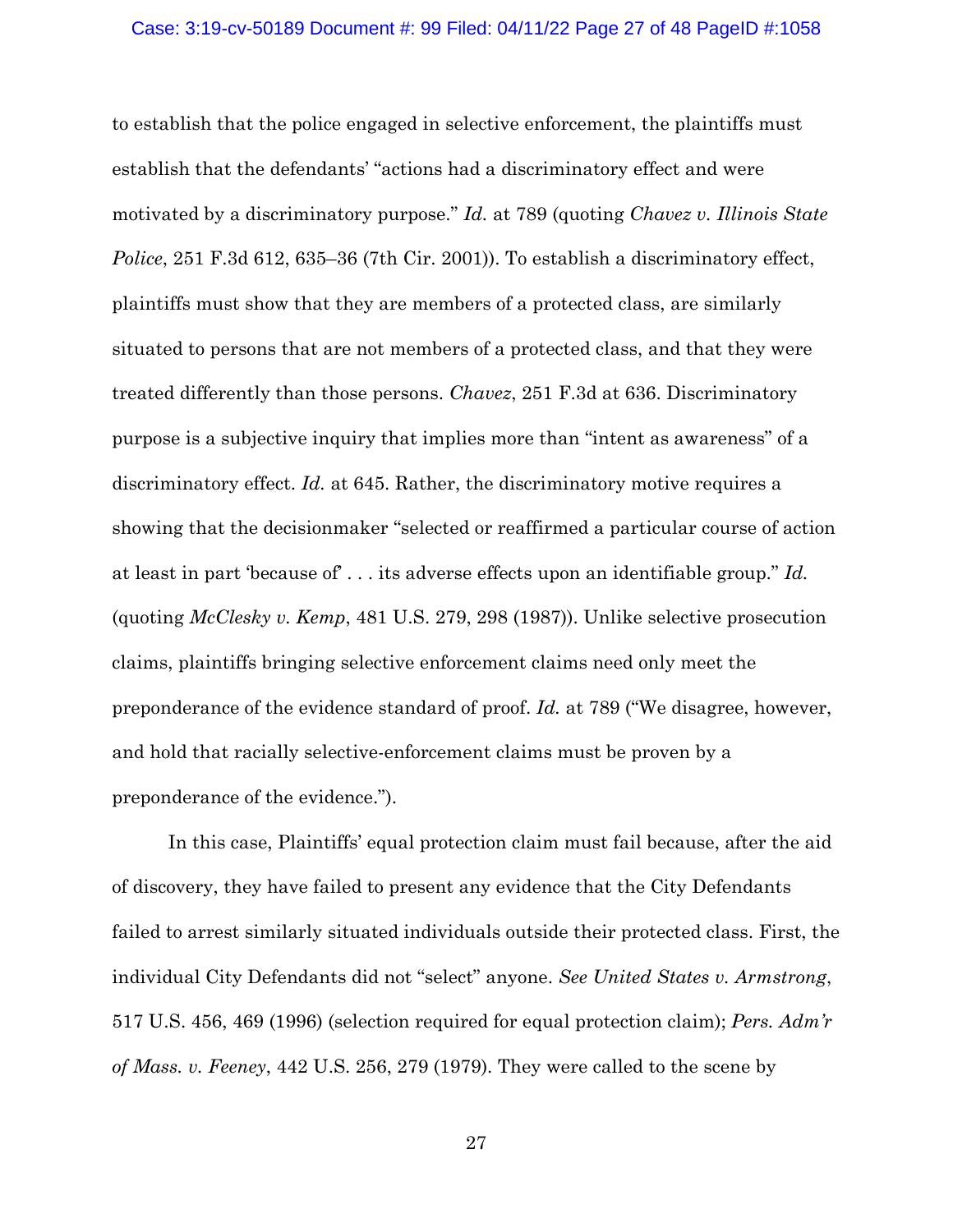#### Case: 3:19-cv-50189 Document #: 99 Filed: 04/11/22 Page 28 of 48 PageID #:1059

Defendant Godsil because of Godsil's interactions with Plaintiffs. And there's no evidence in the record that they were ever asked to arrest Godsil for any crime. Plaintiffs argue that Godsil was not arrested even though they believe he behaved in the same way as they did. But again, they have not produced any evidence that they ever requested the police to arrest Godsil.

In support of their equal protection claim, Plaintiffs primarily rely on three cases. None are persuasive. They cite *Parada v. Anoka County*, 332 F. Supp. 3d 1229 (D. Minn. 2018), *Patterson v. McLean Cty. Sheriff's Dept*, No. 1:20-cv-01073, 2021 U.S. Dist. LEXIS 109936 (C.D. Ill. June 11, 2021), and *Vázquez v. Bensenville*, 22 F. Supp. 3d 861 (N.D. Ill. 2014). All three of those cases involved motions to dismiss, rather than for summary judgment, and so those courts were merely asked to determine whether plaintiffs had stated a claim. They are not helpful on a motion for summary judgment. Nonetheless, the factual allegations present in those cases do not help Plaintiffs.

In *Parada*, the plaintiff alleged she was arrested for a driving offense although the officer had not arrested at least six other individuals in the prior year when they had committed driving offenses. 332 F. Supp. 3d at 1244–45. That scenario has no factual similarity here.13 In *Patterson*, the plaintiff stated a claim

<sup>13</sup> Of the three cases cited by Plaintiffs, only *Parada* appears to have eventually gone to summary judgment. *Parada v. Anoka Cty.*, 481 F. Supp. 3d 888 (D. Minn. 2020). In that case, the officer arrested Parada for driving without a license. *Id.* at 894. The officer stated that he was worried she would not appear and that she may be using a fake identification (it was a consular identification from Mexico). *Id.* at 893–94. But then Parada's stepfather arrived on scene and identified his daughter. The officer was able to verify his driver's license and match its address to the one on Parada's consular identification. *Id.* at 894. On summary judgment, Parada presented this evidence as well as the proof of insurance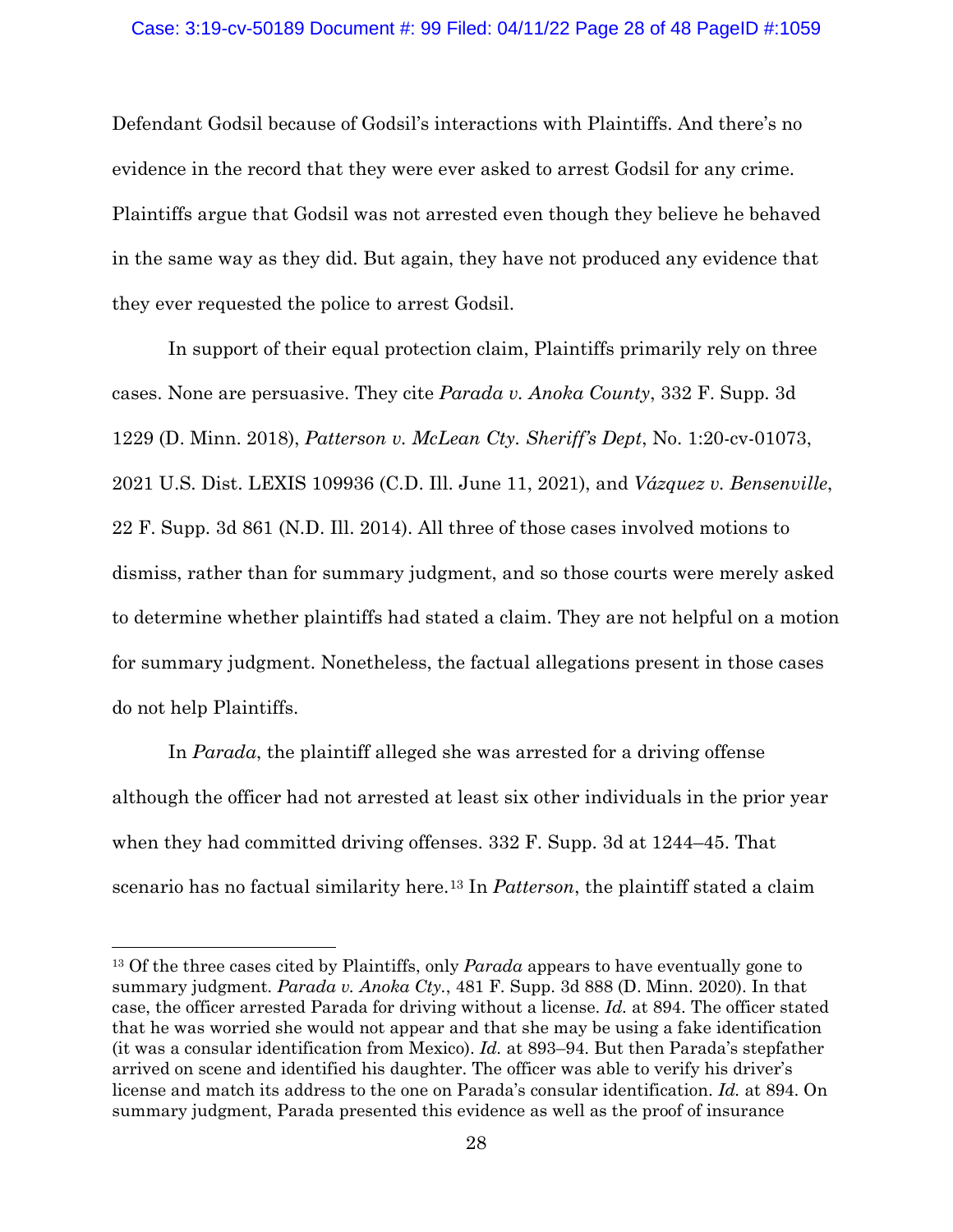after he was arrested for possessing a firearm because he had two White friends who had equal access to the premises, shared the same connection to the firearm, and they had admitted the firearm was in their residence. 2021 U.S. Dist. LEXIS 109936, at \*16–17. In that case, the three individuals were questioned as a group but the police selected only the plaintiff to arrest. In this case, the police were called to investigate only Plaintiffs and there was no basis to suspect Godsil of a crime. And in *Vázquez*, the court determined that the plaintiff had sufficiently alleged an equal protection claim by asserting that the arresting officers had "enforced the law one-sidedly and [had] not been impartial and evenhanded in arbitrating the disputes between" the plaintiff and the residents. 22 F. Supp. 3d at 868. But in that case, the officers were asked to mediate between people and chose not to interview several people who allegedly could have corroborated the plaintiff's side of the story. That is very different from this case, in which the police officers were called to the scene to investigate Plaintiffs, and Plaintiffs only, and interviewed everyone available on the scene for a considerable period of time before making arrest decisions.

Furthermore, the video demonstrates that once the police arrived, Godsil stood off to the side and had only limited involvement in the resulting events. Miles'

showing her stepfather owned the car and that she was cooperative during the entire ordeal. *Id.* at 899–900. She further presented evidence that the officer had exhibited racial animus toward Mexicans on his social media accounts. *Id.* at 900. In contrast, Plaintiffs in this case have not produced any evidence that comes close to that presented in *Parada*. But even on the evidence Parada produced, a subsequent jury found that "the constitutional violation did not proximately cause actual injury." *Parada v. Anoka Cty.*, No. 18-795, 2021 U.S. Dist. LEXIS 154687, at \*8 (D. Minn. Aug. 17, 2021).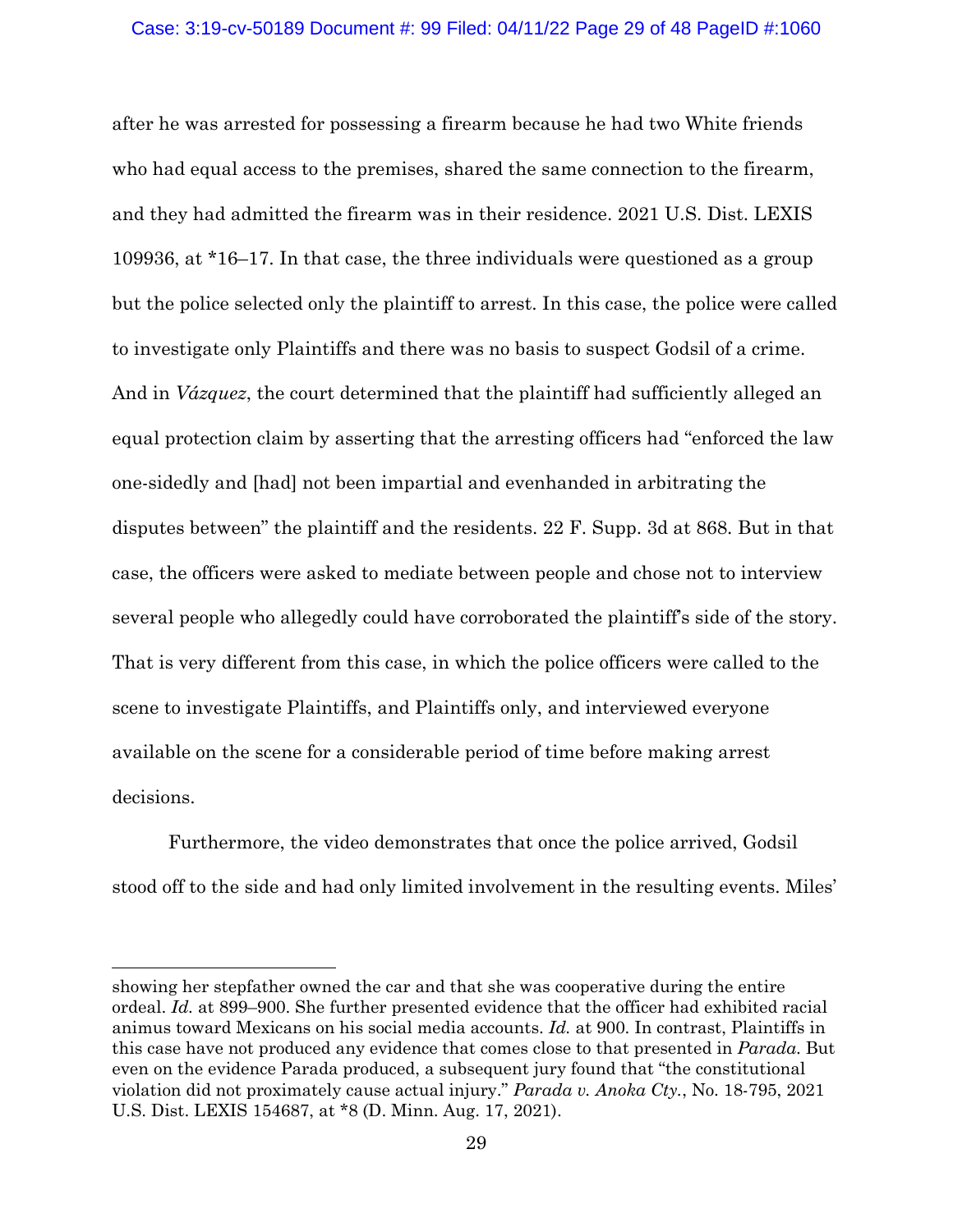#### Case: 3:19-cv-50189 Document #: 99 Filed: 04/11/22 Page 30 of 48 PageID #:1061

and Morrison's resisting and obstructing arrests were made based on their behavior with the officers, and Godsil was undisputedly not behaving in the same way—the video establishes that. And again, the record is void of any evidence that the officers were ever asked to investigate or arrest Godsil for disorderly conduct. Godsil is simply not similarly situated to Plaintiffs, and the officers can hardly be said to have acted with intentionally discriminatory motives when they weren't even presented with the question in first place.14

Plaintiffs also point to Sergeant Zalaznik's instruction to his fellow officers that they shouldn't argue with Plaintiffs "because they are all alike." Dkt. 67-2, at 11. Plaintiffs imply that Zalaznik meant they were all alike because of their race. The video evidence of the event forecloses that contention. And Dukes doesn't appear to believe it was about race either. When Zalaznik appeared on the scene, he recognized Plaintiffs from prior incidents and, referring to Dukes, Zalaznik said, "We don't need to argue with him, he's just like this guy. Let's just do what we need to do."15 Dukes then responded, "I'm not just like this guy. I know you've dealt with

<sup>&</sup>lt;sup>14</sup> Again, even if these cases were enough to show that Plaintiffs stated a claim sufficient to warrant discovery, the argument would still fail here because this case is far beyond the pleading stage. Stating a claim is no longer enough. And the Court has been clear that litigants should "rely on cases that were decided in the same procedural posture. In memoranda supporting or opposing a motion to dismiss, cases that were decided on summary judgment (or on appeal of summary judgment) are not particularly helpful because of the differing standards. . . This applies to the inverse as well. . . As everybody hopefully learned in the first semester of law school, counsel should rely on decisions involving motions to dismiss when briefing a motion to dismiss and decisions involving summary judgment (or Rule 50) when briefing a motion for summary judgment." *See* Standing Order on Supporting Memoranda and Exhibits; *see also Lujan v. Nat'l Wildlife Fed'n.*, 497 U.S. 871, 889 (1990).

<sup>&</sup>lt;sup>15</sup> Zalaznik Body Camera Footage at approximately four minutes and fifteen seconds.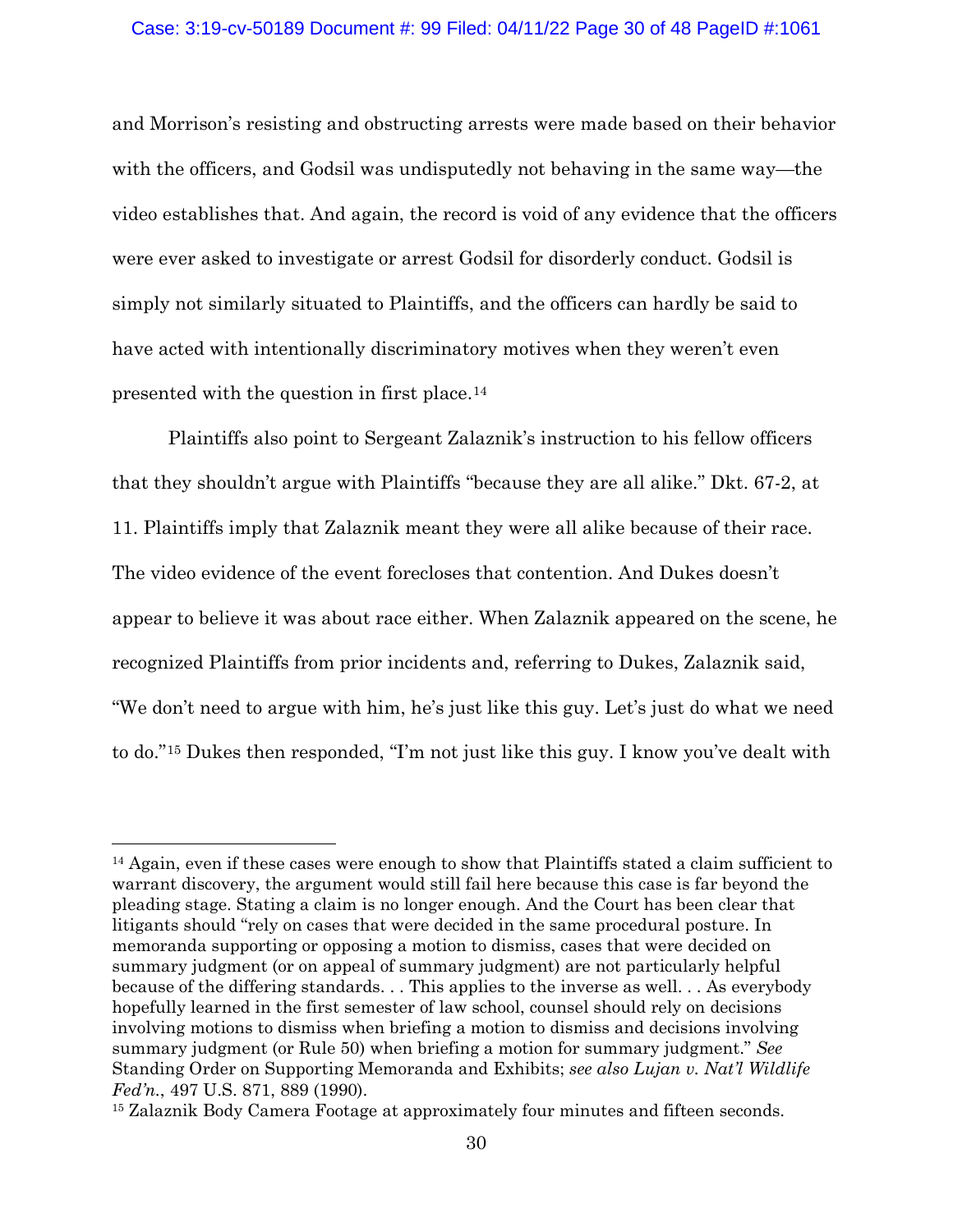him."<sup>16</sup> The video makes clear the everyone knew Zalaznik was referring to the argumentative nature of Plaintiffs that he had experienced in prior incidents, not their race.

The individual City Defendants were warned about Plaintiffs before the incident. They were warned that Plaintiffs were in town and had displayed a desire to provoke the police into argumentative confrontations. Zalaznik's statement was unambiguously referring to Plaintiffs' desire to argue with police officers and cause trouble generally. Regardless of whether that was Plaintiffs' actual desire, the videos demonstrate that was Zalaznik's impression of them. No reasonable jury could conclude that his statement had anything to do with anyone's race. This is supported by the absence of any references to race or derogatory racial remarks. *See, e.g., Chavez*, 251 F.3d at 646. Zalaznik was merely pointing out the futility of continuing to argue with Plaintiffs.

In the end, the only *evidence* Plaintiffs can point to is that they are African-American and Godsil is White. But just because the individuals involved are different races does not mean that the officers' choice was motivated by race. *Ford v. Wilson*, 90 F.3d 245, 248–49 (7th Cir. 1996). If that alone were enough to create a genuine dispute of fact for summary judgment, then countless police interactions could result in a trial. *Cf. Ford*, 90 F.3d at 248 (noting that "we hope that the judicially engineered expansion of constitutional law from its modest textual base has not reached the point where every one of the millions of traffic stops of speeders

<sup>&</sup>lt;sup>16</sup> *Id.* at approximately four minutes and twenty seconds.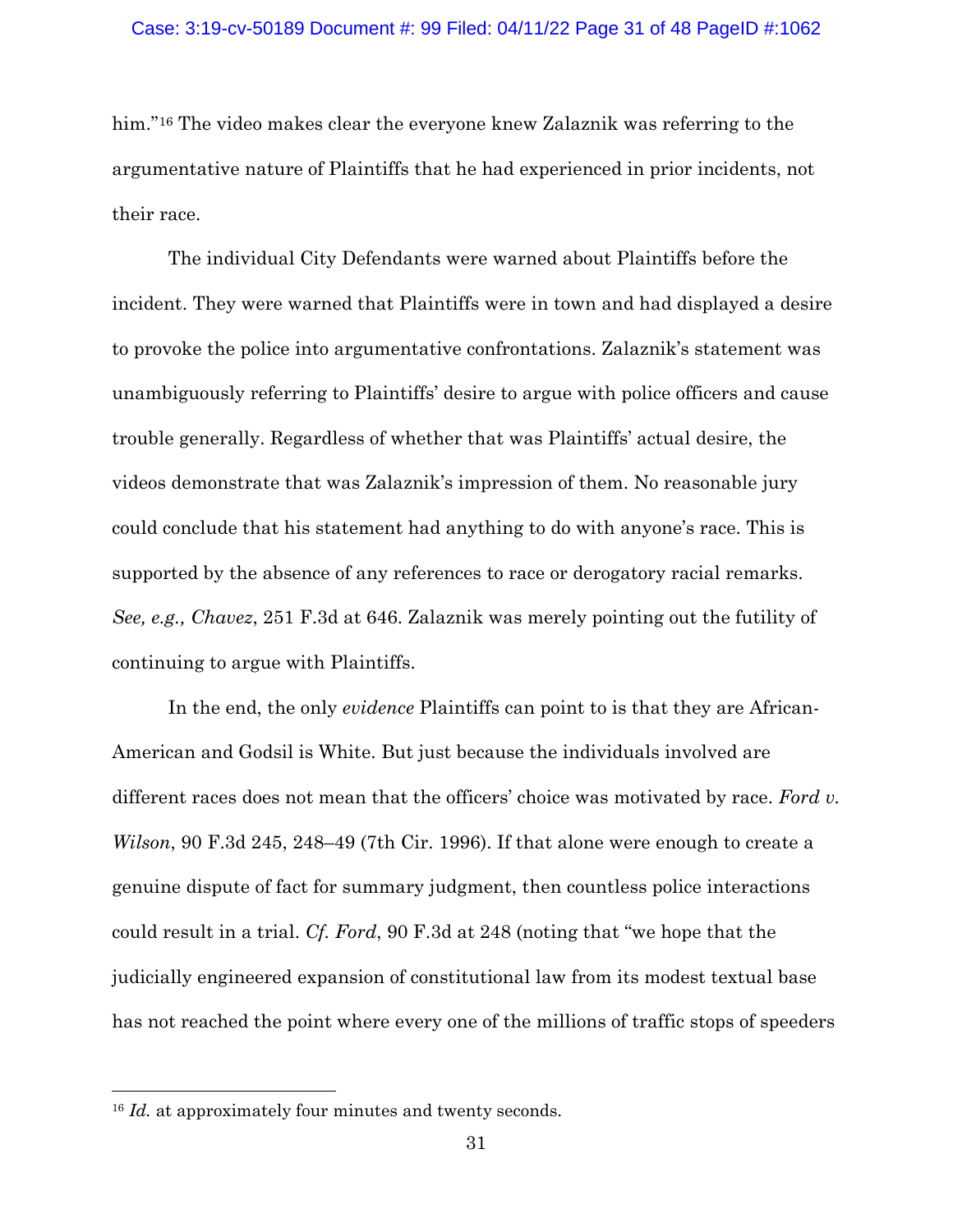and other traffic offenders made every year becomes a candidate for a federal suit.").17

Because Godsil was not similarly situated, Plaintiffs cannot establish that the officers' actions had a discriminatory effect. Furthermore, Plaintiffs have produced no evidence that the officers' actions had a discriminatory purpose. Therefore, they cannot meet either element of their equal protection claim, so the Court grants the City Defendants' motion for summary judgment.

In their motion for summary judgment, the City Defendants incorrectly assert that Miles had not claimed a violation of equal protection. As Plaintiffs point out in response, Miles expressly brought that claim (Count XIII). Plaintiffs' complaint can be hard to follow at times. Indeed, its misnumbered claims cause unnecessary confusion. Nonetheless, the parties do not separate out their arguments on equal protection. The result as to one is the result as to all three. And Plaintiffs have responded to the City Defendants motion for summary judgment on the equal protection count as to Dukes and Morrison. Indeed, if the City Defendants had of moved for summary judgment against Miles as well, then the only difference would have been to omit the parenthetical in the brief incorrectly explaining that Miles had not brought the claim.

Though courts should be especially cautious in *sua sponte* granting summary judgment, such a decision is within the Court's discretion as long as the parties had

<sup>&</sup>lt;sup>17</sup> Further, the practical consequences of adopting Plaintiffs' argument would be stunning. To avoid being subjected to an equal protection claim, police would not be allowed to credit one witness over another. Instead, police would need to arrest everybody at the scene.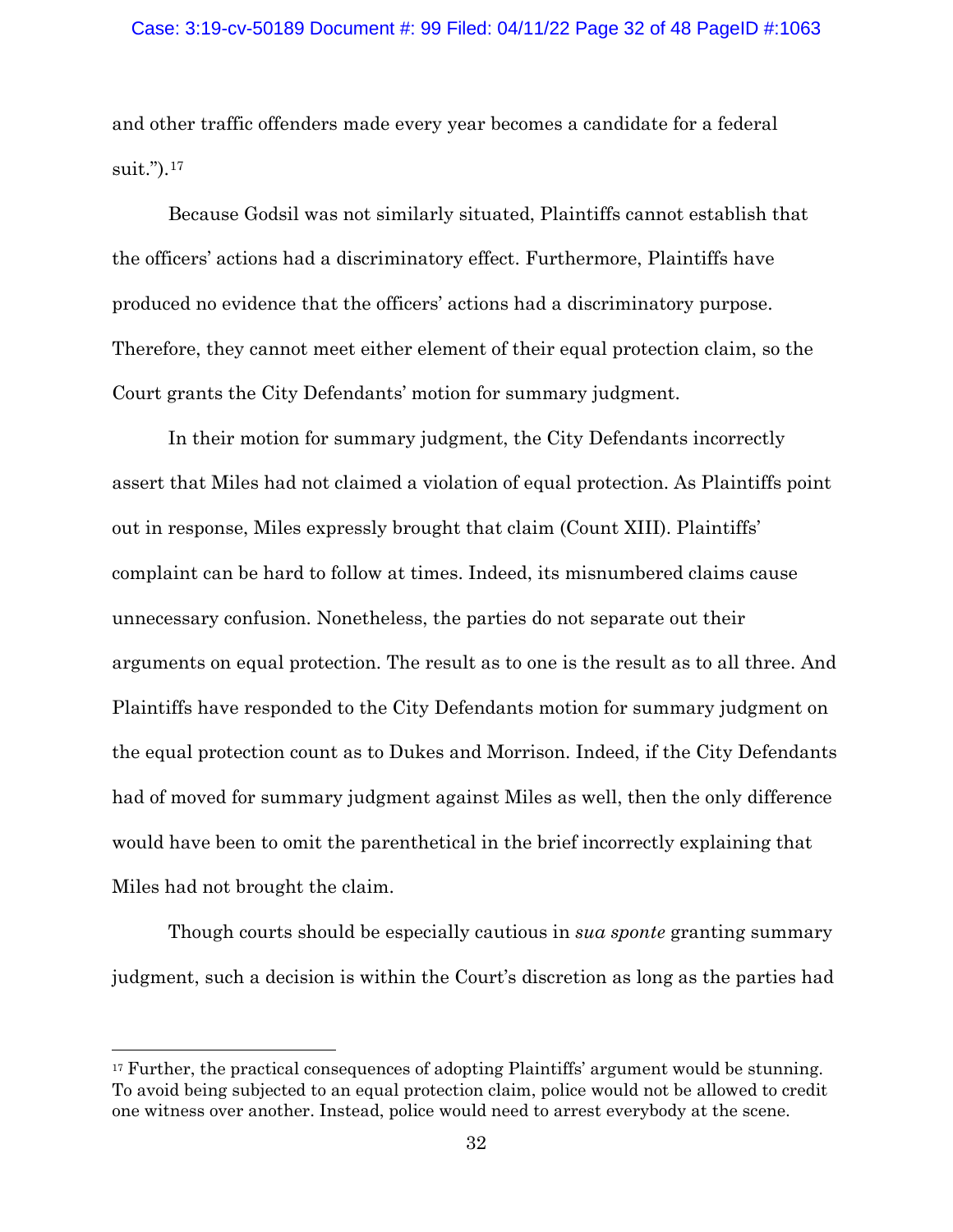proper notice and an opportunity to be heard. *Bradley Corp. v. Lawler Mfg. Co.*, No. 1:19-cv-01240, 2021 U.S. Dist. LEXIS 99596, at \*11–12 (S.D. Ind. May 25, 2021) (quoting *Osler Inst., Inc. v. Forde*, 333 F.3d 832, 836 (7th Cir. 2003)). In this case, the parties were on clear notice that Plaintiffs' equal protection claim was in jeopardy because the City Defendants moved for summary judgment as to Morrison and Dukes. They had full opportunity to respond and be heard, and the arguments pertinent to one of them are pertinent to all of them. Indeed, Miles effectively did argue in response to the City Defendants' motion because the response brief lumps all Plaintiffs together. Dkt. 67-2, at 10 (consistently referring to Plaintiffs as a group rather than individually), 11. Thus, the Court *sua sponte* grants the City Defendants' summary judgment on Miles' equal protection claim.

### *3. Failure to Provide Medical Treatment*

Next, the City Defendants seek summary judgment on Dukes' claim under 42 U.S.C. §1983 for failure to provide medical care. Dukes contends that the officers on scene failed to "confirm with his doctor that he was healthy enough for transport." Dkt. 67-2, at 13. Dukes further argues that Officer Moore failed to administer Dukes' inhaler quickly enough during Dukes' medical emergency in the back of the squad car. *Id.* at 14.

The video evidence establishes that Dukes was not experiencing a medical emergency on scene, when the arguments giving rise to this action occurred, though he was obviously under the care of hospital personnel. And the video evidence shows that Dukes decided against returning to the hospital after Miles and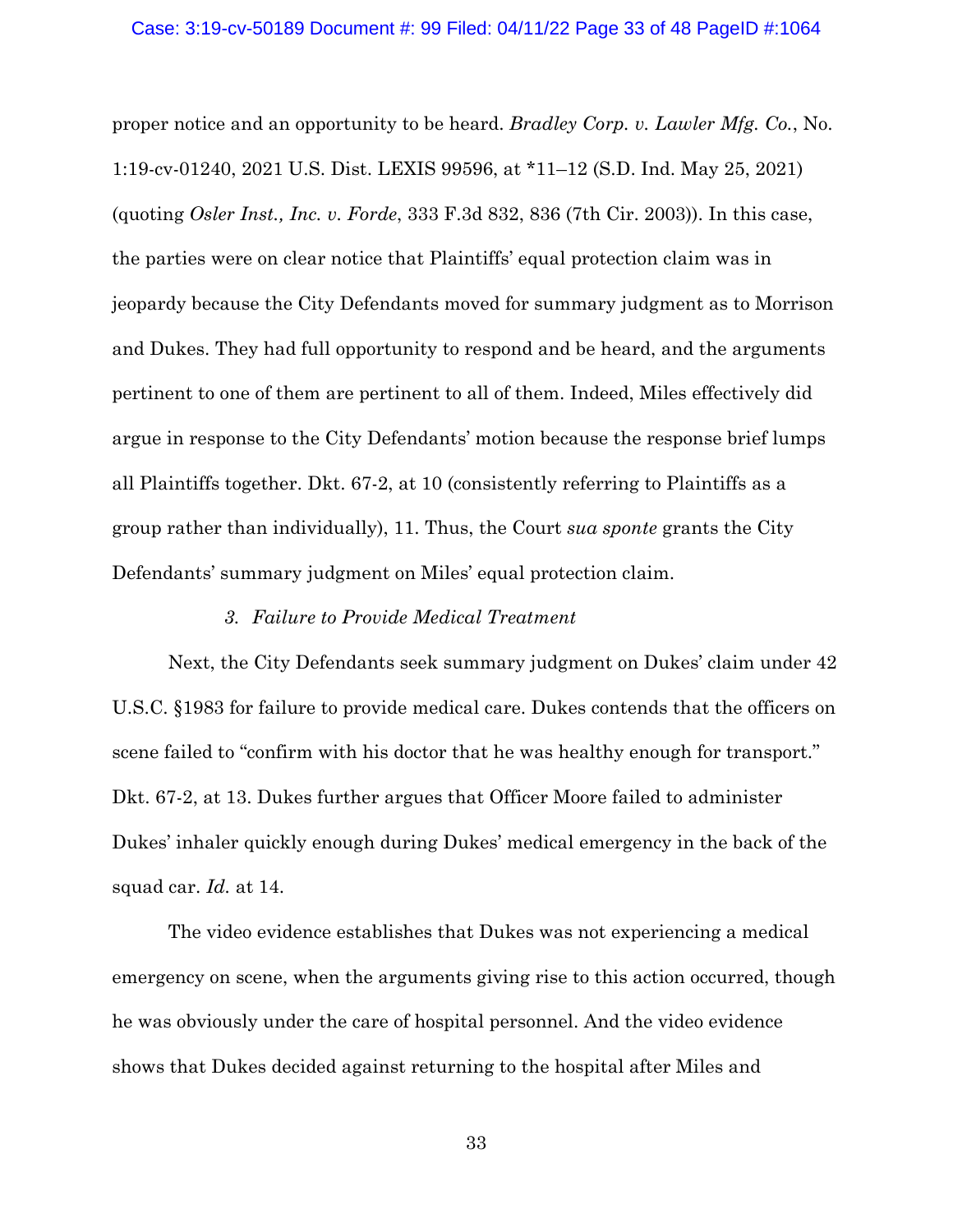#### Case: 3:19-cv-50189 Document #: 99 Filed: 04/11/22 Page 34 of 48 PageID #:1065

Morrison were barred from returning and that Dukes tried multiple times to remove the IV himself. The IV was later removed by hospital personnel on scene after they requested that Dukes at least let them do that. Furthermore, the video evidence shows that Officer Holden removed Dukes' inhaler from Dukes' pocket when Holden was placing Dukes in the squad car. Holden then put the inhaler in the front of the squad car. The video evidence captures the moments when Holden realized Dukes was experiencing a medical problem. He immediately responded to the backseat to try to help Dukes. Holden did not *immediately* get the inhaler from the front seat; he did so when Officer Hilby told him to do so. Indeed, all involved appeared to think Dukes was having a seizure, rather than an asthma attack. Still, Dukes told them that he was having trouble breathing.

Dukes lumps together all the City Defendants, effectively assuming they all played an equal part in this purportedly constitutional violation, but the only defendant on scene during Dukes' medical emergency was Holden. The other two were busy with Miles and Morrison. Indeed, they can be heard on video being told over the radio about Dukes' emergency and that he was returning to the hospital. For that reason, Officer Moore and Sergeant Zalaznik cannot be found liable for any claim regarding Dukes' medical emergency in the back of the squad car because they undisputedly had no involvement in it. *Taylor*, 26 F.4th at 434–35; *Williams v. Shah*, 927 F.3d 476, 482 (7th Cir. 2019); *Colbert v. City of Chicago*, 851 F.3d 649, 657 (7th Cir. 2017).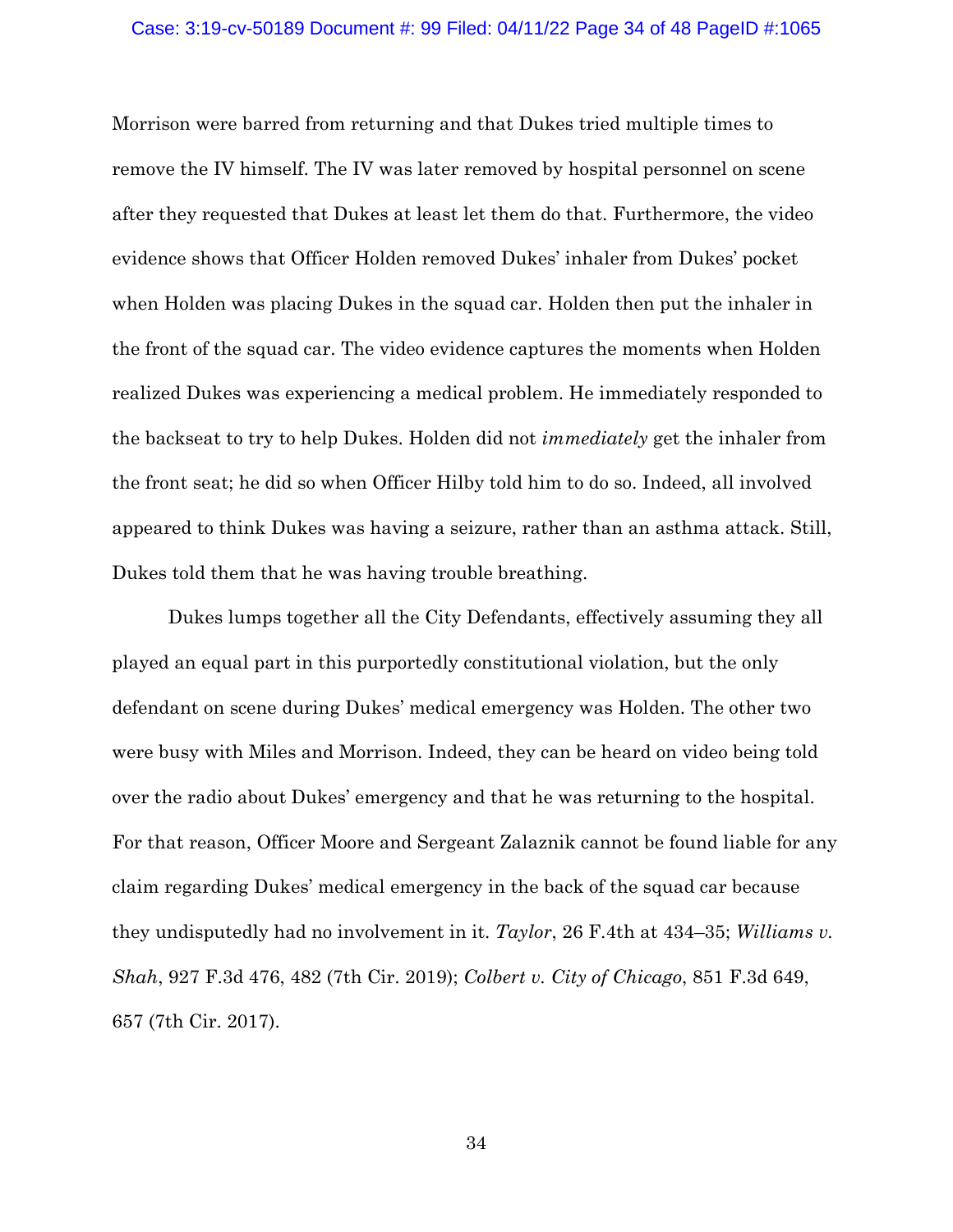As for Holden, the City Defendants assert that his actions during Dukes' medical emergency were not objectively unreasonable. In response, Dukes argues that the City Defendants arrested him while he was under the care of FHN Memorial Hospital, failed to consult medical personnel before taking him into custody, and failed to effectively respond after Dukes exclaimed that he couldn't breathe. Dkt. 67-2, at 11.

Challenges to the sufficiency of medical care are governed by different constitutional amendments depending on the circumstances giving rise to the litigation. If the plaintiff is an inmate serving a sentence after a conviction, then the challenge arises under the Eighth Amendment's prohibition on cruel and unusual punishment. If the plaintiff is a state pretrial detainee that, necessarily, is not yet being punished for the purported crime, then the claim is brought as an alleged violation of due process under the Fourteenth Amendment. If, as here, the plaintiff is an arrestee who has yet to receive a preliminary hearing on probable cause, then the claim is brought under the Fourth Amendment.18 *Ortiz v. City of Chicago*, 656 F.3d 523, 530 (7th Cir. 2011); *Williams v. Rodriguez*, 509 F.3d 392, 403 (7th Cir. 2007). Dukes' claim arises under the Fourth Amendment because he was an arrestee but had yet to receive a preliminary hearing on probable cause.

<sup>&</sup>lt;sup>18</sup> In constitutional litigation, an arrestee is a person that is held in custody by law enforcement but has yet to receive a probable cause hearing, often referred to as a *Gerstein*  hearing. A detainee, on the other hand, is an individual in custody that has received a hearing on probable cause but has yet to be convicted of any crime. *Currie v. Chhabra*, 728 F.3d 626, 629 (7th Cir. 2013).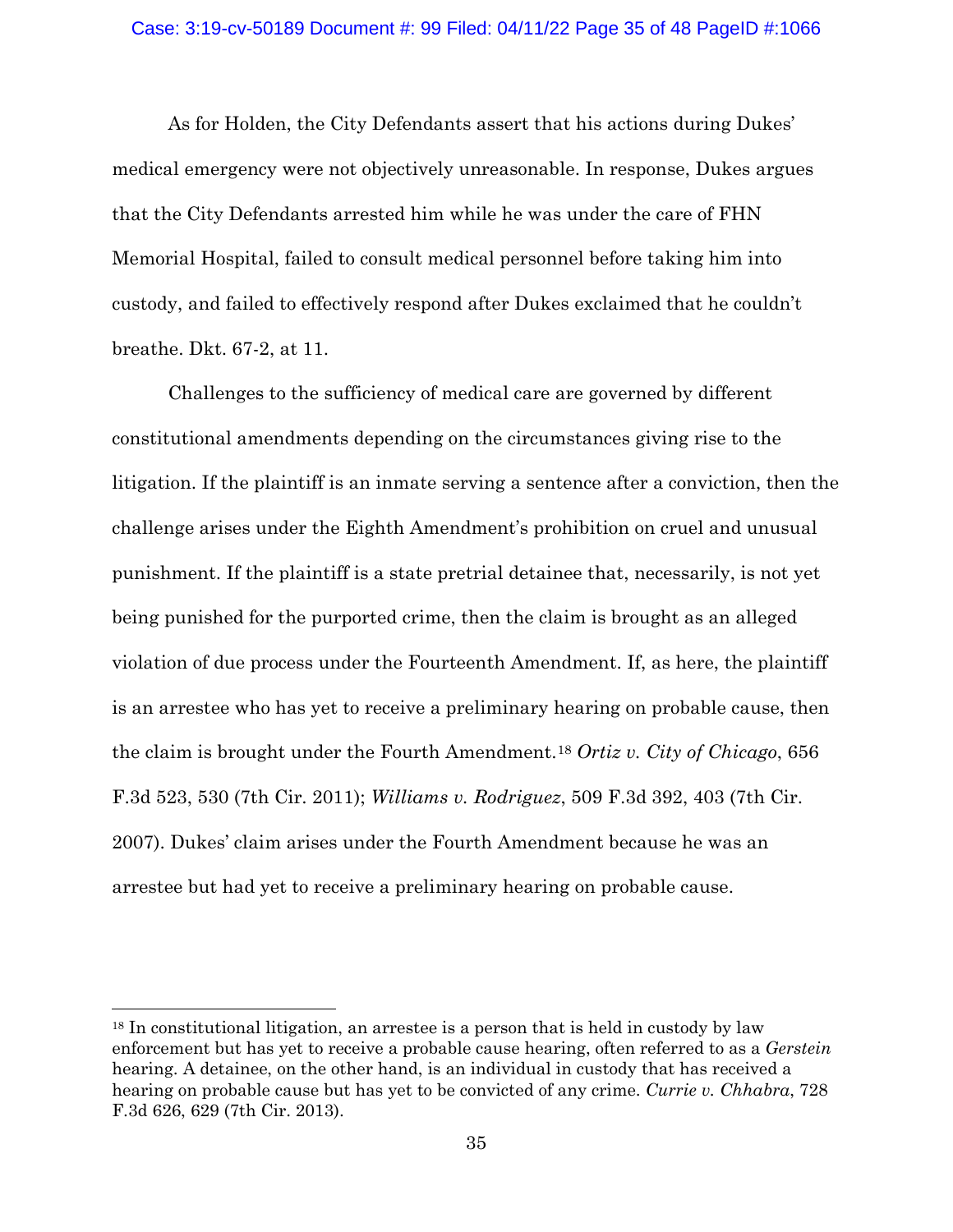#### Case: 3:19-cv-50189 Document #: 99 Filed: 04/11/22 Page 36 of 48 PageID #:1067

Under the Fourth Amendment, medical care is constitutionally insufficient if it was "objectively unreasonable." *Ortiz*, 656 F.3d at 530. The objective reasonableness of the defendant's conduct is measured under the totality of the circumstances. *McCann v. Ogle Cnty.*, 909 F.3d 881, 886 (7th Cir. 2018). This is determined by analyzing four factors: "(1) whether the officer ha[d] notice of the detainee's medical needs; (2) the seriousness of the medical need; (3) the scope of the requested treatment; and (4) police interests, including administrative, penological, or investigatory concerns." *Ortiz*, 656 F.3d at 530. Furthermore, the plaintiff must establish a causal link between the defendant's conduct, and the harm complained of. *Id.* In *Ortiz*, the Seventh Circuit explained that the Fourth Amendment analysis is a sliding scale approach that balances the seriousness of the medical need with the scope of the requested care. *Id.* at 531.

Dukes argues that he first requested that the officers consult medical personnel before taking him into custody to determine whether he was healthy enough to travel to the jail. Dkt. 67-2, at 13. Initially, this argument is undermined by the undisputed fact that Dukes attempted to remove the IV himself before medical personnel intervened and convinced him to allow them to remove the IV. But, more importantly, the video evidence establishes that the hospital personnel informed Dukes and the individual City Defendants that Dukes did *not* have any medical holds on him and was free to leave if he wished. Indeed, the FHN nursing supervisor arrived on scene to take Dukes' IV out and was specifically told by Dukes that he wanted the IV out because he was leaving. This can be seen beginning at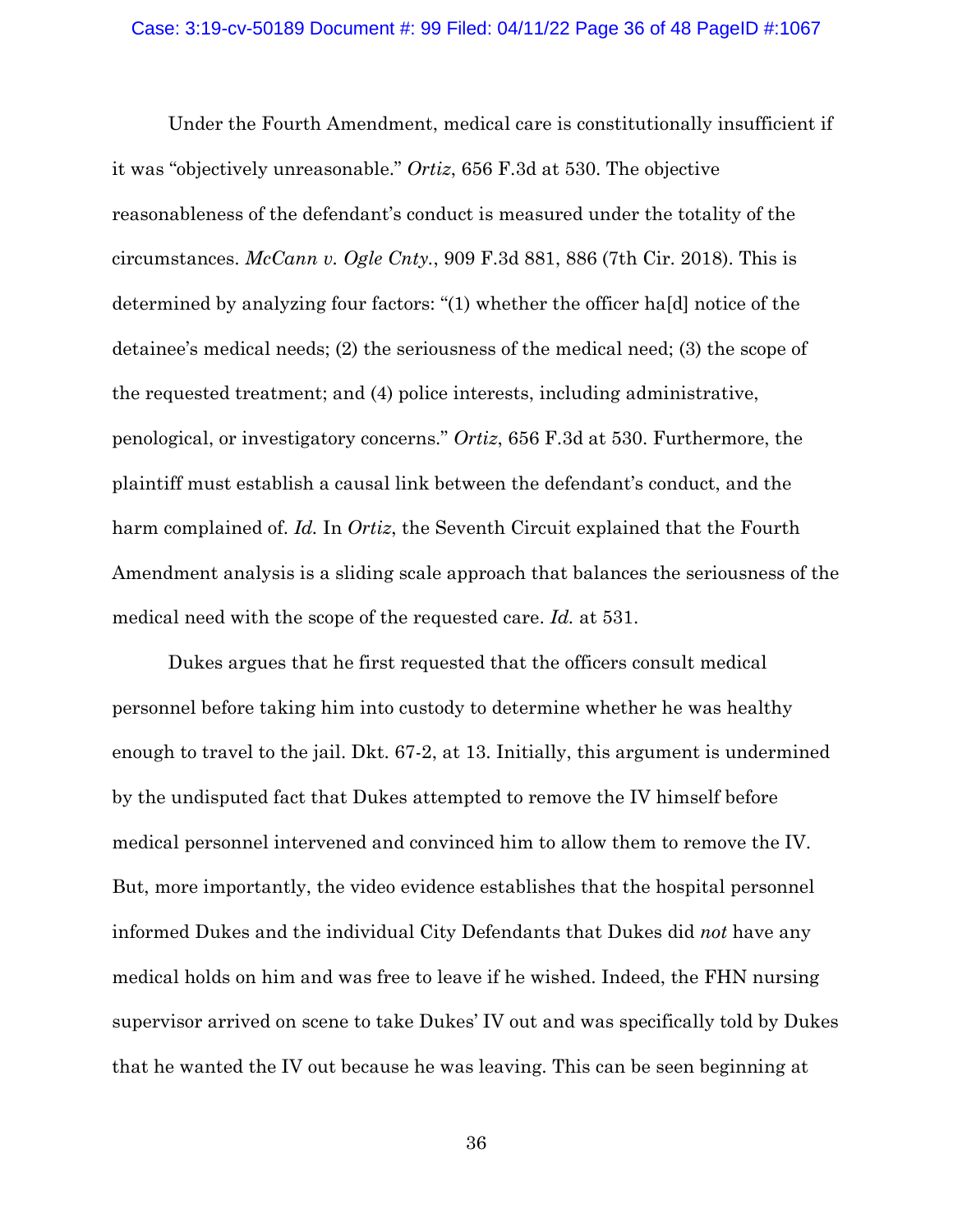### Case: 3:19-cv-50189 Document #: 99 Filed: 04/11/22 Page 37 of 48 PageID #:1068

the eight-minute mark of Officer Fidecki's body camera footage. That same nursing supervisor was on scene when Dukes was arrested. And even if officers were required to consult emergency department personnel before taking suspects into custody (which is a right Dukes has not shown to exist), Dukes can be heard telling Sergeant Zalaznik that he was not an emergency department patient: Zalaznik (speaking to the nursing supervisor): "Are you an ED nurse, Paul?" Dukes: "I'm not in the ED." Zalaznik Body Camera Footage, at approximately six minutes and fortyfive seconds. Moreover, although Dukes argues that his "requested treatment" was for the officers to ask the doctor whether Dukes was "healthy enough for transport," Dkt. 67-2, at 13, the video establishes that he never asked the officers to do any such thing.<sup>19</sup>

Based on these facts, no reasonable jury could conclude that the officers on scene acted unreasonably to deny Dukes medical treatment. They were not on notice that Dukes needed additional medical care because he told Sergeant Zalaznik that he was not an emergency patient and because Dukes had the opportunity to return to the hospital and expressly declined. Furthermore, the video evidence conclusively establishes that Dukes never asked the officers to consult hospital personnel regarding his medical needs before the arrest.

After Dukes was placed under arrest, Holden put Dukes in his squad car, at which time Holden removed Dukes' inhaler from his pocket. He then told Dukes

<sup>19</sup> This is another prime example of the body camera video recordings disproving a false argument by counsel. Counsel should be more cautious. *See Harlyn Sales Corp. Profit Sharing Plan v. Kemper Fin. Servs., Inc.*, 9 F.3d 1263, 1269 (7th Cir. 1993) ("A lawyer's reputation for integrity, thoroughness and competence is his or her bread and butter.").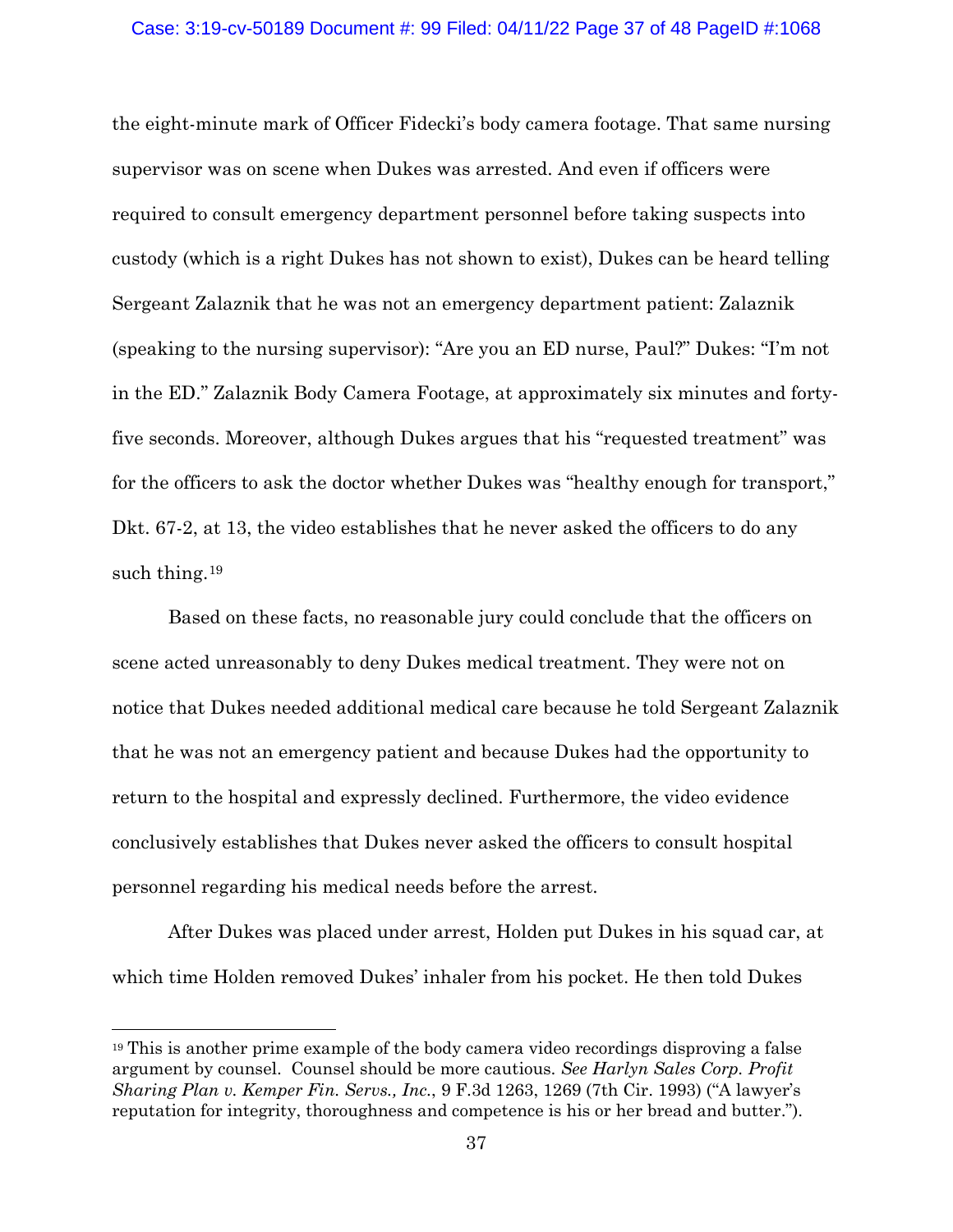#### Case: 3:19-cv-50189 Document #: 99 Filed: 04/11/22 Page 38 of 48 PageID #:1069

that he was taking the inhaler so that it wouldn't fall out of his pocket and that Dukes should just let him know if he needed it. The ride to the police department took only two and a half minutes, and Dukes was alert and talking with Holden for about the first half of the trip. Once at the police department, Holden noticed that Dukes appeared unresponsive and asked if he was alright. Getting no answer, he exited the vehicle, ran to the other side of the squad car, opened the door, and called an ambulance for assistance within a second of opening Dukes' door. Because Dukes appeared to be shaking significantly, Holden believed that he was having a seizure, so that is what he told the dispatcher. After Holden called the ambulance, he tried to assist Dukes, though he did not retrieve the inhaler immediately. Dukes exclaimed multiple times that he could not breathe. Holden responded by urging Dukes to keep talking and to keep breathing. He talked Dukes through the incident until Officer Hilby arrived and took over.

The medical episode, in which Dukes appeared to shake significantly and exclaimed that he was having trouble breathing, lasted just over one minute, at which point Dukes mostly regained his breath on his own, though he continued breathing heavily. Dukes then asked Officer Hilby for his inhaler. Dukes explained that Holden had the inhaler. So, Hilby asked Holden about it, and he retrieved the inhaler from the front of the squad car. Hilby then helped Dukes use the inhaler twice before the emergency response team arrived. Because everyone on scene thought Dukes had a seizure, the officers relayed that message to the emergency response team once they arrived on scene. Later, in the ambulance on the way back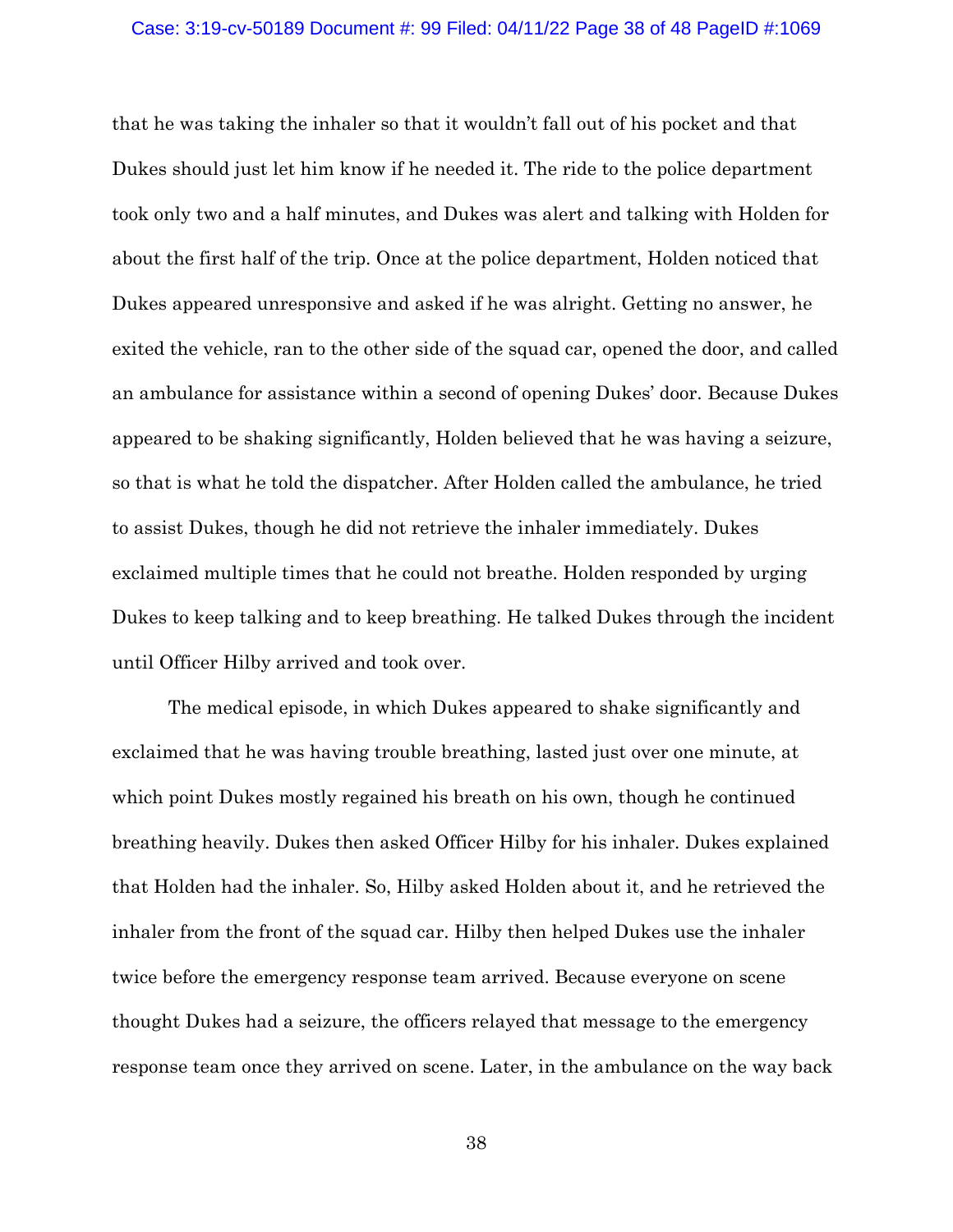#### Case: 3:19-cv-50189 Document #: 99 Filed: 04/11/22 Page 39 of 48 PageID #:1070

to the hospital, Dukes corrected the record and told the responders that he did not have a seizure. Dukes then asked Officer Holden if they needed to return to the hospital. Holden then responded that they needed to ensure he was okay, and that the event was scary and that nobody wanted to see that happen again.

Holden was not on notice of Dukes' medical emergency until he parked the car at the police department and saw that Dukes was unresponsive in the back seat. Before that moment, Dukes was alert and had been talking with Holden. Faced with an unresponsive arrestee, Holden ran to help him, and immediately called an ambulance for help. Holden did not delay in his response. The only possible challenge to Holden's response is that he did not immediately retrieve the inhaler. But Holden thought Dukes was having a seizure. Dukes appeared to be shaking violently, and Holden did not become aware that Dukes hadn't suffered a seizure until later when they were in the ambulance together. And if Dukes were having a seizure, providing an inhaler would be no help. Though Dukes exclaimed that he couldn't breathe, he did not request the inhaler until later when Hilby rendered aid. Holden was not expressly informed that the inhaler was needed. Furthermore, Holden's response clearly indicates that he believed Dukes merely needed to keep talking and keep breathing. He treated Dukes like an anxiety patient, rather than an asthma patient, and Dukes recovered his breath on his own quickly thereafter. Indeed, a reasonable person would wonder what Dukes' damages would be for this brief episode even if a constitutional claim could possibly exist.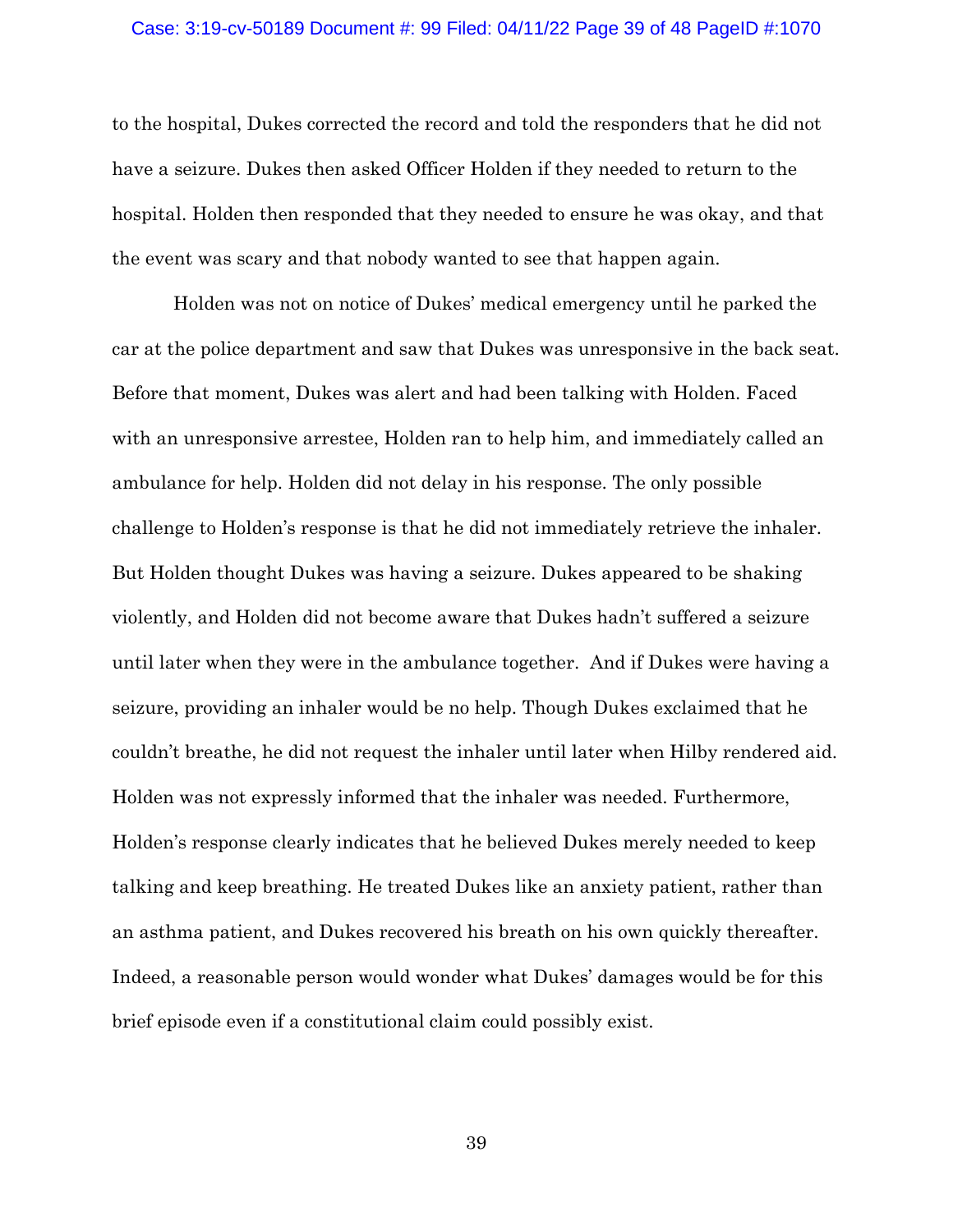The primary quarrel with Holden's response can only be that he didn't connect the dots quickly enough. He didn't immediately equate Dukes' exclamations with the need for an inhaler. But courts have indicated that an officer's duty is exhausted when that officer calls an ambulance. *Florek v. Village of Mundelein*, 649 F.3d 594, 601 (7th Cir. 2011); *accord Tatum v. City & County of San Francisco*, 441 F.3d 1090, 1099 (9th Cir. 2006). In *Florek*, the Seventh Circuit held that "reasonableness inquiry necessarily takes into account the sufficiency of the steps that officers did take." 649 F.3d at 600. And courts cannot "require an officer to provide what hindsight reveals to be the most effective medical care." *Id.* Thus, the Seventh Circuit held that officers will typically have acted reasonably when they call an ambulance. *Id.* at 601. This is what Holden did and the Court cannot hold Holden to the rigorous standard Dukes seeks to impose.

In *Estate of Perry v. Wenzel*, the Seventh Circuit explained that merely providing access to medical care may not be dispositive. 872 F.3d 439, 454 (7th Cir. 2017). In that case, the defendants sought medical care for an apparent seizure, but then they failed to render *any* medical care once Perry returned from the hospital. Id. at 454. In so holding, the court recognized that officers can be on notice of serious medical needs not only by verbal requests but also by physical symptoms. *Id.* But in that case, the officers failed to provide *any* medical treatment, or to even check vital signs, because they believed Perry was malingering. In this case, when Holden realized that Dukes was nonresponsive, he ran to his aid. When he opened the door and observed what he believed was a seizure, he called the ambulance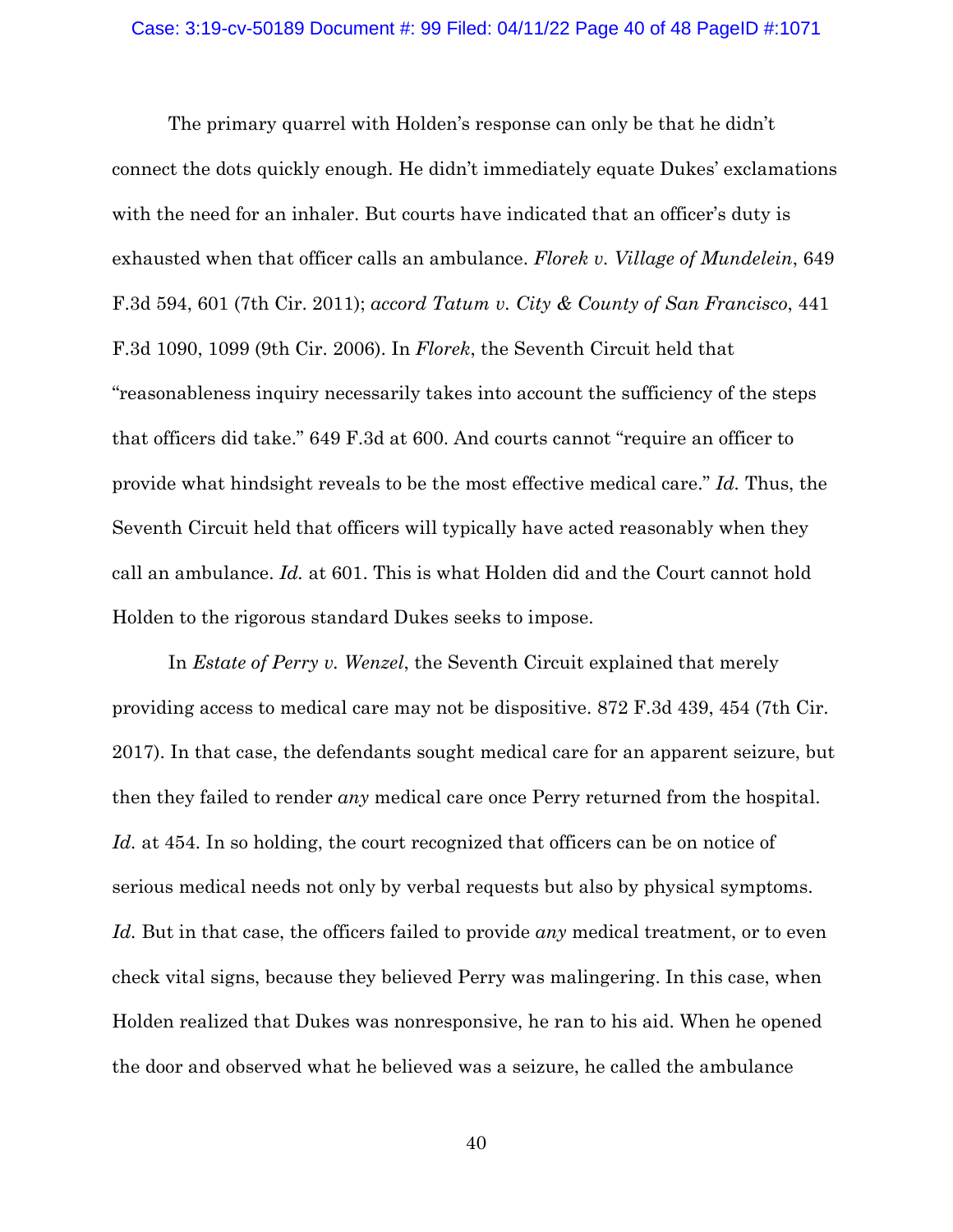within one second of opening the door. Maybe a medical professional would have believed Dukes' trouble breathing was caused not by anxiety or a seizure. Maybe a medical professional would have realized that Dukes was experiencing an asthma attack, not a seizure. But Holden is not a medical professional, and the Court can only determine whether Holden, as a law enforcement officer, acted within the scope of reasonable conduct of a law enforcement officer. *Plumhoff v. Rickard*, 572 U.S. 765, 778–79 (2014) (focusing on reasonableness of an official "in the defendant's shoes"). And because he called for medical assistance immediately, his actions were not objectively unreasonable. *Pulera v. Sarzant*, 966 F.3d 540, 555 (7th Cir. 2020) ("'The Fourth Amendment requires reasonableness, not immediacy.' . . . Perhaps the officers could have acted faster, but the Constitution does not demand perfection." (quoting *Sallenger v. City of Springfield*, 630 F.3d 499, 504 (7th Cir. 2010))).

The Court could stop there, but Dukes' claim against Holden is also barred by qualified immunity. As discussed previously, qualified immunity protects law enforcement officers, as public servants, from liability stemming from "reasonable mistakes made while performing their public duties." *Estate of Perry*, 872 F.3d at 460.

The facts of this case present the quintessential scenario for which qualified immunity was envisioned. In *Estate of Perry*, the Seventh Circuit explained that officers cannot be qualifiedly immune from liability for failure to take *any* action when presented with an arrestee in need of medical care. 872 F.3d at 460. In doing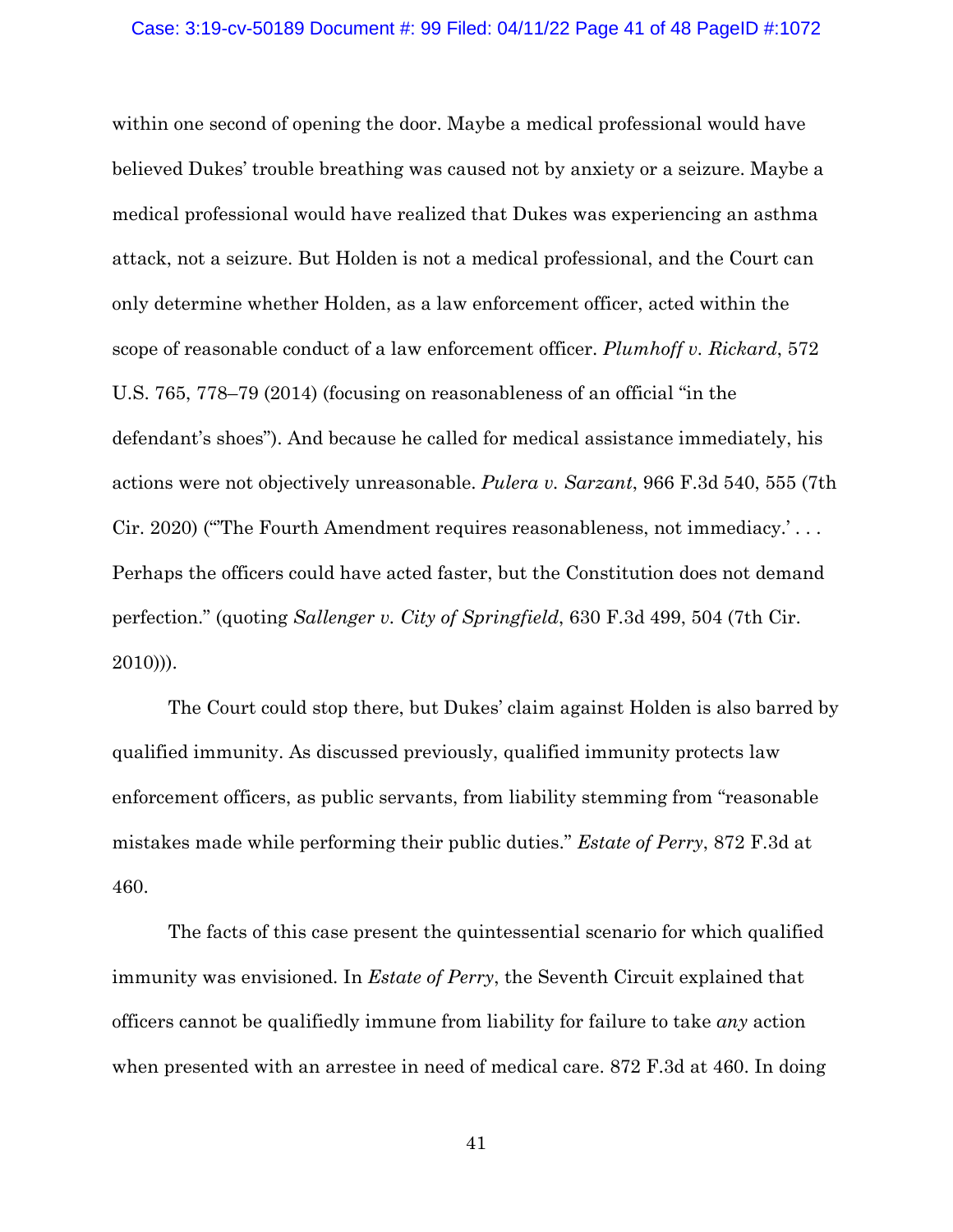so, the court held that the Fourth Amendment's objective reasonableness standard is clearly established in the context of an arrestee. *Id.* But nothing in the case law suggests that law enforcement officers need to meet the current medical standard of care to treat arrestees in the short period between calling the ambulance and its arrival. The law does not allow the Court to hold law enforcement officers to a reasonable medical professional standard.20 *Plumhoff v. Rickard*, 572 U.S. 765, 778–79 (2014) (focusing on reasonableness of an official "in the defendant's shoes"). $21$ 

In this case, the ambulance arrived within a few minutes, and Dukes appeared to recover just over a minute after Holden called the ambulance. Under these circumstances, qualified immunity's function of protecting all but the plainly incompetent or knowing violators would disintegrate if the Court held Holden

<sup>20</sup> *Accord Tatum v. City & County of San Francisco*, 441 F.3d 1090, 1099 (9th Cir. 2006) ("Here, the officers promptly requested medical assistance, and the Constitution required them to do no more."). Furthermore, an officer is not required to "provide what hindsight reveals to be the most effective medical care for an arrested suspect." *Florek v. Village of Mundelein*, 649 F.3d 594, 600 (7th Cir. 2011) (citing the Ninth Circuit's opinion in *Tatum*). "Here, we have assumed that an ambulance was called promptly after officers were notified that Florek was experiencing chest pains and wanted an ambulance. That action will

typically qualify as reasonable." *Id.* at 601.<br><sup>21</sup> The Court finds Plaintiffs' argument particularly curious and a bit disingenuous. First, their own counsel refused to interpret a simple medical record when presented in the Local Rule 56.1 statement of facts. Dkt. 66-3, at 28–29. So, counsel cannot be held to interpreting medical records, but police officers must be able to diagnose arrestees' medical conditions. Plaintiffs' counsel demands the officers know of and implement medical treatments out in the streets yet refuse to admit the contents of a medical record while they sit in the comfort of their office. Next, the gravamen of Dukes' argument is that Holden misinterpreted the medical event Dukes was having. But Dukes' own counsel incorrectly called the medical event a "stroke" throughout the complaint. Dkt, 1. They made this error despite having months to prepare the complaint, pour over medical records, and speak to Dukes. But despite their own error, they have the temerity to assert Holden violated Dukes' constitutional rights because of his misinterpretation of the medical event while it was occurring in the moment in the back of his squad car.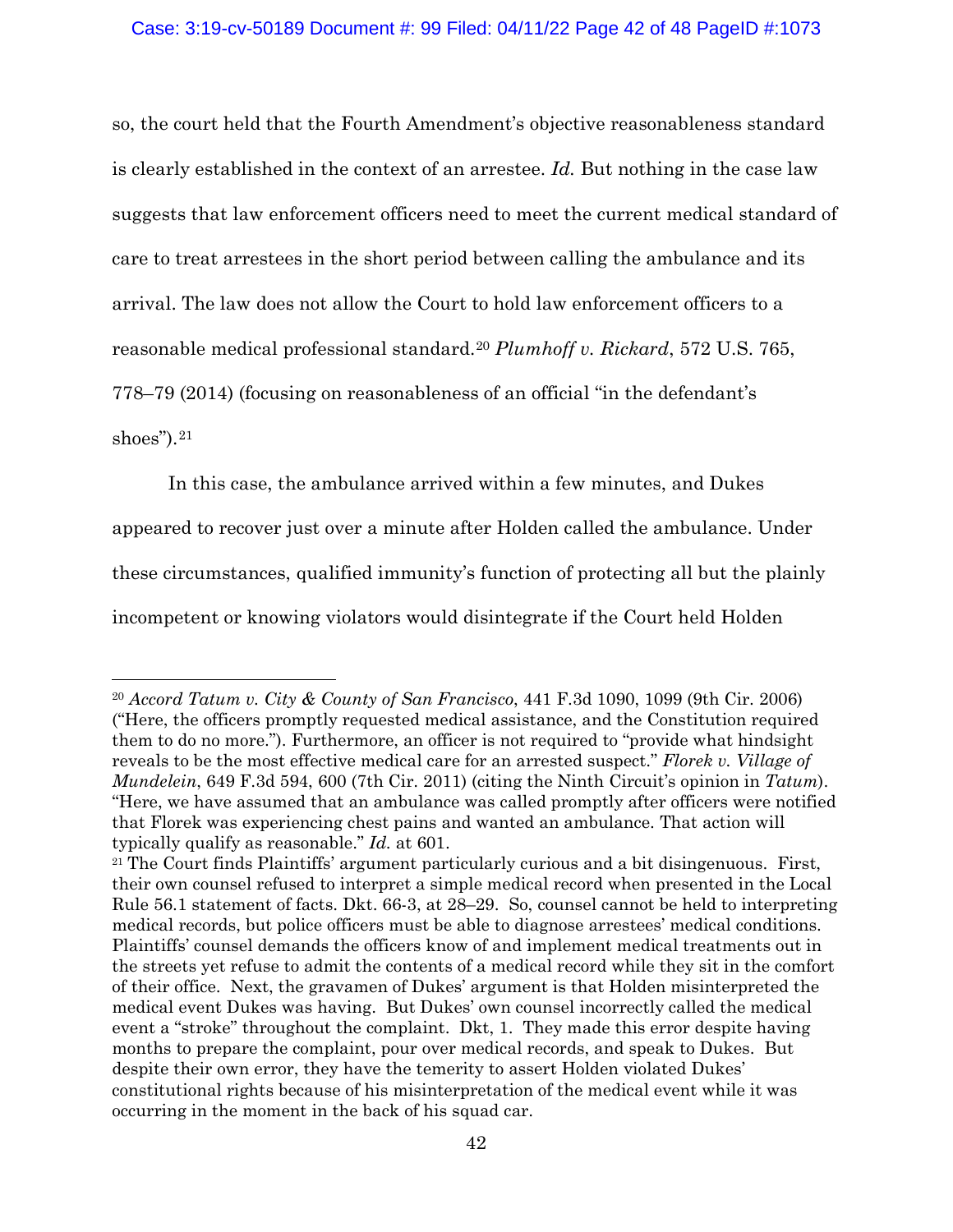liable. The Seventh Circuit reached a similar conclusion in *Royal v. Norris*, 776 F. App'x 354, 358 (7th Cir. 2019). Distinguishing *Estate of Perry*, the court explained that the defendants had not failed to take action. Indeed, the court again noted that "seeking out paramedics can be a reasonable response to a detainee's medical needs." *Id.* As in *Royal*, Holden's conduct squarely falls within the scope of qualified immunity. He is therefore entitled to judgment as a matter of law.

## *4. Substantive Due Process*

Dukes also brings a separate claim that he titles substantive due process. But the claim is entirely redundant of his claim for failure to provide medical care. The City Defendants seek summary judgment on this claim, too. Dkt. 59, at 4. Again, Dukes did not respond. The response brief does not even include the phrase "substantive due process." Dkt. 67-2. Furthermore, Plaintiffs' counsel informed the Court that failing to respond to arguments is his way of abandoning claims that he cannot bring for ethical and professional reasons. Dkt. 90. Thus, in addition to being redundant, Plaintiffs have abandoned the claim and the Court grants summary judgment to the City Defendants.

## *5. Monell*

Plaintiffs next bring a claim against the City of Freeport under *Monell v. Dep't of Soc. Servs.*, 436 U.S. 658 (1978). But no *Monell* claim can exist without an underlying constitutional violation. Indeed, as the Seventh Circuit recently stated in *Taylor v. Hughes*, the officer's action "caused Taylor no constitutional injury. And so there can be no *Monell* liability." *Taylor*, 26 F.4th at 435. This was a central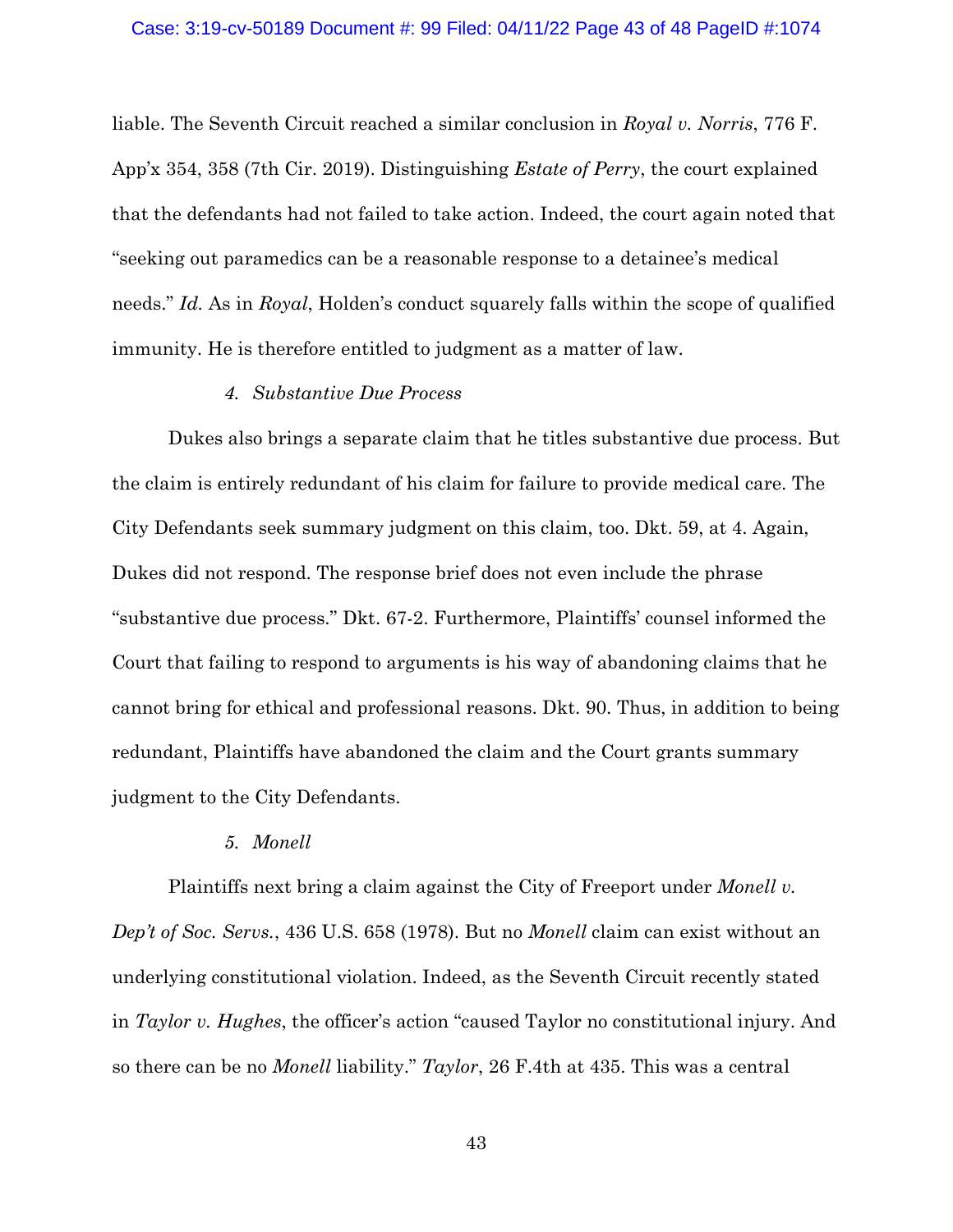holding in *City of Los Angeles v. Heller*, 475 U.S. 796, 799 (1986) ("But this was an action for damages, and neither *Monell v. New York City Dep't of Social Services*, 436 U.S. 658 (1978), nor any other of our cases authorizes the award of damages against a municipal corporation based on the actions of one of its officers when in fact the jury has concluded that the officer inflicted no constitutional harm."). As explained above, Plaintiffs have not suffered a constitutional injury. Thus, because a predicate requirement of all *Monell* claims is lacking, Plaintiffs' *Monell* claim must fail.

Even without that fatal defect, summary judgment must be granted to the City of Freeport on this claim. In their complaint, Plaintiffs alleged that the City of Freeport "had in effect racially motivated policies, practices, or customs, that condoned, fostered, and were the driving force of the unconstitutional conduct" of the City Defendants. Dkt. 1, ¶ 137. In their summary judgment memorandum, the City Defendants contend that, after the aid of discovery, Plaintiffs have failed to present any evidence that such policies or widespread customs existed. Dkt. 59, at 5. The City Defendants further argue that Plaintiffs' *Monell* claim is effectively a claim under *respondeat superior* because no evidence exists to implicate anyone with final policymaking authority. *Id.* at 7.

Plaintiffs ignored this argument in their response to the City Defendants' motion for summary judgment. Although sloppy and not best practices, the mere failure to respond on summary judgment is not itself abandonment of a claim. *Robinson v. Waterman*, 1 F.4th 480, 483 (7th Cir. 2021). But here, Plaintiffs' counsel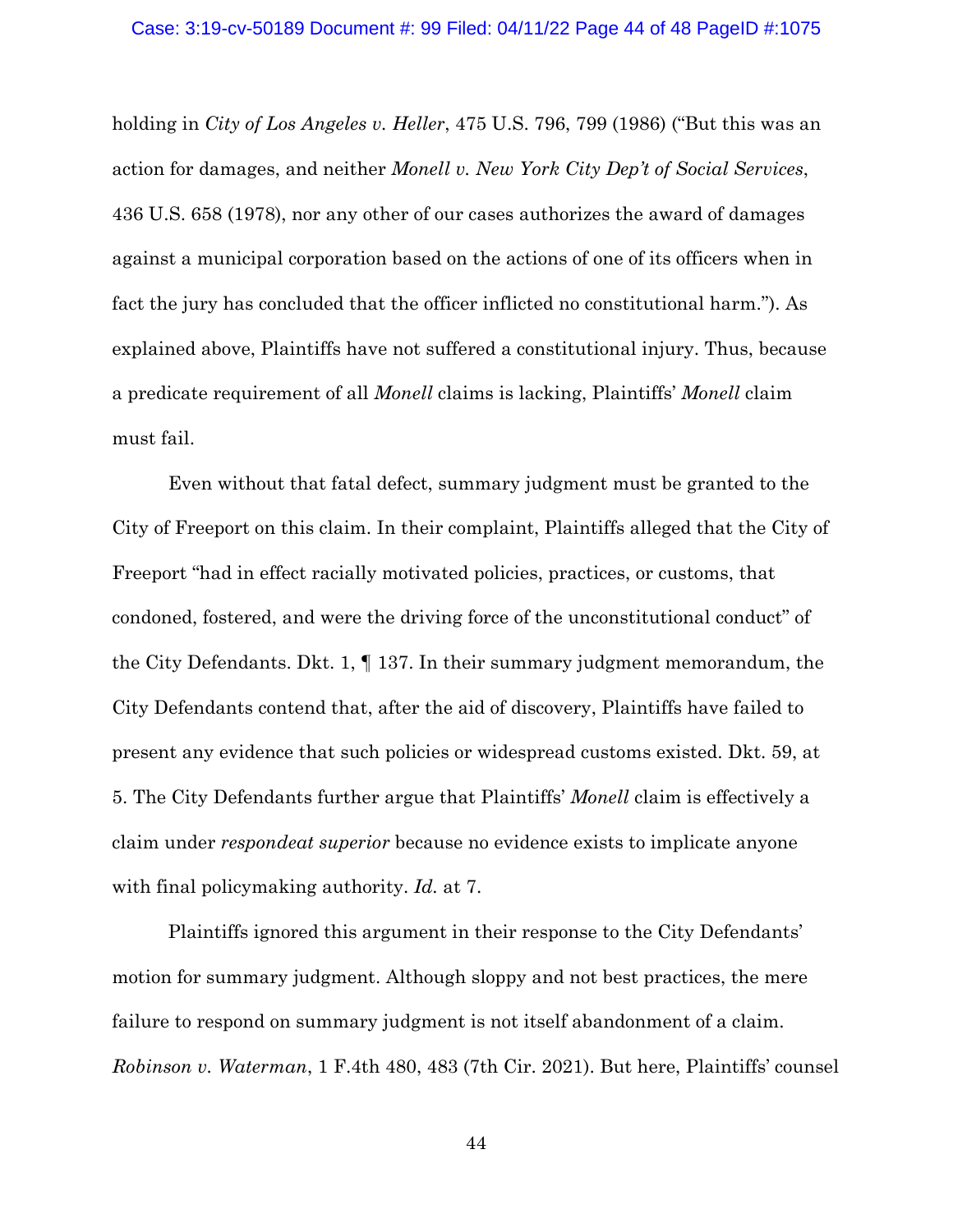has already informed the Court that his failures to respond were intentional, and that this is his way of complying with his ethical and professional responsibilities to only bring legitimate claims. Dkt. 90. Thus, the Court deems Plaintiffs' *Monell* claim as abandoned, providing yet another basis to grant summary judgment.

### *6. Willful and Wanton Conduct*

Plaintiffs also bring a claim for willful and wanton conduct against the City of Freeport for the actions of the other City Defendants, who they allege were acting as agents of the City of Freeport.22 In support, Plaintiffs allege a blunderbuss of acts they believe amounted to willful and wanton conduct. *Id.* ¶ 164. The City's motion for summary judgment on this claim goes through each allegation and explains why each allegation fails to support the claim. Dkt. 59, at 20–23. In response, Plaintiffs assert that they have supported their claims of false arrest, equal protection, and failure to provide medical care, so the Court should leave to the jury the question of whether the City Defendants' actions amount to willful and wanton conduct. Dkt. 67-2, at 15.

But the Court has already explained that the City Defendants are entitled to judgment on these claims. Because the City Defendants did not violate Plaintiffs' constitutional rights, their conduct could not have been willful and wanton. *Horton* 

<sup>&</sup>lt;sup>22</sup> The Court does not understand why Plaintiffs have alleged this "claim." It is not a claim. *See Krywin v. Chicago Transit Auth.*, 938 N.E. 2d 440, 452 (2010) ("There is no separate and independent tort for willful and wanton conduct."); *Ziarko v. Soo Line R.R. Co.*, 641 N.E. 2d 402, 406 ("[T]here is no separate and independent tort of 'willful and wanton misconduct.'"). Federal courts have been explaining this for years. *See, e.g., Samuel v. City of Chicago*, 41 F. Supp. 2d 801, 807 (N.D. Ill. 1999). Plaintiffs need to stop pleading willful and wanton as a claim.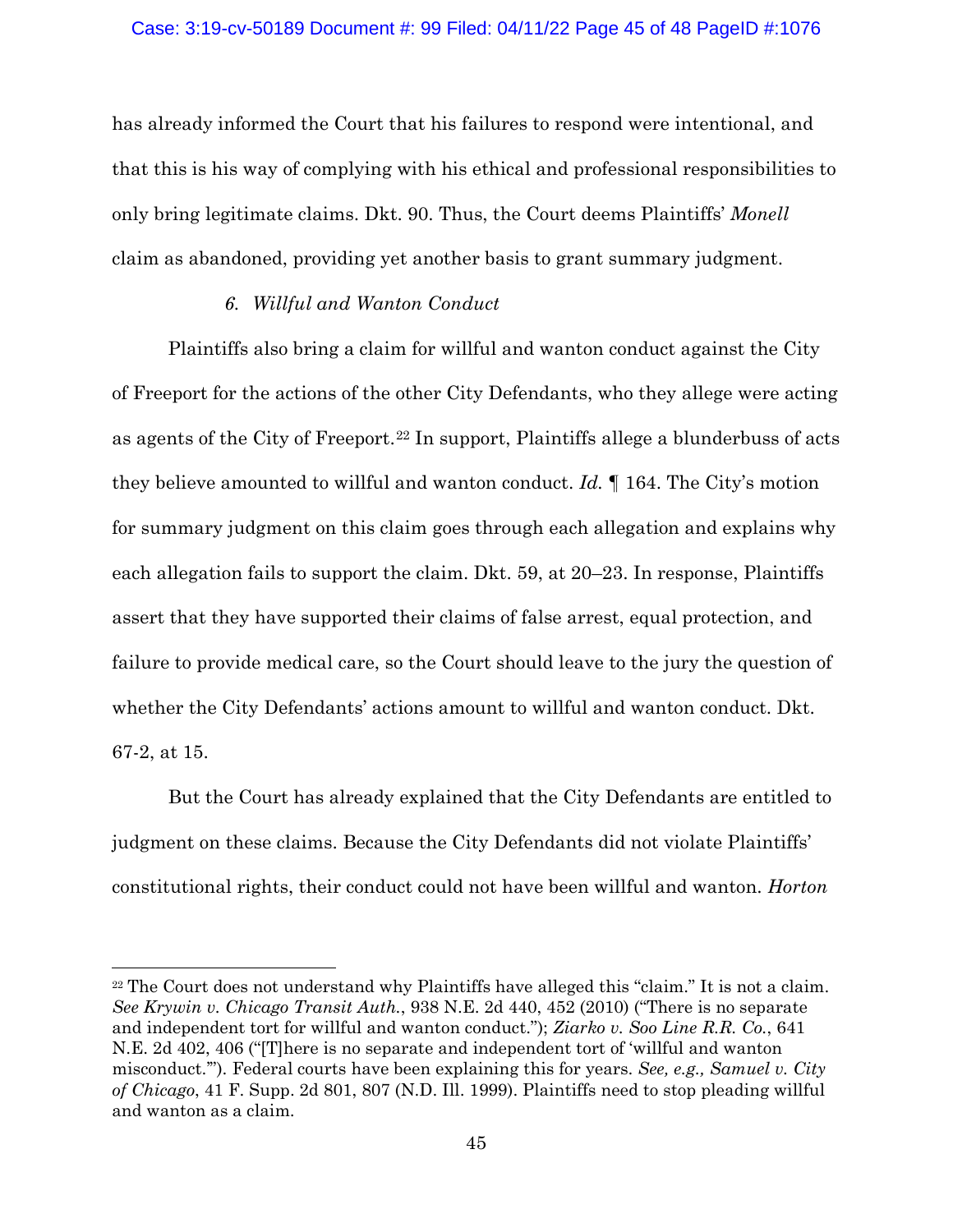*v. Pobjecky*, 883 F.3d 941, 954 (7th Cir. 2018); *Walgren v. Heun*, No. 17-cv-04036, 2019 U.S. Dist. LEXIS 8634, at \*28–29 (N.D. Ill. Jan. 17, 2019) ("And because Plaintiffs' constitutional claims fail, so must their willful and wanton conduct claims."). Indeed, willful and wanton is equivalent to deliberate indifference, and the City Defendants' conduct cannot be deliberately indifferent when it was not objectively unreasonable. *See Williams v. Rodriguez*, 509 F.3d 392, 403, 405 (7th Cir. 2007) (explaining that deliberate indifference requires a higher showing than objective unreasonableness and later that the willful and wanton standard is "remarkably similar" to the deliberate indifference standard). The City Defendants are, therefore, entitled to summary judgment on Plaintiffs' willful and wanton conduct claim, which does not even exist.

### **B. Hospital Defendants**

Plaintiffs' complaint alleged three claims against the Hospital Defendants: intentional infliction of emotional distress, false imprisonment, and negligence. Dkt. 1. Plaintiffs asserted supplemental jurisdiction existed for these claims; diversity jurisdiction does not exist. *Id.*

In response to the Court's inquiry as to their failure to address the summary judgment arguments against their intentional infliction of emotional distress and false imprisonment claims, Plaintiffs informed the Court that they were unequivocally abandoning those two claims. Dkts. 89, 90. So, the Court grants summary judgment in favor of the Hospital Defendants on those two claims. *See Marcure v. Lynn*, 9992 F.3d 625, 631 (7th Cir. 2021) (court may dismiss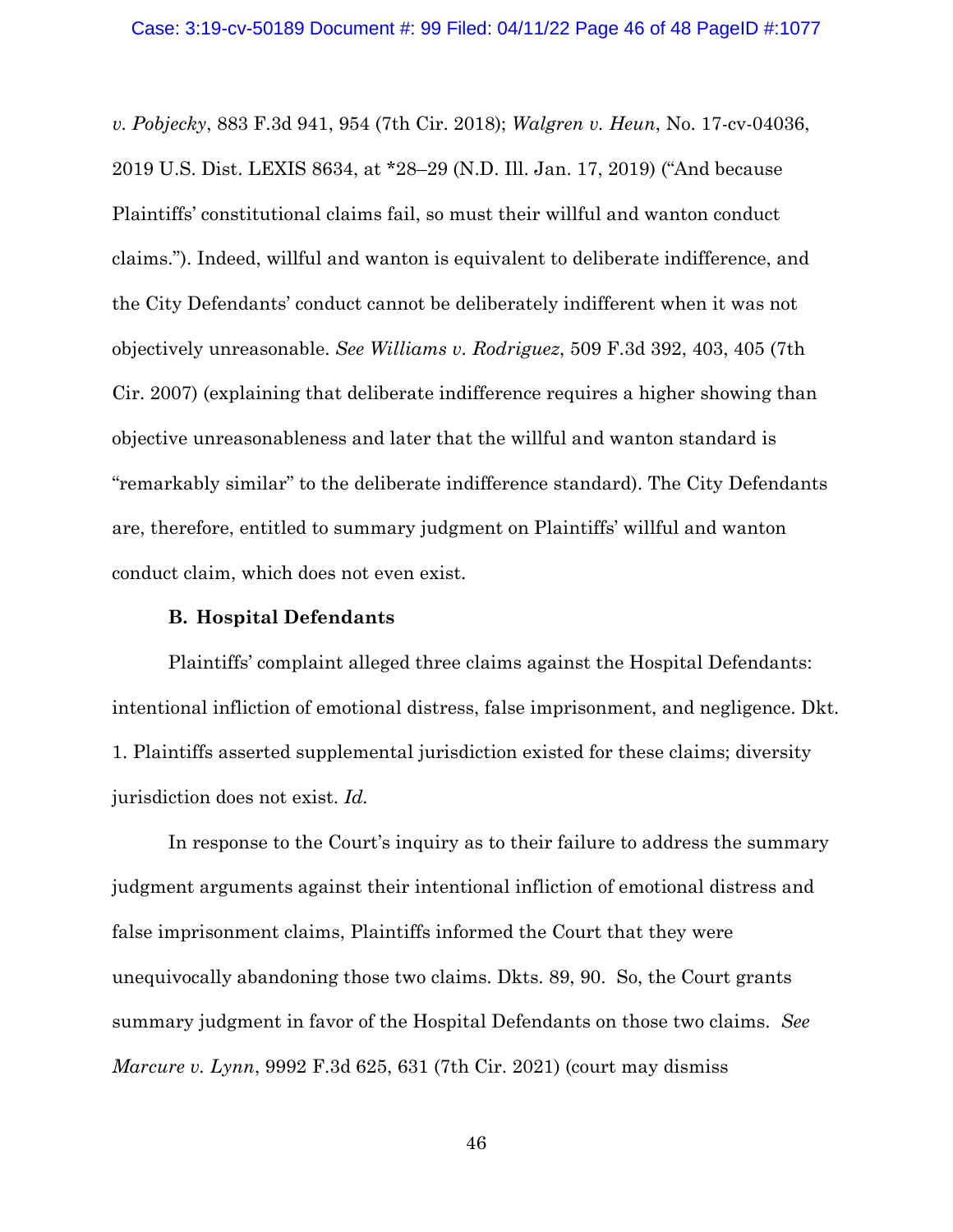#### Case: 3:19-cv-50189 Document #: 99 Filed: 04/11/22 Page 47 of 48 PageID #:1078

nonmovant's claims when its actions evince intent to abandon). This leaves only Plaintiffs' negligence claim against the Hospital Defendants. All federal claims providing a basis for jurisdiction have been resolved.

A district court has discretion to exercise supplemental jurisdiction. *Doe v. Village of Arlington Heights*, 782 F.3d 911, 920 (7th Cir. 2015). "A district court normally should exercise its discretion to dismiss without prejudice a state-law claim, rather than resolve it on the merits, once it dismisses the federal claims that provide the sole basis for original and supplemental jurisdiction." *Hutchinson v. Am. Ass'n for Lab. Accreditation*, No. 21-2289, 2022 U.S. App. LEXIS 6975, at \*5 (7th Cir. Mar. 17, 2022) (citing *Al's Serv. Ctr. v. BP Prods. N. Am. Inc.*, 599 F.3d 720, 727 (7th Cir. 2010)); *see also Khan v. Presence Chicago Hosps. Network*, No. 21-2159, 2022 U.S. App. LEXIS 294, at \*5 (7th Cir. Jan. 5, 2022) (explaining that because the federal claims "were properly dismissed, the district court was well within its discretion to decline to exercise supplemental jurisdiction"); *Jauquet v. Green Bay Area Catholic Educ., Inc.*, 996 F.3d 802, 812 (7th Cir. 2021). The presumption is to relinquish jurisdiction. *Al's Serv. Ctr.*, 599 F.3d at 727. Relinquishing jurisdiction is the norm, not the exception. *Contreras v. Suncast Corp.*, 237 F.3d 756, 766 (7th Cir. 2001). This practice encourages comity. *Hansen v. Bd. of Trs. of Hamilton Southeastern Sch. Corp.*, 551 F.3d 599, 608 (7th Cir. 2008). Although not unfettered, a district court's discretion is extremely broad. *RWJ Mgmt. Co. v. BP Prods. N. Am.*, 672 F.3d 476, 480 (7th Cir. 2012); *Contreras*, 237 F.3d at 766 (reversed in only